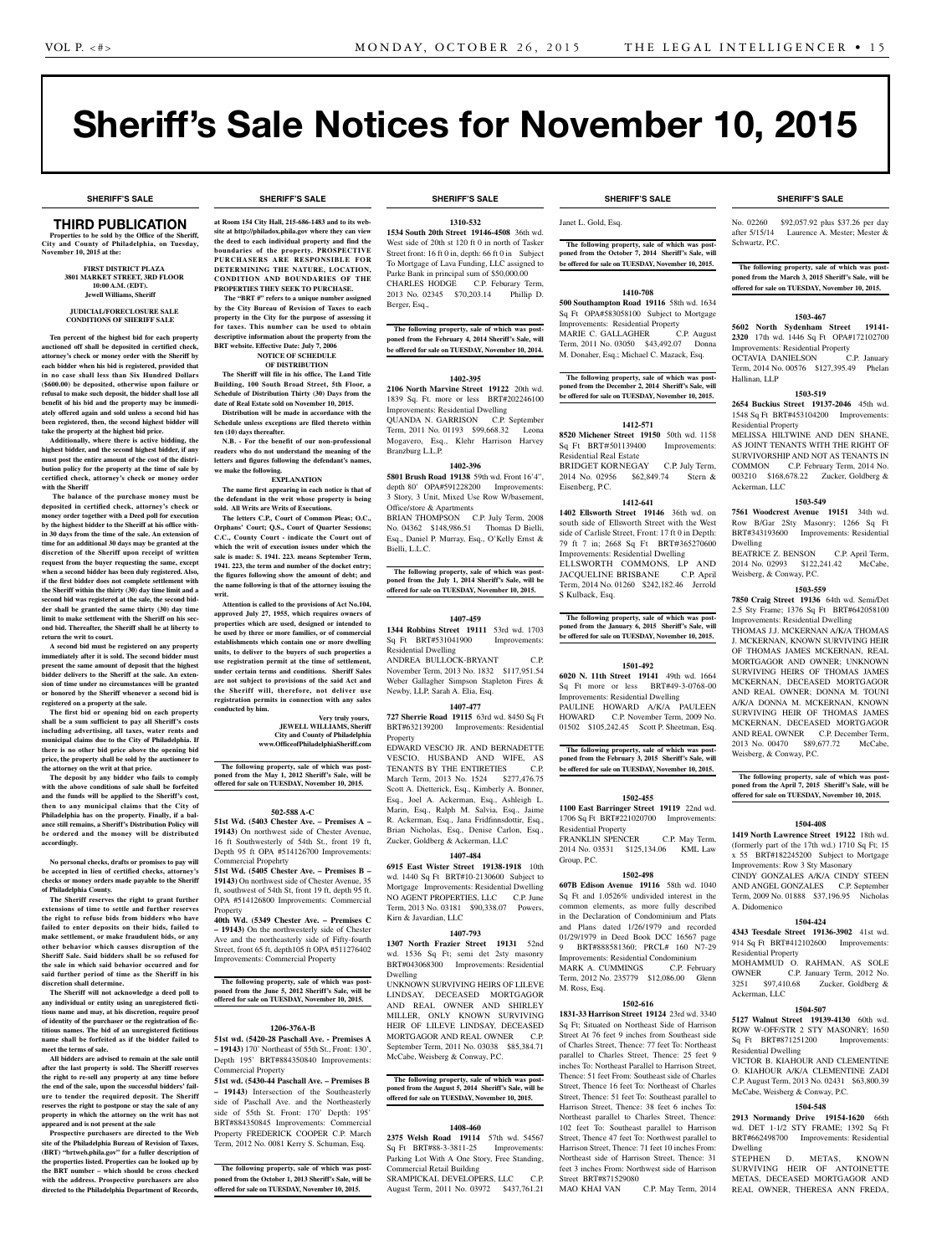REAL OWNER, CHRISTOPHER W.S. METAS, KNOWN SURVIVING HEIR OF ANTOINETTE METAS, DECEASED MORTGAGOR AND REAL OWNER AND STEPHEN METAS, KNOWN SURVIVING HEIR OF ANTOINETTE METAS, DECEASED MORTGAGOR AND REAL OWNER C.P. April Term, 2014 No. 00230 \$170,292.46 McCabe, Weisberg &

**The following property, sale of which was post-poned from the May 5, 2015 Sheriff's Sale, will be offered for sale on TUESDAY, November 10, 2015.**

**1505-333 75 Church Lane 19144** 12th wd. 1818 Sq Ft BRT#122039400 Improvements: Residential

PAMELA M. BROWN C.P. October Term, 2014 No. 01494 \$104,529.18 KML Law

**1505-347 409 W Ellet Street 19119** 22nd wd. 2050 Sq Ft BRT#223156300 Improvements: Residential

DAVID ALSTON A/K/A DAVID A. ALSTON AND TIFFINI ALSTON A/K/A TIFFINI K. ALSTON C.P. November Term, 2013 No. 00620 \$158,756.35 Udren Law Offices,

**1505-359 5114 North 9th Street 19126** 49th wd. 1452 Sq Ft OPA#492143800 Improvements:

TILA W. SCOTT C.P. October Term, 2013 No. 03527 \$73,668.70 Phelan Hallinan

**1505-374 6830 North Gratz Street 19126** 10th wd. 1368 Sq Ft BRT#101108900 Improvements:

MONROE L. GARMS C.P. September Term, 2008 No. 04373 \$58,975.58 KML

**1505-393 4155 Hellerman Street 19135** 55th wd. 1152 Sq Ft BRT#552112300 Improvements:

2014 No. 00603 \$73,377.40 Martha E. Von Rosenstiel, Esq.; Heather Riloff, Esq.; Jeniece

**1505-396 1822 South 27th Street 19145** 48th wd. 810 Sq Ft BRT#482333300 Subject to Mortgage Improvements: Residential Property JOHN F. O'NEILL A/K/A JOHN F. O'NEIL AS TRUSTEE OF THE JOHN F. O'NEILL TRUST DATED 04/09/1996 C.P. September Term, 2014 No. 04096 \$25,736.46 Zucker,

**1505-398 1800 Danforth Street 19152-1820** 56th wd. 1236 Sq Ft OPA#562212800 Improvements:

MARK CITRON C.P. September Term, 2012 No. 00857 \$177,755.37 Phelan Hallinan

**1505-423 5550 Belmar Terrace, a/k/a 5550 Belmar Street 19143-4702** 51st wd. 1062 Sq Ft OPA#514104100 Improvements: Residential

Term, 2010 No. 03392 \$121,672.80 Phelan

**1505-482 1706 Fulmer Street 19115-3107** 58th wd. 2538 Sq Ft BRT#581035802 Subject to

LAUREN KANE C.P. September Term, 2013 No. 02038 \$14,722.86 plus legal interest

**1505-486 1734 Rhawn Street 19111-2920** 56th wd. 1020 Sq Ft OPA#561586606 Improvements:

CARMEN A. CASERTA AND DONNA M. HARTLEY C.P. August Term, 2013 No. 02487 \$80,111.24 Phelan Hallinan Diamond

**1505-521 1522 Haines Street 19126** 10th wd. 2240 Sq Ft BRT#101262005 Improvements: Residential

C.P. September

C.P. December Term,

Conway, P.C.

Property

Group, P.C.

Dwelling

P.C.

Residential Property

Diamond & Jones, LLP

Residential Property

Law Group, P.C.

Residential Dwelling<br>VICTOR SZAREK

Goldberg & Ackerman, LLC

Residential Property

Diamond & Jones, LLP

Property<br>ANGELA MURPHY

Hallinan Diamond & Jones, LLP

Mortgage Improvements: No

Michael S. Bomstein, Esq.

Residential Property

& Jones, LLP

D. Davis, Esq.

A/K/A THERESA ANN METAS, KNOWN SURVIVING HEIR OF ANTOINETTE METAS, DECEASED MORTGAGOR AND REAL OWNER, UNKNOWN SURVIVING HEIRS OF ANTOINETTE METAS, DECEASED MORTGAGOR AND Real Estate NATHANIEL MAYS C.P. August Term, 2014 No. 00960 \$87,443.31 Stern & Eisenberg, P.C. **1505-604**

**4135 East Roosevelt Boulevard a/k/a 4135 Roosevelt Boulevard 19124** 23rd wd. 1680 Sq Ft BRT#233017300 Improvements: Residential Property THOMAS SLOAN AND JUDYTH SLOAN

AS TENANTS BY THE ENTIRETY C.P. February Term, 2010 No. 0902 \$81,900.41 Zucker, Goldberg & Ackerman, LLC

## **1505-613**

**6613 Rising Sun Avenue 19111** 35th wd. 21000 Sq Ft; All that certain lot or piece of ground with the buildings and improvements thereon erected, known as the Lawndale Theatre. Situate on the East side of Rising Sun Avenue and the South side of Fanshawe Street, Lawndale, in the Thirty-fifth Ward of the City of Philadelphia. Containing in front or breadth on the said Rising Sun Avenue eighty-four feet two inches and extending of that width in length or depth Eastwardly along the said side of Fanshawe Street, on the North line thereof, one hundred forty feet nine inches on the South line thereof, one hundred forty-two feet two and one-quarter inches. OPA#882051375

Improvements: Misc. Day Cart Masonry ALLEGHENY REAL ESTATE ASSOCIATES, LLC C.P. July Term, 2014 No. 00923 \$30,196.05 Stuckert and Yates; Steven H. Sailer, Esq.

## **1505-619**

**1815 Elston Street 19126** 10th wd. ROW B/GAR 2STY MASONRY; 1072 Sq Ft BRT#101333900 Subject to Mortgage Improvements: Residential Dwelling UNKNOWN SURVIVING HEIRS OF VERA LAWSON, DECEASED MORTGAGOR AND REAL OWNER C.P. June Term, 2014 No. 01016 \$97,105.87 McCabe, Weisberg & Conway, P.C.

### **1505-628**

**7148 Vandike Street 19135-1333** 65th wd. 1260 Sq Ft OPA#651269000 Improvements: Residential Property JOHN J. MISNIK AND MARGARET M.

MISNIK C.P. September Term, 2011 No. 00731 \$129,544.54 Phelan Hallinan

**The following property, sale of which was postponed from the June 2, 2015 Sheriff's Sale, will be offered for sale on TUESDAY, November 10, 2015.**

## **1506-326**

Diamond & Jones, LLP

**122 South 43rd Street 19104** 27th wd. 3360 Sq Ft BRT#272114600 Improvements: Residential Property JAYME JOUSSETT C.P. June Term, 2012 No. 03031 \$537,347.67 KML Law Group, P.C.

## **1506-349**

**4223 Tudor Street 19136** 41st wd. 1204 Sq Ft BRT#412138800 Improvements: Residential Property ALEXIS T. ORTIZ C.P. August Term, 2014 No. 01080 \$136,433.29 KML Law

## **1506-366**

Group, P.C.

**2408 East York Street 19125** 31st wd. 2709 Sq Ft BRT#313148100 Improvements: Residential Property FRANK SCHMIDT AND MARGARET SCHMIDT C.P. November Term, 2014 No. 01917 \$136,485.91 KML Law Group, P.C. **1506-384**

**3836 Haverford Avenue 19104** 24th wd. 0 Sq Ft OPA#242040800 16TH TRANSFORMATION DEVELOPMENT, LLC AND MARGO ROBINSON C.P. July Term, 2013 No. 003873 \$26,261.35 Bart Benoff, Esq.

#### **1506-475**

**7503 North 21st Street 19138** 10th wd. 1502 Sq Ft BRT#10-1-1837-00 Improvements: Residential Dwelling FELICIA PARKER AND KAREEM PATTERSON C.P. February Term, 2013 No. 01715 \$72,305.97 Udren Law Offices, P.C.

#### **1506-521**

**248 East Durham Street 19119** 22nd wd. 1760 Sq Ft BRT#222155800 Subject to Mortgage Improvements: Residential Property BRUCE A. MCCALL, JR., AS SOLE OWNER C.P. November Term, 2014 No. 00745 \$98,933.94 Scott A Dietterick, Esq, Kimberly A Bonner, Esq, Joel A Ackerman, Esq, Ashleigh Levy Marin, Esq, Jaime R Ackerman, Esq, Jana Fridfinnsdottir, Esq, Brian Nicholas Esq, Denise Carlon Esq, Roger Fay Esq, Zucker, Goldberg &

Ackerman, LLC **1506-667 1033 East Rittenhouse Street 19138** 59th

wd. S/D W B/G 2S MASONRY; 1609 Sq Ft BRT#591137000 Improvements: Residential Dwelling VERONICA NAOMI HARRIS C.P. No.

3445 \$74,114.93 McCabe, Weisberg & Conway, P.C.

**The following property, sale of which was postponed from the July 7, 2015 Sheriff's Sale, will be offered for sale on TUESDAY, November 10, 2015.**

## **1507-313**

**4201 East Roosevelt Boulevard 19124**  23rd wd. 1568 Sq Ft BRT#233018100 Improvements: Residential Property WANDA A. SUAREZ C.P. November Term, 2014 No. 02558 \$147,225.79 KML Law

## **1507-314**

Group, P.C.

**3060 Livingston Street 19134-5039** 25th wd. 774 Sq Ft OPA#251326400 Improvements: Residential Property

SUSAN ROLKOWSKI C.P. August Term, 2010 No. 03093 \$53,170.27 Phelan Hallinan Diamond & Jones, LLP

## **1507-321**

**3566 Jasper Street 19134-2038** 45th wd. 1089 Sq Ft OPA#452385800 Improvements: Residential Property<br>CARMEN CRUZ C.P. September Term,

2014 No. 00732 \$61,240.51 Phelan Hallinan Diamond & Jones, LLP

## **1507-335**

**5445 Quentin Street 19128** 21st wd. 1778 Sq Ft BRT#213221540 Improvements: Residential Property SANDY V. HENLEY AND REBECCA THOMAS-HENLEY (REAL OWNER) C.P. March Term, 2012 No. 3940 \$138,424.19 Shapiro & DeNardo, LLC

## **1507-337**

**2222 North 29th Street 19132** 28th wd. 2553 Sq Ft BRT#871537800 Improvements: Residential Property THOMAS GREEN C.P. August Term,

2014 No. 003499 \$151,243.79 Shapiro & DeNardo, LLC **1507-339**

**6505 Buist Avenue 19142-2803** 40th wd. 1024 Sq Ft OPA#406250400 Improvements: Residential Property FRANK BRENNAN C.P. October Term, 2011 No. 00041 \$52,336.65 Phelan Hallinan

Diamond & Jones, LLP **1507-347**

**2109 Bryn Mawr Avenue 19131-2501**  52nd wd. 1480 Sq Ft OPA#521265500 Improvements: Residential Property KETURAH DUNCAN; RAYMOND BAILEY C.P. July Term, 2013 No. 01912 \$159,402.09 Phelan Hallinan Diamond & Jones, LLP

## **1507-352**

**5051 North 16th Street 19141** 17th wd. Approximate size: 15'4" frontage x. 86'4"; 1314 Sq Ft OPA#172115700 Improvements: Residential Property<br>DEVIN LATIMORE

C.P. January Term, 2015 No. 00969 \$74,075.64 Richard M. Squire & Associates, LLC

## **1507-354**

**3865 Jasper Street 19124** 45th wd. Approximate size: 15'1/2" frontage x. 70' depth; 980 Sq Ft OPA#452375100 Improvements: Residential Property JOSEPH D. KALITA C.P. June Term, 2014 No. 02968 \$26,643.25 Richard M. Squire

## **1507-356**

& Associates, LLC

**42 North Millick Street 19139-2324** 34th wd. 1314 Sq Ft OPA#341119500 Improvements: Residential Property

ESTELLE R. FARLEY C.P. October Term, 2013 No. 01780 \$57,121.48 Phelan Hallinan Diamond & Jones, LLP

## **1507-359**

**322 West Ashdale Avenue 19120** 42nd wd. 1056 Sq Ft BRT#422176800 Improvements:

Residential Real Estate ANIBAL AYALA, EXECUTOR OF THE ESTATE OF AWILDA AYALA, DECEASED C.P. January Term, 2015 No. 02113 \$46,189.98 Stern & Eisenberg, P.C.

### **1507-357**

**2751 Orthodox Street 19137** 45th wd. 1023 Sq Ft BRT#453074700 Improvements: Residential Real Estate

UNKNOWN HEIRS, ADMINISTRATORS, EXECUTORS, AND DEVISEES OF THE ESTATE OF RICHARD HUTT A/K/A RICHARD C. HUTT C.P. December Term, 2014 No. 01299 \$16,684.13 Stern & Eisenberg, P.C.

## **1507-359**

**322 West Ashdale Avenue 19120** 42nd wd. 1056 Sq Ft BRT#422176800 Improvements: Residential Real Estate ANIBAL AYALA, EXECUTOR OF THE

ESTATE OF AWILDA AYALA, DECEASED C.P. January Term, 2015 No. 02113 \$46,189.98 Stern & Eisenberg, P.C.

## **1507-369**

**5210 Sansom Street 19139-3420** 60th wd. 1860 Sq Ft OPA#602040200 Improvements: Residential Property SAMUEL SHEPHERD<sup>,</sup> JANIS WILLIAMS-

SHEPHERD C.P. December Term, 2011

No. 02949 \$121,011.07 Phelan Hallinan Diamond & Jones, LLP **1507-372 10931 Templeton Drive 19154-4235** 66th wd.

1296 Sq Ft OPA#662149500 Improvements: Residential Property

WILLIAM F. ROLAND C.P. March Term, 2012 No. 00207 \$62,257.37 Phelan Hallinan Diamond & Jones, LLP

## **1507-382**

**1313 Lombard Street 19147** 5th wd. 2457 Sq Ft BRT#053058305 Subject to Mortgage Improvements: Residential Dwelling DAVID J. TALBOT C.P. June Term, 2013 No. 01632 \$11,113.09 Martha E. Von Rosenstiel, Esq.; Heather Riloff, Esq.; Jeniece D. Davis, Esq.

## **1507-391**

**4508-4510 Milnor Street, a/k/a 4508 Milnor Street 19124-4120** 23rd wd. 1548 Sq Ft OPA#231041000 Improvements: Residential Property

LARRY NEWBERN C.P. November Term, 2014 No. 01462 \$161,599.22 Phelan Hallinan Diamond & Jones, LLP **1507-394**

**1925 West Spencer Street 19141** 17th wd. 1230 Sq Ft BRT#171260300 Improvements: Residential Property JAMES DAILEY C.P. May Term, 2014 No. 03270 \$57,267.85 KML Law Group, P.C.

**1507-401**

**6344 North Opal Street 19141-1416** 17th wd. 1005 Sq Ft BRT#172368800 Subject to Mortgage

LAWRENCE COLEMAN C.P. September Term, 2014 No. 00246 \$121,406.91 Michael F.J. Romano, Esq.

## **1507-404**

**7509 Woodcrest Avenue 19151-2702** 34th wd. 1266 Sq Ft OPA#343191000 Improvements: Residential Property

CANDACE EDWARDS C.P. February Term, 2013 No. 01461 \$178,086.73 Phelan Hallinan Diamond & Jones, LLP

#### **1507-411**

**5812 Trinity Street 19143-5512** 40th wd. 1430 Sq Ft BRT#401105600 Subject to Mortgage JOSEPH DEREEF C.P. August Term, 2014 No. 02691 \$43,070.93 Emmanuel J. Argentieri, Esq.

## **1507-414**

**1325 East Mount Pleasant Avenue 19150**  50th wd. 1598 Sq Ft BRT#502448100 Subject to Mortgage Improvements: Residential Property

RHONDA ALEXANDER C.P. October Term, 2014 No. 03323 \$188,943.64 Scott A. Dietterick, Esq.; Kimberly A. Bonner, Esq.; Joel A. Ackerman, Esq.; Ashleigh L. Marin, Esq.; Jaime R. Ackerman, Esq.; Jana Fridfinnsdottir, Esq.; Brian Nicholas, Esq.; Denise Carlon, Esq.; Roger Fay, Esq.; Zucker, Goldberg & Ackerman, LLC

## **1507-415**

**3319 Woodhaven Road 19154** 66th wd. 1360 Sq Ft BRT#663001300 Improvements: Residential Property

WALTER THOMAS, AS SOLE OWNER C.P. August Term, 2014 No. 02738 \$137,870.40 Scott A. Dietterick, Esq.; Kimberly A. Bonner, Esq.; Joel A. Ackerman, Esq.; Ashleigh L. Marin, Esq.; Jaime R. Ackerman, Esq.; Jana Fridfinnsdottir, Esq.; Brian Nicholas, Esq.; Denise Carlon, Esq.; Roger Fay, Esq.; Zucker, Goldberg & Ackerman, LLC

#### **1507-417 1736 Moore Street 19145-2126** 48th wd.

1924 Sq Ft BRT#481005000 Improvements: Residential Property NIKISHA CORPREW AND NASHEEMA

**SHERIFF'S SALE SHERIFF'S SALE SHERIFF'S SALE SHERIFF'S SALE SHERIFF'S SALE**

CORPREW, AS JOINT TENANTS WITH RIGHT OF SURVIVORSHIP C.P. November Term, 2014 No. 02946 \$53,089.09 Zucker, Goldberg & Ackerman, LLC\

## **1507-418**

**5373 Gainor Road 19131** 52nd wd. 3390 Sq Ft BRT#52-1166900 Subject to Mortgage Improvements: Residential Property

RAHEEM A. BEY C.P. May Term, 2014 No. 02361 \$298,998.18 Scott A. Dietterick, Esq.; Kimberly A. Bonner, Esq.; Joel A. Ackerman, Esq.; Ashleigh L. Marin, Esq.; Jaime R. Ackerman, Esq.; Jana Fridfinnsdottir, Esq.; Brian Nicholas, Esq.; Denise Carlon, Esq.; Roger Fay, Esq.; Zucker, Goldberg & Ackerman, LLC

**1507-426 435 North Wilton Street 19139** 44th wd. 960 Sq Ft BRT#44-2301100 Subject to Mortgage Improvements: Residential Dwelling ADDIE E. HARRIS A/K/A ADDIE ELBERTINE HARRIS, LAST RECORD OWNER; UNKNOWN HEIRS, SUCCESSORS, ASSIGNS, AND ALL PERSONS, FIRMS, OR ASSOCIATIONS CLAIMING RIGHT, TITLE, OR INTEREST FROM OR UNDER ADDIE E. HARRIS A/K/A ADDIE ELBERTINE HARRIS, LAST RECORD OWNER C.P. December Term, 2014 No. 02591 \$55,597.21

**1507-431 6004 North 19th Street 19141** 17th wd. 1344 Sq Ft BRT#17-2-3501-00 Improvements:

IVY MAUD JONES C.P. July Term, 2012 No. 00515 \$134,084.55 Powers, Kirn &

**1507-432 1505 West End Drive 19151** 34th wd. 1120 Sq Ft BRT#34-4-4321-00 Improvements:

JOSEPH A. DEREEF A/K/A JOSEPH DEREEF, JR. C.P. September Term, 2014 No. 00600 \$42,799.49 Powers, Kirn &

**1507-444 5327 North Sydenham Street 19141** 17th wd. 1202 Sq Ft BRT#172085900 Improvements:

ROBIN H. GARY AND JANICE M. GARY C.P. April Term, 2013, No. 04566 \$47,156.31

**1507-445 7601-7615 Frankford Avenue 19136** 65th wd. 1650 Sq Ft BRT#882746000 Subject to Mortgage Improvements: Residential Dwelling CHARAN KAUR AND PRINCE FUEL COMPANY C.P. March Term, 2011, No. 02719 \$647,271.41 Law Offices of Gregory Javardian **1507-454 5444 Charles Street 19124-1405** 62nd wd. 1056 Sq Ft OPA#622284300 Improvements:

CHAD L. HARRIS AND TAHIRAH A. HARRIS C.P. April Term, 2013 No. 02452 \$116,028.58 Phelan Hallinan Diamond &

**1507-456 4608 Conshohocken Avenue 19131-2703**  52nd wd. 1328 Sq Ft OPA#521187200 Improvements: Residential Property QUANDA R. HOWIE BURTH, IN HER CAPACITY AS CO-ADMINISTRATRIX AND HEIR OF THE ESTATE OF ROBERT L. HOWIE; TANYA D. HOWIE, IN HER CAPACITY AS CO-ADMINISTRATRIX AND HEIR OF THE ESTATE OF ROBERT L. HOWIE; CHERYL ANN NELSON, IN HER CAPACITY AS HEIR OF THE ESTATE OF ROBERT L. HOWIE; ROSCHAEL GARFIELD, IN HER CAPACITY AS HEIR OF THE ESTATE OF ROBERT L. HOWIE; SABRINA HOWIE, IN HER CAPACITY AS HEIR OF THE ESTATE OF ROBERT L. HOWIE: UNKNOWN HEIRS, SUCCESSORS ASSIGNS, AND ALL PERSONS, FIRMS, OR ASSOCIATIONS CLAIMING RIGHT, TITLE, OR INTEREST FROM OR UNDER ROBERT L. HOWIE, DECEASED C.P. Decembe Term, 2012 No. 01691 \$43,893.94 Phelan

Hallinan Diamond & Jones, LLP

Residential Property

Diamond & Jones, LLP

**1507-461 5530 Hunter Street 19131-3507** 4th wd. 2177 Sq Ft OPA#041260600 Improvements:

ISIAH PATTERSON C.P. January Term, 2015 No. 00155 \$93,250.98 Phelan Hallinan

**1507-463 4903 Parkside Avenue 19131-3700** 52nd wd. 3840 Sq Ft; Situate on the northwesterly side of Parkside Avenue at the distance of 60 feet

Law Offices of Gregory Javardian

Udren Law Offices, P.C.

Residential Dwelling

Residential Dwelling

Associates, LLC

Residential Dwelling

Residential Property

Jones, LLP

Associates, LLC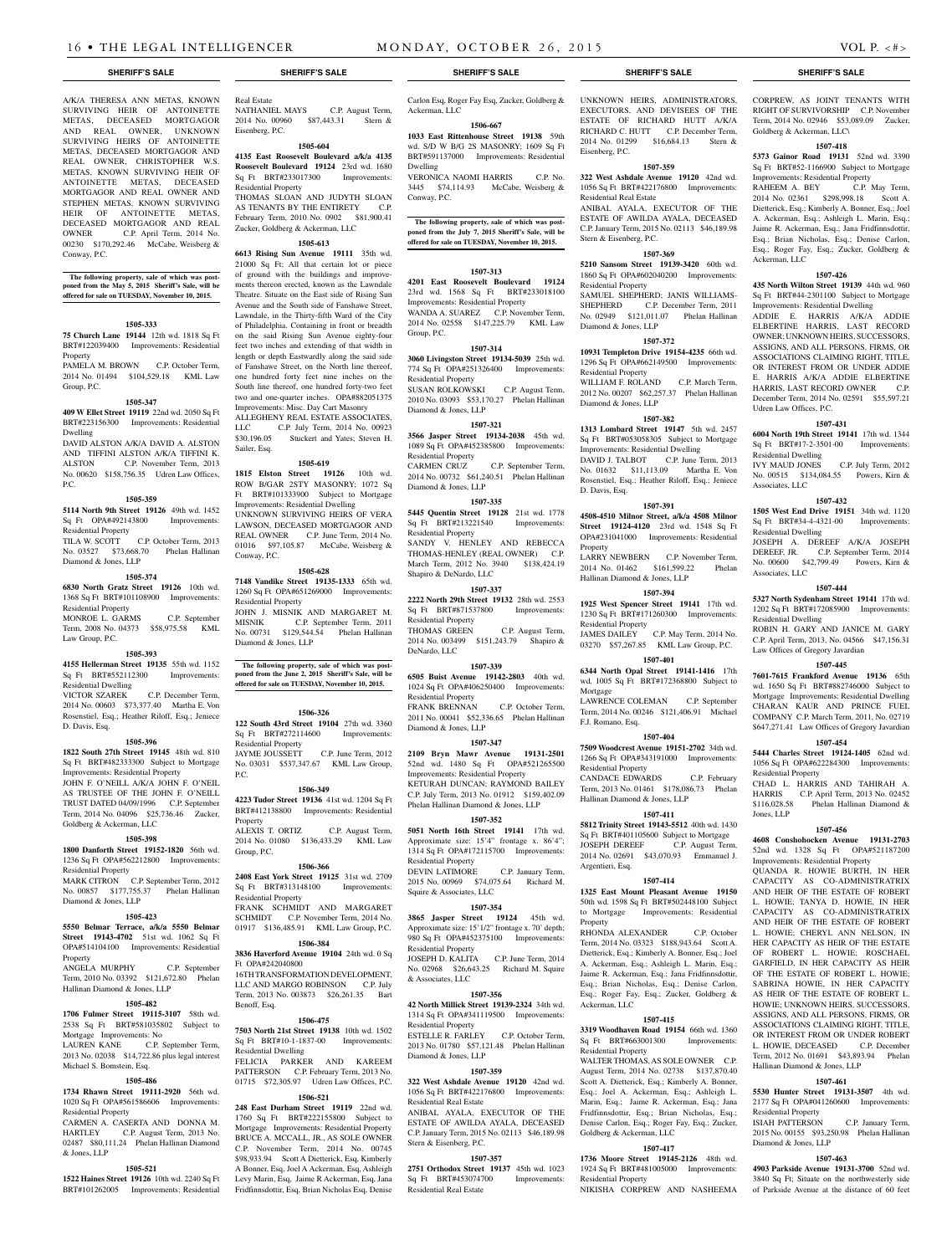Residential Property

Goldberg & Ackerman, LLC

Hallinan Diamond & Jones, LLP

Residential Property

Residential Property

Diamond & Jones, LLP

Residential Property

Property

Diamond & Jones, LLP

Residential Property

Residential Property

Diamond & Jones, LLP

Property

**1507-650 6117 Charles Street 19135-3413** 55th wd. 1640 Sq Ft OPA#552228200 Improvements:

FATEMA S. SADEQUE C.P. January Term, 2014 No. 02955 \$154,047.57 Phelan

**1507-654 951 Allengrove Street 19124-2409** 23rd wd. 1728 Sq Ft OPA#233044200 Improvements:

ROBERT MORALES C.P. June Term, 2014 No. 01812 \$127,355.65 Phelan Hallinan

**1507-658 743 South 58th Street 19143-2725** 46th wd. 1140 Sq Ft PRCL#463283000 Improvements:

ALLEN MCCRAY C.P. April Term, 2013 No. 05096 \$95,831.25 Phelan Hallinan

**1507-659 7607 Williams Avenue a/k/a 7609 Williams Avenue 19150-2213** 50th wd. 1290 Sq Ft OPA#501008615 Improvements: Residential

DAWN JACKSON; KIM JACKSON August Term, 2014 No. 01290 \$195,725.42 Phelan Hallinan Diamond & Jones, LLP **1507-660 104 Village Lane 19154-3602** 66th wd. 1056 Sq Ft OPA#662290900 Improvements:

KENNETH ALLEN; DENISE E. ALLEN A/K/A DENISE E. FULFORD December Term, 2011 No. 01740 \$206,334.85 Phelan Hallinan Diamond & Jones, LLP **1507-665 1732 Megargee Street 19152-1804** 56th wd. 1304 Sq Ft OPA#562220800 Improvements:

BEVERLY FOX, HERMAN FOX AND NADINE BREEZE C.P. January Term, 2012 No. 01183 \$161,190.78 Phelan Hallinan

**1507-672 5201 West Berks Street a/k/a 5201 Berks Street 19131-3206** 52nd wd. 1664 Sq Ft OPA#521112400 Improvements: Residential

GERALD THOMPSON C.P. April Term, 2013 No. 03271 \$160,307.79 Phelan

**1507-677 7606 Loretto Avenue 19111-3419** 56th wd. 921 Sq Ft OPA#561182600 Improvements:

CATHERINE ANN RYAN C.P. December Term, 2014 No. 03084 \$152,757.95 Phelan

**1507-678 6141 North Fairhill Street 19120** 61st wd. 1440 Sq Ft BRT#611108700 Improvements:

DERRICK ROBINSON C.P. February Term, 2011 No. 03556 \$110,313.62 KML Law

**1507-679 5914 Horrocks Street 19149** 62nd wd. ROW B/GAR 2STY MASONRY; 1472 Sq Ft BRT#621343900 Subject to Mortgage Improvements: Residential Dwelling MARK P. FORDHAM A/K/A MARK FORDHAM; TERRY W. FORDHAM; LAWRENCE A. GOUDIE AS TRUSTEE OF MARK FORDHAM TRUST, NO. 2502861, DATED 03/01/2006, A CALIFORNIA

Hallinan Diamond & Jones, LLP

Hallinan Diamond & Jones, LLP

Residential Property

Residential Property

Group, P.C.

## southwestwardly from the southwesterly side of 49th street OPA#521102700 Improvements: S/d W B/g 3sty Stone

BRUCE K. TURNER AND JOANNE C. TURNER C.P. July Term, 2012 No. 00349 \$233,393.12 Richard J. Nalbandian, III

## **1507-466**

**6634 Cornelius Street 19138** 10th wd. 1352 Sq Ft BRT#102371800 Subject to Mortgage Improvements: Residential Property PAULETTE GRIFFIN C.P. November Term, 2010 No. 2113 \$81,699.33 Zucker,

## Goldberg & Ackerman, LLC

## **1507-469**

**2918 West York Street 19132** 28th wd. 1064 Sq Ft BRT#282337501 Improvements:

Residential Property BRUCE POUNCY C.P. November Term, 2014 No. 00830 \$91,862.47 KML Law Group, P.C.

## **1507-480**

**1447 Lardner Street 19149-3224** 54th wd. 970 Sq Ft BRT#541035100 Improvements: Residential Property SHARITA E. OLIVER C.P. December

Term, 2014 No. 02140 \$85,371.48 KML Law Group, P.C.

## **1507-485**

**7050 Van Dike Street 19135** 41st wd. 1280 Sq Ft BRT#412423300 Improvements: Residential Property

TERRANCE BERKERY C.P. July Term, 2014 No. 1303 \$148,945.91 Shapiro & DeNardo, LLC

#### **1507-489**

**2612 South Muhlfeld Street a/k/a 2612 Muhlfeld Street 19142** 40th wd. 960 Sq Ft BRT#406159800 Improvements: Residential Property

KONA HUBBARD C.P. January Term, 2015 No. 00167 \$59,346.47 KML Law Group, P.C.

#### **1507-493**

**1904 East Allegheny Avenue 19134** 25th wd. 1260 Sq Ft BRT#252305500 Improvements: Residential Property

ANGEL J. AYALA-APONTE C.P. August Term, 2014 No. 01955 \$41,006.22 KML Law Group, P.C.

#### **1507-499**

**2634 South Daggett Street 19142** 40th wd. 992 Sq Ft BRT#40-6-0110-00 Improvements: Residential Dwelling

TROY THOMPSON C.P. January Term, 2015 No. 03659 \$51,046.14 Udren Law Offices, P.C.

#### **1507-500**

**1718 West Moyamensing Avenue 19145**  26th wd. 2240 Sq Ft BRT#26-2-3220-00 Improvements: Residential Dwelling DONALD C. MADDOX C.P. April Term, 2013 No. 00757 \$198,338.30 Udren Law Offices, P.C.

#### **1507-503**

**6425 Drexel Road 19151** 34th wd. 4524 Sq Ft BRT#34-4-147300 Improvements: Residential Dwelling ALFRED J. SANFORD; PAT ALEXANDER<br>SANFORD C.P. November Term. 2011 C.P. November Term, 2011

No. 01646 \$200,055.40 Udren Law Offices, P.C.

## **1507-504**

**8816 Ridge Avenue, Unit 7 19128** 21st wd. 1632 Sq Ft BRT#21-2-5228-18 Subject to Mortgage Improvements: Residential Property CHARLTON MEDLEY AND SYBIL MCKNIGHT-MEDLEY, AS TENANTS BY THE ENTIRETY C.P. July Term, 2011 No. 0600 \$337,317.61 Zucker, Goldberg & Ackerman, LLC

## **1507-505**

**1628 North 55th Street 19131** 4th wd. 2496 Sq Ft BRT#041317000 Improvements: Residential Real Estate

VINCENT SAUNDERS A/K/A VINCENT K. SAUNDERS AND DEMARCUS R. WAITES C.P. August Term, 2014 No. 00234 \$81,530.74 Stern & Eisenberg, P.C.

## **1507-512**

**2434 South Rosewood Street 19145-4430**  26th wd. 1068 Sq Ft PRCL#261107200 Improvements: Residential Property

GAYTIN MCGOWAN, INDIVIDUALLY AND IN HER CAPACITY AS ADMINISTRATRIX OF THE ESTATE OF ANN MARIE SCAFISI A/K/A ANNAMARIE SCAFISI; FRED SCAFISI, IN HIS CAPACITY AS HEIR OF THE ESTATE OF ANN MARIE SCAFISI A/K/A ANNAMARIE SCAFISI; UNKNOWN HEIRS, SUCCESSORS, ASSIGNS, AND ALL PERSONS, FIRMS, OR ASSOCIATIONS CLAIMING RIGHT, TITLE, OR INTEREST FROM OR UNDER ANNAMARIE SCAFISI A/K/A ANN MARIE SCAFISI, DECEASED C.P. July Term, 2014 No. 02502 \$79,401.61 Phelan Hallinan Diamond & Jones, LLP

## **1507-520**

**5961 Reach Street 19120-1114** 35th wd. 1250 Sq Ft OPA#352243000 Improvements: Residential Property JUAN ORTIZ, JR. C.P. January Term, 2012

No. 00771 \$65,932.00 Phelan Hallinan Diamond & Jones, LLP **1507-524**

**3515 Sheffield a/k/a 3515 Sheffield Avenue 19136-3518** 64th wd. 1432 Sq Ft OPA#642227200 Improvements: Residential Property

LOLITA TILSNER C.P. December Term, 2014 No. 03643 \$113,039.82 Phelan Hallinan Diamond & Jones, LLP

## **1507-534**

**1910 Dallas Street 19138** 10th wd. 1344 Sq Ft BRT#101285000 Improvements: Residential Dwelling

DWAYNE BLACKSON AND TRACY R. KENNEDY C.P. February Term, 2012 No. 02578 \$118,844.73 Powers, Kirn & Associates, LLC

#### **1507-537**

**612 Elkins Avenue 19120-2214** 61st wd. 1380 Sq Ft BRT#612027000 Improvements: Residential Real Estate RUDOLPH L. BASTIEN A/K/A WOODY BASTIEN C.P. September Term, 2014 No. 02191 \$181,746.02 Stern & Eisenberg, P.C.

**1507-559**

**321 East Rockland Street 19120** 42nd wd. 1600 Sq Ft BRT#42-1121500 Improvements: Row B/gar 2sty Masonry STEVENSON PETIT-DE AND GENEVIEVE ZAMOR C.P. November Term, 2014 No. 00825 \$28,817.39 Milstead & Associates, LLC

## **1507-567**

**1036 South 54th Street 19143** 51st wd. ROW B/GAR 2STY MASONRY; 1344 Sq Ft BRT#513126200 Improvements: Residential Dwelling LULA M. WILSON-TOE AND DANIEL S. TOE, SR. C.P. February Term, 2014 No.

00852 \$78,867.59 McCabe, Weisberg & Conway, P.C.

## **1507-578**

**1119 East Cheltenham Avenue 19124** 35th wd. 1194 Sq Ft BRT#352017100 Subject to Mortgage Improvements: Residential Property ROBERT A. LEE, AS SOLE OWNER C.P. April Term, 2011 No. 2339 \$131,771.35 Zucker, Goldberg & Ackerman, LLC

## **1507-579**

**3222 North 17th Street 19140** 11th wd. 2233 Sq Ft BRT#112229700 Subject to Mortgage Improvements: Residential Property ANIBAL TORRES C.P. April Term, 2011 No. 2698 \$192,442.02 Zucker, Goldberg & Ackerman, LLC

**1507-580**

**306 West Spencer Street 19120** 61st wd. 1376 Sq Ft BRT#612216800 Subject to Mortgage Improvements: Residential Property JOHN DONALD C.P. July Term, 2013 No. 04026 \$50,498.22 Zucker, Goldberg & Ackerman, LLC

### **1507-581**

**3109 Friendship Street 19149** 55th wd. 1110 Sq Ft BRT#551415800 Subject to Mortgage Improvements: Residential Property WILLIAM J. FORBES AND SUSAN P. LAUGHLIN FORBES, HIS WIFE, AS TENANTS BY THE ENTIRETIES C.P. January Term, 2012 No. 3977 \$176,507.80 Zucker, Goldberg & Ackerman, LLC

## **1507-583**

**3379 Holme Avenue 19114** 57th wd. 1132 Sq Ft BRT#572040300 Subject to Mortgage Improvements: Residential Property DAVID J. MACKLE AND RONALD J. JANKOWSKI, SINGLEMAN, AS JOINT TENANTS WITH RIGHT OF SURVIVORSHIP C.P. May Term, 2011 No. 0313 \$69,437.13 Zucker, Goldberg & Ackerman, LLC

## **1507-584**

**5222 Marwood Road 19120-3612** 42nd wd. 1110 Sq Ft BRT#421545800 Subject to Mortgage Improvements: Residential Property LASHANA SCRIVEN AND ARLENE SCRIVEN C.P. February Term, 2012 No. 2531 \$68,677.41 Zucker, Goldberg & Ackerman, LLC

#### **1507-593**

**2719 South 7th Street 19148-5018** 39th Improvements: Residential Property

## **SHERIFF'S SALE SHERIFF'S SALE SHERIFF'S SALE SHERIFF'S SALE SHERIFF'S SALE**

wd. 1116 Sq Ft BRT#395188100 Subject to Mortgage Improvements: Residential Dwelling UNKNOWN HEIRS, SUCCESSORS, ASSIGNS, AND ALL PERSONS, FIRMS, OR ASSOCIATIONS CLAIMING RIGHT, TITLE, OR INTEREST FROM OR UNDER DOMINIC GIORLA A/K/A DOMINIC J. GIORLA; DOMINIC GIORLA, JR., KNOWN HEIR OF DOMINIC GIORLA A/K/A DOMINIC J. GIORLA; ANASTASIA GIORLA, KNOWN HEIR OF DOMINIC GIORLA A/K/A DOMINIC J. GIORLA; DENNIS MICHAEL GIORLA, KNOWN HEIR OF DOMINIC GIORLA A/K/A DOMINIC J. GIORLA; ROSARIA GIORLA A/K/A ROSARIA M. GIORLA; DOMINIC GIORLA A/K/A DOMINIC J. GIORLA, LAST RECORD OWNER C.P. June Term, 2014 No. 00228 \$222,124.84 Udren Law Offices, P.C.

## **1507-595**

**2327 Catherine Street 19146** 30th wd. ROW CONV/APT 3STY MASONRY; 1686 Sq Ft BRT#302086100 Improvements: Residential Dwelling

JOHN WASHINGTON AND JAMILLAH WASHINGTON C.P. July Term, 2012 No. 00319 \$246,741.53 McCabe, Weisberg & Conway, P.C.

## **1507-599**

**2507 South Cleveland Street 19145** 26th wd. SEMI DET 2STY MASONRY; 1728 Sq Ft BRT#262102400 Improvements: Residential Dwelling

DARIA M. VIOLA A/K/A DARIA VIOLA A/K/A DARIA M. TORITTO C.P. October Term, 2010 No. 00101 \$250,986.49 McCabe, Weisberg & Conway, P.C.

## **1507-608**

**2211 South 20th Street 19145** 48th wd. 1230 Sq Ft BRT#481323300 Improvements: Residential Dwelling TRUNG NGUYEN C.P. June Term, 2013 No. 00488 \$148,248.38 Powers, Kirn & Associates, LLC

## **1507-614**

**4660 Penn Street 19124-5837** 23rd wd. 2469 Sq Ft BRT#234288000 Improvements: Residential Dwelling KENNETH DELANY; MARIE DELANY A/K/A MARIE G. DELANY C.P. August

Term, 2014 No. 01150 \$153,424.98 Udren Law Offices, P.C.

## **1507-615**

**1726 Bainbridge Street, Unit A 19146** 30th wd. ROW W/GAR 502STY MASONRY; 1526<br>Sq Ft BRT#301058527 Improvements: Sq Ft BRT#301058527 Residential Dwelling

DARYL LAWTON AND CHARLENE FALCONE A/K/A CHARLENE FALCON A/K/A CHARLENE M. HARTENSTINE C.P. March Term, 2014 No. 00759 \$189,655.36 McCabe, Weisberg & Conway, P.C.

## **1507-618**

**354 Ritner Street 19148** 39th wd. 1500 Sq Ft; Containing in front or breadth on the said Ritner Street 15 feet and extending of that width in length or depth Southward between parallel lines at right angles to the said Ritner Street 58 feet to a 2 feet 6 inches wide alley Eastward and Westward. OPA#392196100 Improvements: Row 2sty Masonry

EDWARD WHALIN AND CHRISTINA WHALIN C.P. October Term, 2014 No. 01263 \$201,615.99 Richard J. Nalbandian, III

## **1507-625**

**1500 Mohican Street 19138-1124** 10th wd. 1280 Sq Ft OPA#102229600 Improvements: Residential Property

CHARLES GREGG C.P. May Term, 2010 No. 02942 \$81,092.78 Phelan Hallinan Diamond & Jones, LLP

## **1507-626**

**6720 Dorel Street 19142-2607** 40th wd. 1170 Sq Ft OPA#406350000 Improvements: Residential Property RASHEED J. GILLIARD AND GIOAVONDA L. GILLIARD C.P. June Term, 2013 No. \$131,471.98 Phelan Hallinan Diamond & Jones, LLP

## **1507-631**

**5362 Lebanon Avenue 19131-3231** 52nd wd. 1656 Sq Ft OPA#521137700 Improvements: Residential Property SHWANNA HARRIS; RAYMOND HARRIS, JR. C.P. September Term, 2013 No. 03898 \$200,218.10 Phelan Hallinan Diamond & Jones, LLP

#### **1507-637**

**129 East Washington Lane 19144-2010**  59th wd. 2612 Sq Ft OPA#592146500

## LINDA HIGHTOWER C.P. May Term, 2013

CORPORATION AND UNITED STATES OF AMERICA C/O UNITED STATES ATTORNEY FOR THE EASTERN DISTRICT OF PENNSYLVANIA C.P. March Term, 2014 No. 05131 \$47,033.66 McCabe,

**1507-686 4550 North 12th Street 19140-1202** 49th wd. 1838 Sq Ft OPA#491456500 Improvements:

ALANA BELL C.P. August Term, 2014 No. 02148 \$47,319.12 Phelan Hallinan Diamond

**1507-687 1163 East Phil Ellena Street 19150** 50th wd. 1170 Sq Ft OPA#502363000 Improvements:

PAUL A. JAMES AND GWENDOLYN JAMES C.P. September Term, 2010 No. 03444 \$104,826.23 Phelan Hallinan

**1507-705 139 East Walnut Lane 19144** 59th wd. 2071 Sq Ft; SEMI/DET 3 STY MASONRY OPA#592071900 Improvements: Residential

VALERIE BARR A/K/A VALERIE V. BARR C.P. October Term, 2014 No. 03329 \$236,873.15 Federman & Associates, LLC **1507-707 231 Chelten Avenue 19120-1405** 61st wd. 1280 Sq Ft BRT#61-1316200 Improvements:

CHIEN LE AND CHANTHA KHEM C.P. September Term, 2013 No. 02692 \$114,877.63

**1507-711 7744 Cedarbrook Avenue 19150** 50th wd. 1128 Sq Ft; ROW B/GAR 2STY MASONRY BRT#501247600 Improvements: Residential

PEACH PROPERTIES, LLC AND TIFFANY D. CHERRY A/K/A TIFFANY SIZEMORE C.P. October Term, 2013 No. 0030904 \$99,453.64 Federman & Associates, LLC

**The following property, sale of which was postponed from the August 4, 2015 Sheriff's Sale, will be offered for sale on TUESDAY, November 10, 2015.**

**1508-303 5726 North Marshall Street 19120-2216**  61st wd. 1206 Sq Ft OPA#612254400 Improvements: Residential Property

PATRICIA FLEMING F/K/A PATRICIA<br>DOROTHEA JONES C.P. March Term,

2014 No. 02894 \$103,303.00 Phelan

**1508-326 5937 Washington Avenue 19143** 3rd wd. 1600 Sq Ft BRT#03-3-1058-00 Improvements:

ERIC M. NORMAN C.P. April Term, 2014 No. 03904 \$57,522.75 Powers, Kirn &

**1508-329 309-313 Arch St, Unit 607 19106** 5th wd. 972 Sq Ft OPA#888058772 Subject to Mortgage

VAMSIDHAR VURIMINDI AND ANN S. BORIS C.P. December Term, 2013 No. 01973 \$29,506.18 Zimolong, LLC **1508-344 7339 Ogontz Avenue 19138-1305** 50th wd. 1386 Sq Ft BRT#501309200 Subject to Mortgage Improvements: Row B/gar 2sty

MINERVA WHITAKER (DECEASED) C.P. July Term, 2013 No. 01998 \$152,102.14

**1508-355 7430 Medrick Pl 19153** 40th wd. 860 Sq Ft BRT#406679600 Improvements: Residential

LAWRENCE D. MCKENNY C.P. September Term, 2014 No. 003550 \$185,083.65 Shapiro

**1508-397 5219 Horrocks Street 19124** 62nd wd. 1318 Sq Ft BRT#621346500 Improvements: Row

RICHARD MITCHELL, SR. A/K/A RICHARD MILLER, ORIGINAL MORTGAGOR AND JOSELYN A. MITCHELL A/K/A JOSELYN A. TINSLEY, ORIGINAL MORTGAGOR AND REAL OWNER C.P. May Term, 2014 No. 01022 \$166,595.78 Milstead & Associates, LLC **1508-403 8525 Mansfield Avenue 19150-3207** 50th wd. 1318 Sq Ft OPA#502027000 Improvements:

DOROTHEA JONES

Residential Dwelling

Associates, LLC

Improvements: N/A

Michael F.J. Romano, Esq.

Masonry

Property

& DeNardo, LLC

B/gar 2sty Masonry

Hallinan Diamond & Jones, LLP

Weisberg & Conway, P.C.

Residential Property

Residential Property

Diamond & Jones, LLP

Residential Dwelling

Powers, Kirn & Associates, LLC

Dwelling

Dwelling

& Jones, LLP

No. 02578 \$58,717.02 Phelan Hallinan Diamond & Jones, LLP **1507-641**

**5727 Beaumont Avenue 19143-5204** 51st wd. 1376 Sq Ft OPA#513284400 Improvements:

JULIAN L. COUSINS, SR. A/K/A JULIAN COUSINS A/K/A JULIAN LAVAR COUSINS C.P. July Term, 2014 No. 02501 \$45,220.21 Phelan Hallinan Diamond & Jones, LLP **1507-645 3643 Sussex Lane 19114-1815** 66th wd. 1296 Sq Ft BRT#66-1214700 Subject to Mortgage Improvements: Residential Property CHARLES SMITH AND HEATHER SMITH, AS TENANTS BY THE ENTIRETY C.P. October Term, 2014 No. 00307 \$208,003.93 Scott A. Dietterick, Esq.; Kimberly A. Bonner, Esq.; Joel A. Ackerman, Esq.; Ashleigh L. Marin, Esq.; Jaime R. Ackerman, Esq.; Jana Fridfinnsdottir, Esq.; Brian Nicholas, Esq.; Denise Carlon, Esq.; Roger Fay, Esq.; Zucker,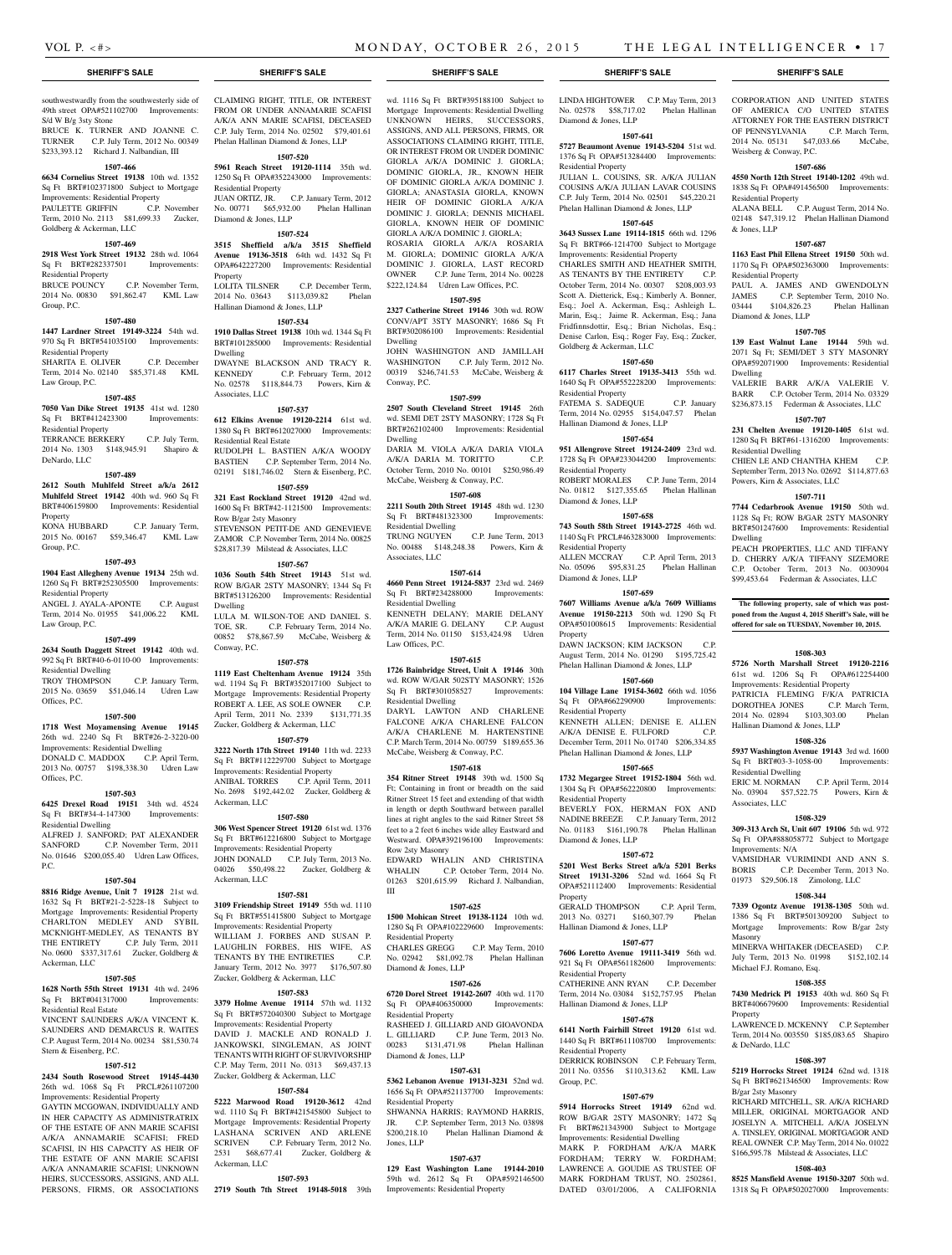## Residential Property

NICOLE JAMES AND AMINAH JAMES C.P. February Term, 2012 No. 00508 \$66,390.25 Phelan Hallinan Diamond & Jones, LLP

## **1508-408**

**2130 Morris Street 19145-1905** 36th wd. 1468 Sq Ft OPA#363131000 Improvements: Residential Property JERRY S. BLACKMON C.P. June Term,

## 2008 No. 03626 \$82,575.15 Phelan Hallinan

Diamond & Jones, LLP

## **1508-415**

**3218 Kip Street 19134** 7th wd. 1020 Sq Ft BRT#073083500 Improvements: Residential Dwelling<br>CARMEN JIMENEZ

C.P. October Term, 2014 No. 02547 \$27,520.72 Martha E. Von Rosenstiel, Esq.; Heather Riloff, Esq.; Jeniece D. Davis, Esq.

#### **1508-420**

**8 Bristow Place 19123-3003** 5th wd. 1130 Sq Ft OPA#055032670 Improvements: Residential Property

LESLIE J. ARNETTE-PINA C.P. May Term, 2014 No. 02614 \$191,074.73 Phelan Hallinan Diamond & Jones, LLP

## **1508-421**

**6642 North 16th Street 19126-2724** 10th wd. 1754 Sq Ft BRT#101029900 Subject to Mortgage Improvements: Row B/gar 2sty Masonry

LUNIE M. WILLIAMS (DECEASED) C.P. June Term, 2013 No. 00145 \$148,326.42 Michael F.J. Romano, Esq.

#### **1508-427**

**6733 Linmore Avenue a/k/a 6733 Linmore Street 19142-1806** 40th wd. 960 Sq Ft OPA#403178700 Improvements: Residential Property

JAMES A. COPPEDGE AND CYNTHIA E. COPPEDGE C.P. August Term, 2014 No. 03556 \$82,522.06 Phelan Hallinan Diamond & Jones, LLP

#### **1508-429**

**6030 Tackawanna Street 19135-4415**  62nd wd. 1080 Sq Ft OPA#622314000 Improvements: Residential Property<br>WILLIAM E. RUSDEN, III. C. P. January WILLIAM E. RUSDEN, III Term, 2015 No. 00151 \$43,220.01 Phelan Hallinan Diamond & Jones, LLP

## **1508-435**

**5919 North Lawrence Street 19120-1828**  61st wd. 1316 Sq Ft OPA#612351800 Improvements: Residential Property JOSEPH L. BRADY, JR. C.P. September Term, 2012 No. 01613 \$68,312.37 Phelan Hallinan Diamond & Jones, LLP

## **1508-447**

**7213 Forrest Avenue 19138-1301** 50th wd. 1394 Sq Ft PRCL#501006000 Improvements: Residential Property

UNKNOWN HEIRS, SUCCESSORS, ASSIGNS, AND ALL PERSONS, FIRMS, OR ASSOCIATIONS CLAIMING RIGHT, TITLE, OR INTEREST FROM OR UNDER EDITH REDCROSS, DECEASED; SYREETA REDCROSS, IN HER CAPACITY AS HEIR OF EDITH REDCROSS, DECEASED; RENINA DUKES, IN HER CAPACITY AS HEIR OF EDITH REDCROSS, DECEASED; DAWANNA DUKES, IN HER CAPACITY AS HEIR OF EDITH REDCROSS, DECEASED C.P. April Term, 2013 No. 01194 \$86,688.71 Phelan Hallinan Diamond & Jones, LLP

## **1508-463**

**249 East Cambria Street 19134** 7th wd. 1046 Sq Ft BRT#071224500 Improvements: Residential Dwelling

SANTA GONZALEZ C.P. March Term, 2015 No. 02567 \$15,745.66 Martha E. Von Rosenstiel, Esq.; Heather Riloff, Esq.; Jeniece D. Davis, Esq.

## **1508-464**

**6518 North 9th Street 19126** 49th wd. 2016 Sq Ft BRT#492149700 Improvements: Residential Dwelling AUDREY L. TOOLE C.P. March Term,

2012 No. 00130 \$164,605.51 Powers, Kirn & Associates, LLC

## **1508-469**

**511-19 North Broad Street, Unit 602 19123- 3234** 5th wd. Together with a proportionate undivided interest in the Common Elements (as defined in such Declaration) of 1.4010%; 737 Sq Ft OPA#888140076 Improvements:

Condominium Unit C.P. May Term, 2012 No. 02692 \$171,170.84 Phelan Hallinan Diamond & Jones, LLP

## **1508-480**

**2214 Emerson Street 19152** 56th wd. 1025 Sq Ft OPA#562089200;BRT#66-00-00760-00-2 Improvements: Residential Dwelling MASOUD ASHRAPHIJUO C.P. October Term, 2014 No. 00176 \$82,805.75 Powers, Kirn & Associates, LLC

## **1508-518**

**4545 Tolbut Street 19136** 65th wd. ROW B/GAR 2STY MASONRY; 1120 Sq Ft BRT#652105400 Improvements: Residential Dwelling DONALD A. BAILEY C.P. November Term, 2013 No. 01025 \$146,332.65 McCabe, Weisberg & Conway, P.C.

## **1508-522**

**5725 North 19th Street 19141-1203** 17th wd. 1368 Sq Ft OPA#172338200 Improvements: Residential Property HAVEN V. HOILETT C.P. September Term,

2013 No. 01305 \$96,205.01 Phelan Hallinan Diamond & Jones, LLP

## **1508-524**

**202-210 West Rittenhouse Square Apartment 1504 19103** 8th wd. RES.CONDO 5+STY MAS+OTHER; 1037 Sq Ft BRT#888085151 Subject to Mortgage Improvements: Residential Dwelling BARRY L. JONES A/K/A BARRY JONES C.P. April Term, 2014 No. 00897 \$391,761.56 McCabe, Weisberg & Conway, P.C.

## **1508-532**

**2541 East Ontario Street 19134-5331** 45th wd. 978 Sq Ft BRT#45-1-043100 Improvements: Residential Dwelling COLLEEN POWASERYS AND JOHN G.<br>POWASERYS C.P. September Term, C.P. September Term, 2009 No. 03599 \$125,541.56 Udren Law Offices, P.C.

## **1508-537**

**6037 Kershaw Street 19151-4424** 34th wd. 958 Sq Ft OPA#342019100 Improvements: Residential Property DORIAN BRUNSON C.P. September Term, 2013 No. 00711 \$5,548.65 Phelan Hallinan Diamond & Jones, LLP

## **1508-543**

**6508 East Wister Street 19138-2551** 59th wd. 1064 Sq Ft OPA#591243800 Improvements: Residential Property EDWARD J. O'FLYNN C.P. May Term, 2013 No. 01399 \$45,651.48 Phelan Hallinan Diamond & Jones, LLP

#### **1508-559**

**4101 North Marshall Street 19140** 43rd wd. ROW W/DET GAR 2STY MASONRY; 910 Sq Ft BRT#433280600 Improvements: Residential Dwelling ANGELA V. JAY C.P. May Term, 2014 No.

00353 \$70,844.59 McCabe, Weisberg & Conway, P.C. **1508-575**

**5640 Rosehill Street 19120-2509** 61st wd. 1330 Sq Ft BRT#61-2519700 Subject to Mortgage Improvements: Residential Property KENNETH ATTAWAY AND LA TANYA BYRD ATTAWAY, HUSBAND AND WIFE C.P. February Term, 2014 No. 03211 \$104,670.82 Scott A. Dietterick, Esq.; Kimberly A Bonner, Esq.; Joel A. Ackerman, Esq.; Ashleigh L. Marin, Esq.; Jaime R. Ackerman, Esq.; Jana Fridfinnsdottir, Esq.; Brian Nicholas, Esq.; Denise Carlon, Esq.; Roger Fay, Esq.; Zucker, Goldberg & Ackerman, LLC

### **1508-576**

**3224 Wellington Street 19149** 55th wd. 1792 Sq Ft BRT#551459000 Improvements: Residential Property STEPHANIE BURKE C.P. September Term 2014 No. 04747 \$180,797.28 KML Law

## Group, P.C.

**1508-580 7165 Montague Street 19135-1108** 41st wd. 1064 Sq Ft BRT#41-2263800 Subject to Mortgage Improvements: Residential Property MICHAEL KOSTELNY, AS SOLE OWNER C.P. March Term, 2014 No. 01250 \$169,590.21 Scott A. Dietterick, Esq.; Kimberly A Bonner Esq.; Joel A. Ackerman, Esq.; Ashleigh L. Marin, Esq.; Jaime R. Ackerman, Esq.; Jana Fridfinnsdottir, Esq.; Brian Nicholas, Esq.; Denise Carlon, Esq.; Roger Fay, Esq.; Zucker, Goldberg & Ackerman, LLC

## **1508-589**

**3420 Shelmire Avenue 19136-3525** 64th wd. 1432 Sq Ft OPA#642170200 Improvements: Residential Property ANGELICA M. MARQUEZ C.P. December

Term, 2013 No. 02406 \$134,785.85 Phelan Hallinan Diamond & Jones, LLP

## **1508-621**

**4509 North Hicks Street 19144** 13th wd.

689.85 Sq Ft OPA#132072700 Subject to Mortgage Improvements: Residential Property ALL KNOWN AND UNKNOWN HEIRS

OF HUGH O. VANHORN AND LISA G. TIDWELL C.P. February Term, 2010 No. 002726 \$35,587.13 Brett A. Solomon, Esq.; Michael C. Mazack, Esq. **1508-627 5701 Dunlap Street 19131-3411** 4th wd. 1386 Sq Ft BRT#04-3-2392-00 Improvements:

Residential Dwelling LAMONT C. WALKER AND CRYSTAL M. WALKER C.P. October Term, 2014 No. 00181 \$81,838.33 Barbara A. Fein, Esq.

## **1508-637**

**5859 Upland Way 19131-3029** 52nd wd. 1280 Sq Ft OPA#522007300 Improvements: Residential Property TARNISHE TUNSTALL C.P. February Term, 2014 No. 00447 \$136,324.24 Phelan

Hallinan Diamond & Jones, LLP **1508-640**

**239 East Stella Street 19134-2811** 7th wd. 840 Sq Ft OPA#071258400 Improvements: Residential Property MICHAEL KUDERS C.P. October Term, 2014 No. 00935 \$57,274.51 Phelan Hallinan Diamond & Jones, LLP

## **1508-646**

**3158 Tulip Street 19134-3808** 25th wd. 986 Sq Ft OPA#252377100 Improvements: Residential Property CHARLES KINSING A/K/A CHARLES B. KINSING, SR. AND BARBARA J. KINSING C.P. September Term, 2014 No. 01535 \$122,411.56 Phelan Hallinan Diamond & Jones, LLP

#### **1508-647**

**9111 Revere Street 19152-1523** 57th wd. 1337 Sq Ft OPA#571222500 Improvements: Residential Property

UNKNOWN HEIRS, SUCCESSORS, ASSIGNS, AND ALL PERSONS, FIRMS, OR ASSOCIATIONS CLAIMING RIGHT, TITLE, OR INTEREST FROM OR UNDER VINCENT J. WASKIEWICZ, DECEASED C.P. February Term, 2015 No. 01551 \$176,229.92 Phelan Hallinan Diamond & Jones, LLP

## **1508-652**

**4620 Hawthorne Street 19124-3318** 23rd wd. 1142 Sq Ft OPA#232281600 Improvements: Residential Property LUKE ANDREW HONER A/K/A LUKE HONER; JEFFREY WILLIAM CONRAD A/K/A JEFFREW WILLIAM CONRAD C.P. December Term, 2014 No. 03087 \$47,702.96 Phelan Hallinan Diamond & Jones, LLP

## **1508-655**

**12612 Ramer Road 19154-1422** 66th wd. 1360 Sq Ft OPA#663292300 Improvements: Residential Property THOMAS A. NEELY AND CHRISTINA M. NEELY C.P. June Term, 2012 No. 03305<br>\$190,855.72 Phelan Hallinan Diamond & Phelan Hallinan Diamond & Jones, LLP

## **1508-656A-J**

**8712 Frankford Avenue, Unit 2 A&B; on the Northwesterly side of Frankford Avenue – Premises A – 19136** 57th wd. 1540 Sq Ft; Front: 22' x Depth: 42.41' BRT#572367803 Improvements: Apt 2-4 Units 2 Sty Frame **8712 Frankford Avenue, Unit 3 A&B; on the Northwesterly side of Frankford Avenue – Premises B – 19136** 57th wd. 1540 Sq Ft; Front: 22' x Depth: 42.41' BRT#572367805 Improvements: Apt 2-4 Units 2 Sty Frame **8712 Frankford Avenue, Unit 4 A&B; on the Northwesterly side of Frankford Avenue – Premises C – 19136** 57th wd. 1540 Sq Ft; Front: 22' x Depth: 42.41' BRT#572367807 Improvements: Apt 2-4 Units 2 Sty Frame **8712 Frankford Avenue, Unit 5 A&B; on the Northwesterly side of Frankford Avenue – Premises D – 19136** 57th wd. 1540 Sq Ft; Front: 22' x Depth: 42.41' BRT#572367809 Improvements: Apt 2-4 Units 2 Sty Frame **8712 Frankford Avenue, Unit 6 A&B; on the Northwesterly side of Frankford Avenue – 19136** 57th wd. 1540 Sq Ft Front: 22' x Depth: 42.41' BRT#572367811 Improvements: Apt 2-4 Units 2 Sty Frame **8712 Frankford Avenue, Unit 14 A&B; on the Northwesterly side of Frankford Avenue – Premises F – 19136** 57th wd. 1540 Sq Ft; Front: 22' x Depth: 42.41' BRT#572367827 Improvements: Apt 2-4 Units 2 Sty Frame **8712 Frankford Avenue, Unit 15 A&B; on the Northwesterly side of Frankford Avenue – Premises G – 19136** 57th wd. 1540 Sq Ft; Front: 22' x Depth: 42.41' BRT#572367829 Improvements: Apt 2-4 Units 2 Sty Frame

**8712 Frankford Avenue, Unit 16 A&B; on the Northwesterly side of Frankford Avenue** 

## **SHERIFF'S SALE SHERIFF'S SALE SHERIFF'S SALE SHERIFF'S SALE SHERIFF'S SALE**

**1826** 2nd wd. 1155 Sq Ft OPA#023185005 Improvements: Commercial Real Estate **1328 Kater Street – Premises O – 19147- 1826** 2nd wd. 1155 Sq Ft OPA#023185105 Improvements: Commercial Real Estate **1330 Kater Street – Premises P – 19147- 1826** 2nd wd. 1155 Sq Ft OPA#023185205 Improvements: Commercial Real Estate **1332 Kater Street – Premises Q – 19147- 1826** 2nd wd. 1155 Sq Ft OPA#023185305 Improvements: Commercial Real Estate **1334 Kater Street – Premises R – 19147- 1826** 2nd wd. 1155 Sq Ft OPA#023185405 Improvements: Commercial Real Estate **1336 Kater Street – Premises S – 19147- 1826** 2nd wd. 1155 Sq Ft OPA#023185505 Improvements: Commercial Real Estate **1338 Kater Street – Premises T – 19147- 1826** 2nd wd. 1930 Sq Ft OPA#023185605 Improvements: Commercial Real Estate **618 South Clarion Street – Premises U – 19147-1826** 2nd wd. 565 Sq Ft OPA#023291100 Improvements: Commercial Real Estate CLARKE REAL ESTATE DEVELOPMENT, LLC AND DONOVAN W. CLARKE C.P. March Term, 2015 No. 02259 \$10,104,809.06

Bruce S. Luckman, Esq.

Residential Property

& DeNardo, LLC

& Eisenberg, P.C.

Residential Real Estate

Residential Real Estate

Stern & Eisenberg, P.C.

Dwelling

D. Davis, Esq

Associates, LLC

Row 2 Story Masonry

RAYMOND VANDEGRIFT

Row B/gar 2 Story Masonry

Improvements: Row 2 Sty Masonry LINDA JONES, SHAKIR MUHAMMAD AND LINDA JONES C.P. September Term, 2014 No. 003645 \$63,920.00 Milstead &

Associates, LLC

& Associates, LLC

gar 2sty Masonry

LLC

LLC

**1509-318 4020 Unruh Avenue 19135** 55th wd. 1800 Sq Ft BRT#55-2-1489-00 Improvements:

ALICIA C. MACDONALD C.P. November Term, 2014 No. 001013 \$263,176.67 Shapiro

**1509-320 2159 Homer Street 19138** 10th wd. 1188 Sq Ft BRT#102140100 Improvements:

NAIPHESA HILLIARD C.P. December Term, 2013 No. 001486 \$159,936.17 Stern

**1509-321 2044 South Hemberger Street 19145** 48th wd. 1052 Sq Ft BRT#482240200 Improvements:

AMINA MAYAZI-SAUNDERS A/K/A AMINA SAUNDERS AND SCOTT SAUDERS C.P. February Term, 2015 No. 02483 \$80,905.75

**1509-322 3527 Vinton Road 19154** 66th wd. 1360 Sq Ft BRT#66-3130400 Improvements: Residential

TIMOTHY ANDREW WEST (MORTGAGOR AND REAL OWNER) C.P. April Term, 2010 No. 01343 \$178,413.57 Martha E. Von Rosenstiel, Esq.; Heather Riloff, Esq; Jeniece

**1509-330 4516 Weymouth Street 19120** 42nd wd. Land Area: 800 Sq Ft BRT#421588000 Improvements: Row 2 Story Masonry MARK E. WILLIAMS C.P. January Term, 2015 No. 02174 \$65,600.00 Milstead &

**1509-331 940 Daly Street 19148** 39th wd. Land Area: 1040 Sq Ft BRT#393339100 Improvements:

NATALIE TROUT C.P. May Term, 2013 No. 01716 \$156,090.00 Milstead & Associates,

**1509-332 1812 East Thayer Street 19134** 45th wd. Land Area: 1299 Sq Ft BRT#452062400 Improvements: Row 2 Story Masonry<br>RAYMOND VANDEGRIET C P January

Term, 2015 No. 02653 \$52,800.00 Milstead

**1509-334 351 Claremont Road 19120** 61st wd. Land Area: 1152 Sq Ft BRT#61-1-3521-00;<br>PRCL#28N14-244 Improvements: Row B/

BABS L. PARLER C.P. June Term, 2014 No. 03614 \$136,350.00 Milstead & Associates,

**1509-338 3331 Bleigh Avenue 19136** 64th wd. Land Area: 1188 Sq Ft BRT#642146900 Improvements:

JAMES EWING A/K/A JAMES E. EWING AND PAMELA LLOYD A/K/A PAMELA T. LLOYD C.P. January Term, 2015 No. 02198 \$69,000.00 Milstead & Associates, LLC **1509-341 2504 South 61st Street 19142** 40th wd. Land Area: 960 Sq Ft BRT#402063500

Improvements: Row B/

**– Premises H – 19136** 57th wd. 1540 Sq Ft; Front: 22' x Depth: 42.41' BRT#572367831 Improvements: Apt 2-4 Units 2 Sty Frame **8712 Frankford Avenue, Unit 17 A&B; on the Northwesterly side of Frankford Avenue – Premises I – 19136** 57th wd. 1540 Sq Ft; Front: 22' x Depth: 42.41' BRT#572367833 Improvements: Apt 2-4 Units 2 Sty Frame **8712 Frankford Avenue, Unit 18 A&B; on the Northwesterly side of Frankford Avenue – Premises J – 19136** 57th wd. 1540 Sq Ft; Front: 22' x Depth: 42.41' BRT#572367835 Improvements: Apt 2-4 Units 2 Sty Frame PENNY LANCASTER C.P. February Term, 2014 No. 02081 \$1,075,234.49 Justin L. Krik, Esq.; Lipsky and Brandt

**The following property, sale of which was postponed from the September 1, 2015 Sheriff's Sale, will be offered for sale on TUESDAY, November 10, 2015.**

## **1509-302**

**4571-73 Torresdale Avenue 19124** 23rd wd. 7700 Sq Ft +/- 7600 Sq Ft OPA#884507630 Subject to Mortgage Improvements: Commercial Building LEODORO ROSARIO AND MILAGROS ARIAS SANTOS C.P. February Term, 2015 No. 03191 \$34,499.20 Richard J. Weitzman, Esq.

## **1509-308**

**5026 Master Street 19131-4523** 44th wd. 2320 Sq Ft OPA#442155000 Improvements: Residential Property CARL R. FREELAND C.P. August Term,

2010 No. 02267 \$111,787.14 Phelan Hallinan Diamond & Jones, LLP **1509-310**

**6141 Marsden Street 19135** 41st wd. 1260<br>Sq Ft BRT#411263600 Improvements: Sq Ft BRT#411263600 Residential Dwelling

ROBIN DUAIME F/K/A ROBIN WHITTINGTON; RAYMOND MCATEER; RICHARD MCATEER, RUTH FETOUHI; ROBERT MCATEER; SHIRLEY WICHERT AND THOMAS MCATEER, JR. IN THEIR CAPACITY AS HEIRS OF THOMAS MCATEER, SR, DECEASED; UNKNOWN HEIRS, SUCCESSORS, ASSIGNS, AND ALL PERSONS, FIRMS, OR ASSOCIATIONS CLAIMING RIGHT, TITLE, OR INTEREST FROM OR UNDER THOMAS MCATEER,<br>DECEASED C.P. October Term. 2014 C.P. October Term, 2014 No. 02550 \$62,072.90 Martha E. Von Rosenstiel, Esq.; Heather Riloff, Esq; Jeniece D. Davis, Esq

## **1509-311**

**2443 East Clearfield Street 19134-4438**  25th wd. 1530 Sq Ft OPA#251121700 Improvements: Residential Property ANTHONY PIZZARO C.P. June Term, 2012 No. 02626 \$169,464.16 Phelan Hallinan Diamond & Jones, LLP

#### **1509-314A-U 1319 Bainbridge Street – Premises A – 19147-**

**1826** 2nd wd. 2589 Sq Ft OPA#023196105 Improvements: Commercial Real Estate

**1321 Bainbridge Street – Premises B – 19147- 1826** 2nd wd. 1974 Sq Ft OPA#023196205 Improvements: Commercial Real Estate **1323 Bainbridge Street – Premises C – 19147- 1826** 2nd wd. 1155 Sq Ft OPA#023196305 Improvements: Commercial Real Estate **1325 Bainbridge Street – Premises D – 19147- 1826** 2nd wd. 1155 Sq Ft OPA#023196405 Improvements: Commercial Real Estate **1327 Bainbridge Street – Premises E – 19147- 1826** 2nd wd. 1155 Sq Ft OPA#023196505 Improvements: Commercial Real Estate **1329 Bainbridge Street – Premises F – 19147- 1826** 2nd wd. 1155 Sq Ft OPA#023196605 Improvements: Commercial Real Estate **1331 Bainbridge Street – Premises G – 19147- 1826** 2nd wd. 1155 Sq Ft OPA#023196705 Improvements: Commercial Real Estate **1333 Bainbridge Street – Premises H – 19147- 1826** 2nd wd. 1155 Sq Ft OPA#023196805

Improvements: Commercial Real Estate **1337 Bainbridge Street – Premises I – 19147- 1826** 2nd wd. 1155 Sq Ft OPA#02319 Improvements: Commercial Real Estate **1318 Kater Street – Premises J – 19147- 1826** 2nd wd. 1155 Sq Ft OPA#023184605 Improvements: Commercial Real Estate **1320 Kater Street – Premises K – 19147- 1826** 2nd wd. 1155 Sq Ft OPA#023184705 Improvements: Commercial Real Estate **1322 Kater Street – Premises L – 19147- 1826** 2nd wd. 1155 Sq Ft OPA#023184805 Improvements: Commercial Real Estate **1324 Kater Street – Premises M – 19147- 1826** 2nd wd. 1155 Sq Ft OPA#023184905 Improvements: Commercial Real Estate **1326 Kater Street – Premises N – 19147-**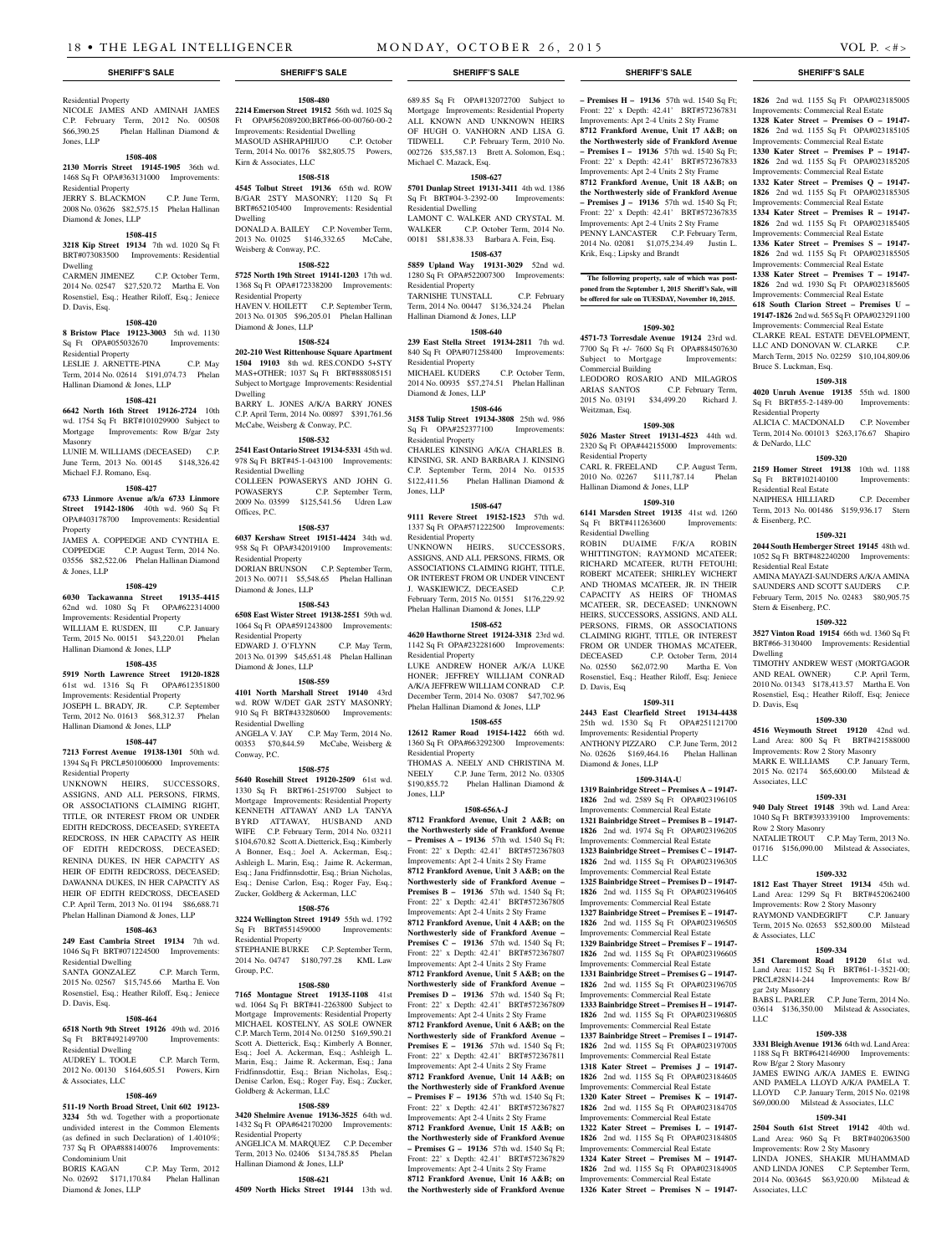Dwelling

Dwelling

& Conway, P.C.

Conway, P.C.

Goldberg & Ackerman, LLC

Diamond & Jones, LLP

Family Residence

Residence<br>KEITH CHESTER

Residential Property

& Jones, LLP

BRT#871083350

BRT#871083300

Mitchell, Esq.

Residential Property

Diamond & Jones, LLP

Esq.

Property

LLC

Hladik, Esq.

2015 No. 01262 \$92,569.41 McCabe,

**The following property, sale of which was postponed from the October 6, 2015 Sheriff's Sale, will be offered for sale on TUESDAY, November 10, 2015.**

**1510-301 5826 Vine Street 19139** 4th wd. 1152 Sq Ft BRT#042160100 Improvements: Residential

DARIUS GERALD C.P. March Term, 2015 No. 01894 \$41,249.52 Martha E. Von Rosenstiel, Esq.; Heather Riloff, Esq.; Jeniece

**1510-306 917-919 South 20th Street 19146** 30th wd. 2112 Sq Ft OPA#871540120 Subject To Mortgage Yes: \$70,000.00 Improvements: Row W-off/str 3 Sty Masonry Exterior Condition

KIMBERLY SAIDI AND HASSOUNA SAIDI C.P. December Term, 2007 No. 4085 \$182,946.91 Ben van Steenburgh, Esq. **1510-356 6828 North 9th Street 19126** 61st wd. 2689 Sq Ft BRT#611175500 Improvements:

DAWN S. HUGHES C.P. September Term, 2013 No. 01530 \$51,423.76 KML Law

**1510-361 5716 Tackawanna Street 19135-3920**  62nd wd. 1381 Sq Ft OPA#622308500 Improvements: Residential Property CHANEYA FARRIOR, IN HER CAPACITY AS HEIR OF ANTHONY SMITH, DECEASED; JALEN FARRIOR, IN HIS CAPACITY AS HEIR OF ANTHONY SMITH, DECEASED; UNKNOWN HEIRS, SUCCESSORS, ASSIGNS, AND ALL PERSONS, FIRMS, OR ASSOCIATIONS CLAIMING RIGHT, TITLE, OR INTEREST FROM OR UNDER ANTHONY SMITH, DECEASED C.P. November Term, 2014 No. 00118 \$53,423.05 Phelan Hallinan Diamond & Jones, LLP **1510-365 6230 Clearview Street 19138-1010** 59th wd. 907 Sq Ft OPA#592306900 Improvements:

KIMBERLY K. HASKINS, INDIVIDUALLY AND IN HER CAPACITY AS ADMINISTRATRIX OF THE ESTATE OF NATHANIEL H. HASKINS; JUANITA R. MALCOM, IN HER CAPACITY AS HEIR OF THE ESTATE OF NATHANIEL H. HASKINS; UNKNOWN HEIRS, SUCCESSORS, ASSIGNS, AND ALL PERSONS, FIRMS, OR ASSOCIATIONS CLAIMING RIGHT, TITLE, OR INTEREST FROM OR UNDER NATHANIEL H. HASKINS, DECEASED C.P. May Term, 2013 No. 00297 \$44,007.19 Phelan Hallinan Diamond & Jones, LLP **1510-375 405 West Stafford Street 19144-4407** 59th wd. 2717 Sq Ft OPA#593007400 Improvements:

PHILIP DAVIDSON AND GABRIELLE E. DAVIDSON C.P. March Term, 2003 No. 01288 \$186,879.35 Phelan Hallinan

**1510-388 3120 Tilton Street 19134** 25th wd. 735 Sq Ft BRT#251215100 Improvements: Residential

PATRICIA L. JOHNSTON C.P. March Term, 2014 No. 00260 \$99,363.29 KML

**1510-389 229 West Spencer Street 19120** 61st wd. 1050 Sq Ft BRT#611218500 Improvements: Residential Property DONNA M. ADOLPHUS C.P. October Term, 2013 No. 01193 \$40,770.82 KML

**1510-397 3322 North Uber Street 19140-4810** 11th wd. 1448 Sq Ft OPA#112277400 Improvements:

ESTHER SANDY MICKEALS C.P. May Term, 2013 No. 02596 \$93,800.14 Phelan

**1510-398 621 Jamestown Street 19128-1706** 21st wd. 1592 Sq Ft OPA#213126100 Improvements:

ROBERT L. JOHNSON C.P. February Term, 2015 No. 03011 \$67,810.46 Phelan Hallinan

**1510-401 4202 Oakmont Street 19136** 65th wd. 1404 Sq Ft BRT#651058200 Improvements:

JENNIFER L. GROVES C.P. July Term, 2011 No. 01006 \$63,949.55 KML Law

**1510-402 910 Napfle Avenue 19111** 63rd wd. (formerly part of the 56th wd.) 6506.15 Sq Ft BRT#631197500 Improvements: Residential

HAI JIN AND XIAOMAN WANG February Term, 2010 No. 00603 \$265,897.87

Dwelling

D. Davis, Esq.

New/rehabbed

Residential Property

Residential Property

Residential Property

Diamond & Jones, LLP

Property

Law Group, P.C.

Law Group, P.C.

Residential Property

Residential Property

Diamond & Jones, LLP

Residential Property

KML Law Group, P.C.

Group, P.C.

Property

Hallinan Diamond & Jones, LLP

Group, P.C.

**1509-504 7657 Brookhaven Road 19151** 34th wd. ROW B/GAR 2STY MASONRY; 1293.60 Sq Ft BRT#343219500 Improvements: Residential

DWAYNE DUNHAM C.P. October Term, 2014 No. 00681 \$166,713.19 McCabe,

**1509-506 7707 Jason Place 19153** 40th wd. ROW B/GAR 2STY MASONRY; 1800 Sq Ft BRT#405852000 Improvements: Residential

SAMUEL LEE VAUGHAN, KNOWN SURVIVING HEIR OF CELESTINE DOWNES, DECEASED MORTGAGOR AND REAL OWNER; CHRISTINE A. CHAMBLISS, KNOWN SURVIVING HEIR OF CELESTINE DOWNES, DECEASED MORTGAGOR AND REAL OWNER; UNKNOWN SURVIVING HEIRS OF CELESTINE DOWNES, DECEASED MORTGAGOR AND REAL OWNER; CYNTHIA V. RUSSELL, KNOWN SURVIVING HEIR OF CELESTINE DOWNES, DECEASED MORTGAGOR AND REAL OWNER C.P. November Term, 2014 No. 02714 \$48,348.36 McCabe, Weisberg,

**1509-507 246 Slocum Street 19119** 22nd wd. ROW 2 STY MASONRY; 1464 Sq Ft BRT#222045900 Improvements: Residential Dwelling ANTHONY E. HANEY AND LISA P. HANEY C.P. December Term, 2014 No. 01967 \$68,731.34 McCabe, Weisberg, &

**1509-517 125 West Mount Pleasant Avenue 19119**  9th wd. 3904.7 Sq Ft BRT#092001900 Improvements: Residential Property ZUBAIR ABDUSSHAHEED C.P. June Term, 2009 No. 04383 \$575,309.59 Zucker,

**1509-520 6310 Guyer Avenue 19142-3013** 40th wd. 1435.20 Sq Ft OPA#402274135 Improvements: Residential Property

MELISSA MIGLIAZZA-HUNT A/K/A MELISSA MIGLIAZZA AND ONDRE C.P. September Term, 2012 No. HUNT C.P. September Term, 2012 No.<br>02496 \$158,191.20 Phelan Hallinan

**1509-526 6336 North 8th Street 19126-3703** 49th wd. 3895 Sq Ft; on the Northwesterly side of 8th St at a distance of 176 feet Northeastwardly from the Northeasterly side of Chelten Ave; Front: Irregular x Depth: Irregular OPA#49213500 Subject to Mortgage Improvements: Single

CASSANDRA PHILLIPS C.P. September Term, 2014 03547 \$209,828.19 Stephen M.

**1509-530 1922 Medary Avenue 19141-1410** 17th wd. 1455 Sq Ft; on the Southerly side of Medary Ave at a distance of 168 feet Westwardly from the Westerly side of Ogontz Avenue; Front: 15 ft x Depth: 97 ft OPA#171306500 Subject to Mortgage Improvements: Single Family

2015 03508 \$98,874.34 Stephen M. Hladik,

**1509-531 230 Higbee Street 19111** 35th wd. 1296 Sq Ft BRT#352151900 Improvements: Residential

SHARON HOLLIDAY AND RUBEN<br>FEAGINS C.P. October Term, 2014 No.

FEAGINS C.F. OGODEL TOM, 2014 TO.<br>001252 \$122,944.75 Shapiro & DeNardo,

**1509-540 3118 Barnett Street 19149-3101** 55th wd. 1012 Sq Ft OPA#551008500 Improvements:

ERNEST LAWRENCE AMD SOPHIA JOHNSON C.P. September Term, 2012 No. 02960 \$42,174.39 Phelan Hallinan Diamond

**1509-548A-B 4946 North Broad Street – Premises A — 19141-2216** 13th wd. 1640 Sq Ft

**4944 North Broad Street – Premises B — 19141-2216** 13th wd. 1653 Sq Ft

SA CHALLENGER C.P. October Term, 2012 No. 002588 \$317,026.55 John P.

**1509-555 5365 Charles Street 19124-1403** 62nd wd. 2325 Sq Ft OPA#622291900 Improvements:

CARLIN H. BELL C.P. March Term, 2010 No. 04791 \$73,056.70 Phelan Hallinan

C.P. October Term, 2014 No.

C.P. January Term,

Weisberg, & Conway, P.C.

Weisberg, & Conway, P.C.

## **1509-342**

**7532 Woodcrest Avenue 19151** 34th wd. Land Area: 1266 Sq Ft BRT#34-3-1851-00 Improvements: Row B/garage 2 Story Masonry TAJINDER SINGH, KNOWN HEIR OF TRACEY SMITH, DECEASED MORTGAGOR AND REAL OWNER; BRITTNEY SMITH, KNOWN HEIR OF TRACEY SMITH, DECEASED MORTGAGOR AND REAL OWNER; UNKNOWN HEIRS, SUCCESSORS, ASSIGNS, AND ALL PERSONS, FIRMS, OR ASSOCIATIONS CLAIMING RIGHT, TITLE, OR INTEREST FROM OR UNDER TRACEY SMITH C.P. July Term, 2014 No. 00806 \$72,250.00 Milstead & Associates, LLC

## **1509-352**

## **6605 Martins Mill Road 19111** 35th wd. 1750 Sq Ft BRT#353304500 Improvements:

Residential Property ELIZABETH VERA AND FERNANDO L. VERA, JR. C.P. December Term, 2013 No. 03446 \$215,423.82 KML Law Group, P.C.

## **1509-355**

**4311 Elsinore Street 19124-4305** 33rd wd. 720 Sq Ft OPA#332222200 Improvements: Residential Property

ASGHAR KHAN C.P. September Term, 2013 No. 00900 \$107,294.40 Phelan Hallinan Diamond & Jones, LLP

#### **1509-357**

**5317 Laurens Street 19144-4615** 12th wd. 1880 Sq Ft OPA#124149600 Improvements: Residential Property NICOLE BRISCOE C.P. October Term,

## 2011 No. 03839 \$159,612.77 Phelan Hallinan Diamond & Jones, LLP **1509-360**

## **7852 Saturn Place 19153-1212** 40th wd.

1296 Sq Ft OPA#405880500 Improvements: Residential Property ELEANOR L. GROSS C.P. March Term, 2014 No. 03945 \$117,967.20 Phelan

## Hallinan Diamond & Jones, LLP

**1509-363 1503 North Redfield Street 19151** 34th wd.

Group, P.C.

840 Sq Ft BRT#342165200 Improvements: Residential Property ALIYA S. SMALL C.P. December Term, ALIYA S. SMALL C.P. December Term,<br>2008 No. 00510 \$51,907.45 KML Law

#### **1509-366**

**2635 South 68th Street 19142-2724** 40th wd. 1056 Sq Ft OPA#406093300 Improvements: Residential Property

## ANTHONY R. WILLIAMS C.P. December Term, 2011 No. 02954 \$86,488.11 Phelan

Hallinan Diamond & Jones, LLP **1509-368**

## **5917 Turner Street 19151** 34th wd. 1080 Sq Ft

& DeNardo, LLC

Associates, LLC

BRT#342104100 Improvements: Residential Property CARLOS G. BAUTISTA C.P. September Term, 2012 No. 003294 \$75,789.92 Shapiro

## **1509-375**

**1349 Crease Street 19125** 18th wd. 1944 Sq Ft BRT#18-1050360 Improvements: Residential Dwelling PATRICIA MOEBIUS C.P. July Term, 2014 No. 02783 \$342,213.77 Powers, Kirn &

**1509-376 6819 Jackson Street 19135** 41st wd. 1350 Sq Ft BRT#41-2317200 Improvements: Residential Dwelling KAREN STEINER AND DAVID STEINER

## C.P. July Term, 2013 No. 00405 \$180,992.85 Powers, Kirn & Associates, LLC **1509-377**

**5907 Carpenter Street 19143** 3rd wd. 2093 Sq Ft; Beginning Point: Situate on the northerly side of Carpenter Street at the distance of fifty-six feet, four inches westwardly from the westerly side of Fifty-Ninth Street OPA#033080800 Improvements: Apt 2-4 Units 2sty Masonry

LESLIE BLAND C.P. January Term, 2015 No. 00938 \$228,573.40 Richard J. Nalbandian, III

#### **1509-379**

**3210 North Etting Street 19129** 38th wd. 1291 Sq Ft BRT#381251900 Improvements: Residential Dwelling LIAMS C.P. April Term, 2014<br>\$83.481.62 Law Offices of No. 01767 \$83,481.62 Law Offices of

## **1509-381**

Gregory Javardian

**3321 Guilford Street 19136** 64th wd. 1408 Sq Ft BRT#642094000 Improvements: Residential Real Estate

ALFRED FACCHIANO AND SUSAN FACCHIANO C.P. May Term, 2012 No. 00347 \$98,102.47 Stern & Eisenberg, P.C.

## **1509-384**

**6315 Crafton Street 19149-2934** 62nd wd. 1176 Sq Ft OPA#621544800 Improvements: Residential Property

ANGELA J. SMITH C.P. September Term,

2011 No. 01103 \$123,952.45 Phelan Hallinan Diamond & Jones, LLP

**1509-398 814 Moore Street 19148** 1st wd. 1272 Sq Ft BRT#012352300 Improvements: Residential

Dwelling KIEN NGOC LY AND OOI HA CHONG C.P. November Term, 2014 No. 02265 \$152,147.13 Martha E. Von Rosenstiel, Esq.; Heather Riloff, Esq; Jeniece D. Davis, Esq

## **1509-406**

**4844 A Street 19120** 42nd wd. 1668 Sq Ft OPA#421293300 Improvements: Residential Property SAMNANG MEAS C.P. February Term, 2015 No. 02659 \$57,778.99 Phelan Hallinan Diamond & Jones, LLP

## **1509-410**

**727 Sherrie Road 19115** 63rd wd. 8450 Sq Ft BRT#632139200 Subject to Mortgage Improvements: Residential Property EDWARD VESCIO, JR. AND BERNADETTE VESCIO, HUSBAND AND WIFE, AS TENANTS BY THE ENTIRETIES March Term, 2012 No. 1524 \$277,476.75 Scott A. Dietterick, Esq.; Kimberly A. Bonner, Esq.; Joel A. Ackerman, Esq.; Ashleigh L. Marin, Esq.; Jaime R. Ackerman, Esq.; Jana Fridfinnsdottir, Esq.; Brian Nicholas, Esq.; Denise Carlon, Esq.; Roger Fay, Esq.; Zucker, Goldberg & Ackerman, LLC

## **1509-417**

**2749 South Marshall Street 19148** 39th wd. Land Area: 920 Sq Ft; Improvement Area: 1472 Sq Ft OPA#395169000 Subject to Mortgage Improvements: Residential Real Estate - Single Family Dwelling ORTELIN ZAHAIRAGUNN F/K/A ORTELIN L. BOWSER C.P. December Term, 2014 No.

03504 \$102,083.82 plus interest to date of sale Robert J. Wilson, Esq., Wilson Law Firm **1509-418**

## **1 Wissahickon Lane a/k/a 6904 Wissahickon**

**Avenue 19119-3733** 21st wd. 12257 Sq Ft BRT#213116045 Improvements: Residential Dwelling DELORES HENDERSON C.P. September Term, 2013 No. 01571 \$262,316.93 Powers, Kirn & Associates, LLC

**1509-419**

**2002 McKean Street 19145** 48th wd. 811 Sq Ft BRT#481108100 Improvements: Residential Dwelling LEONARD J. BENTLEY C.P. March Term, 2014 No. 00160 \$110,676.84 Powers, Kirn

## **1509-423**

& Associates, LLC

**2535 South 10th Street 19148-4424** 39th wd. 870 Sq Ft; Front: 15'4" Depth: 58' OPA#393492800 Improvements: Single Family Dwelling GENEVIEVE MARTINO C.P. January Term, 2015 No. 002882 \$114,155.36 Jerome R. Balka, Esq., Reger Rizzo Darnall LLP

**1509-431 4119 Barnett Street 19135-3011** 55th wd. Land Area: 1245 BRT#552066200 Improvements: Row B/gar 2 Story Masonry ARTHUR W. MARNIEN C.P. August Term, 2014 No. 01291 \$110,416.00 Milstead & Associates, LLC

## **1509-438**

**822 Brighton Street 19111-4127** 53rd wd. 2680 Sq Ft OPA#532245800 Improvements: Residential Property GINA FREDERIQUE AND KEVIN COMPTON C.P. April Term, 2013 No.

04335 \$157,839.77 Phelan Hallinan Diamond & Jones, LLP **1509-439**

**4525 Ashburner Street 19136-2808** 65th wd. 2800 Sq Ft BRT#652040813 Improvements: Residential Property EDWARD L. ADAMS AND JENNIFER L.

RENZI C.P. February Term, 2013 No. 01769 \$129,279.76 Zucker, Goldberg & Ackerman, LLC

## **1509-441**

**1915 McClellan Street 19145-2024** 48th wd. 652 Sq Ft BRT#481017000 Subject to Mortgage Improvements: Residential Property CHRISTOPHER KING C.P. November Term, 2011 No. 0269 \$102,199.16 Scott A. Dietterick, Esq.; Kimberly A. Bonner, Esq.; Joel A. Ackerman, Esq.; Ashleigh L. Marin, Esq.; Jaime R. Ackerman, Esq.; Jana Fridfinnsdottir, Esq.; Brian Nicholas, Esq.; Denise Carlon, Esq.; Roger Fay, Esq.; Zucker, Goldberg &

## **1509-442**

Ackerman, LLC

**1102 Haworth Street, a/k/a 1102 Hayworth Street 19124-2506** 23rd wd. 2604 Sq Ft OPA#234160800 Improvements: Residential Property ROBIN A. LEWIS A/K/A ROBIN LEWIS

#### C.P. April Term, 2013 No. 00438 \$143,668.85 Phelan Hallinan Diamond & Jones, LLP

**1509-451**

**633 West Olney Avenue 19120** 61st wd.

**SHERIFF'S SALE SHERIFF'S SALE SHERIFF'S SALE SHERIFF'S SALE SHERIFF'S SALE**

2475 Sq Ft BRT#612009100 Improvements: Residential Property<br>ANTHONY COBB C.P. May Term, 2013 No. 002365 \$113,433.38 Shapiro & DeNardo, LLC

#### **1509-453**

**4417 McKinley Street 19135-3216** 55th wd. 1980 Sq Ft OPA#552034500 Improvements: Residential Property LISA M. GALLO C.P. September Term, 2013 No. 00126 \$68,742.54 Phelan Hallinan Diamond & Jones, LLP

## **1509-464**

**8104 Terry Street 19136-2622** 64th wd. 1210.62 Sq Ft BRT#642028700 Improvements: Residential Real Estate MARK JUSZCZUK AND PATRICIA<br>JUSZCZUK C.P. November Term, 2013 JUSZCZUK C.P. November Term, 2013 No. 01582 \$59,273.35 Stern & Eisenberg, P.C.

## **1509-465**

**6634 Boyer Street 19119** 22nd wd. 5200 Sq Ft BRT#221275700 Improvements: Residential Real Estate

JAMAHL A. SIMMONS C.P. September Term, 2014 No. 02016 \$233,005.02 Stern & Eisenberg, P.C.

## **1509-468**

**228 South 49th Street 19139** 60th wd. SEMI/DET 3 STY MASONRY; 1799 Sq Ft BRT#601091800 Subject to Mortgage Improvements: Residential Dwelling MARY ELLEN JONES A/K/A MARY E. JONES C.P. December Term, 2013 No. 00691 \$177,012.38 McCabe, Weisberg, & Conway, P.C.

#### **1509-477**

**226 North Robinson Street 19139- 1122** 34th wd. 795 Sq Ft OPA#341185800 Improvements: Residential Property SHARON FORTUNE C.P. March Term, 2015 No. 00475 \$45,912.92 Phelan Hallinan Diamond & Jones, LLP

## **1509-478**

**923 North St. Bernard Street 19131** 44th wd. ROW 2STY MASONRY; 825 Sq Ft BRT#442213800 Improvements: Residential Dwelling

UNKNOWN SURVIVING HEIRS OF WILLIE JETER, DECEASED MORTGAGOR AND REAL OWNER; OMAR J. JETER KNOWN SURVIVING HEIR OF WILLIE JETER, DECEASED MORTGAGOR AND REAL OWNER; TRACEE J. JETER KNOWN SURVIVING HEIRS OF WILLIE JETER, DECEASED MORTGAGOR AND REAL OWNER C.P. May Term, 2014 No. 01434 \$29,660.72 McCabe, Weisberg, & Conway, P.C.

## **1509-480**

**3137 Longshore Avenue 19149-2023** 55th wd. 1640 Sq Ft OPA#551277800 Improvements: Residential Property TOMMY NGUYEN C.P. March Term, 2015 No. 00753 \$161,140.70 Phelan Hallinan Diamond & Jones, LLP

#### **1509-481**

**2528 Cedar Street 19125** 31st wd. ROW 3 STY MASONRY; 868 Sq Ft BRT#312035600 Improvements: Residential Dwelling JAMES BIDWELL C.P. October Term, 2013 No. 01819 \$214,496.37 McCabe, Weisberg, & Conway, P.C.

#### **1509-487**

**4043 Ormond Street 19124** 33rd wd. ROW B/GAR 2STY MASONRY; 975 Sq Ft BRT#332539100 Improvements: Residential Dwelling

CHARMELL D. EDWARDS A/K/A CHARMELL EDWARDS C.P. November Term, 2014 No. 00121 \$55,827.82 McCabe,

## Weisberg, & Conway, P.C. **1509-491**

**219 South Farragut Street 19139** 46th wd. APT 2-4 UNTS 2STY MASONRY: 2062 Sq Ft BRT#461183200 Improvements: Residential Dwelling HANEEF NELSON C.P. September Term,

2013 No. 00467 \$273,833.05 McCabe, Weisberg, & Conway, P.C.

## **1509-492**

Weisberg, & Conway, P.C.

Dwelling<br>CLARENCE

**5333 Wingohocking Terrace 19144** 12th wd. SEMI/DET 3STY STONE; 2274 Sq Ft BRT#122188000 Improvements: Residential Dwelling HRISTO DIMITROV C.P. January Term,

2015 No. 00457 \$111,506.64 McCabe,

CLARENCE BUTLER, JR., CO-ADMINISTRATOR OF THE ESTATE OF ELIZABETH MCCORMICK, DECEASED MORTGAGOR AND REAL OWNER; SARAH B. JOHNSON, CO-ADMINISTRATRIX OF THE ESTATE OF ELIZABETH MCCORMICK, DECEASED MORTGAGOR AND REAL OWNER C.P. February Term,

**1509-502 6615 North 13th Street 19126** 61st wd. S/D W DET GAR 3S STONE; 5990 Sq Ft BRT#611194000 Improvements: Residential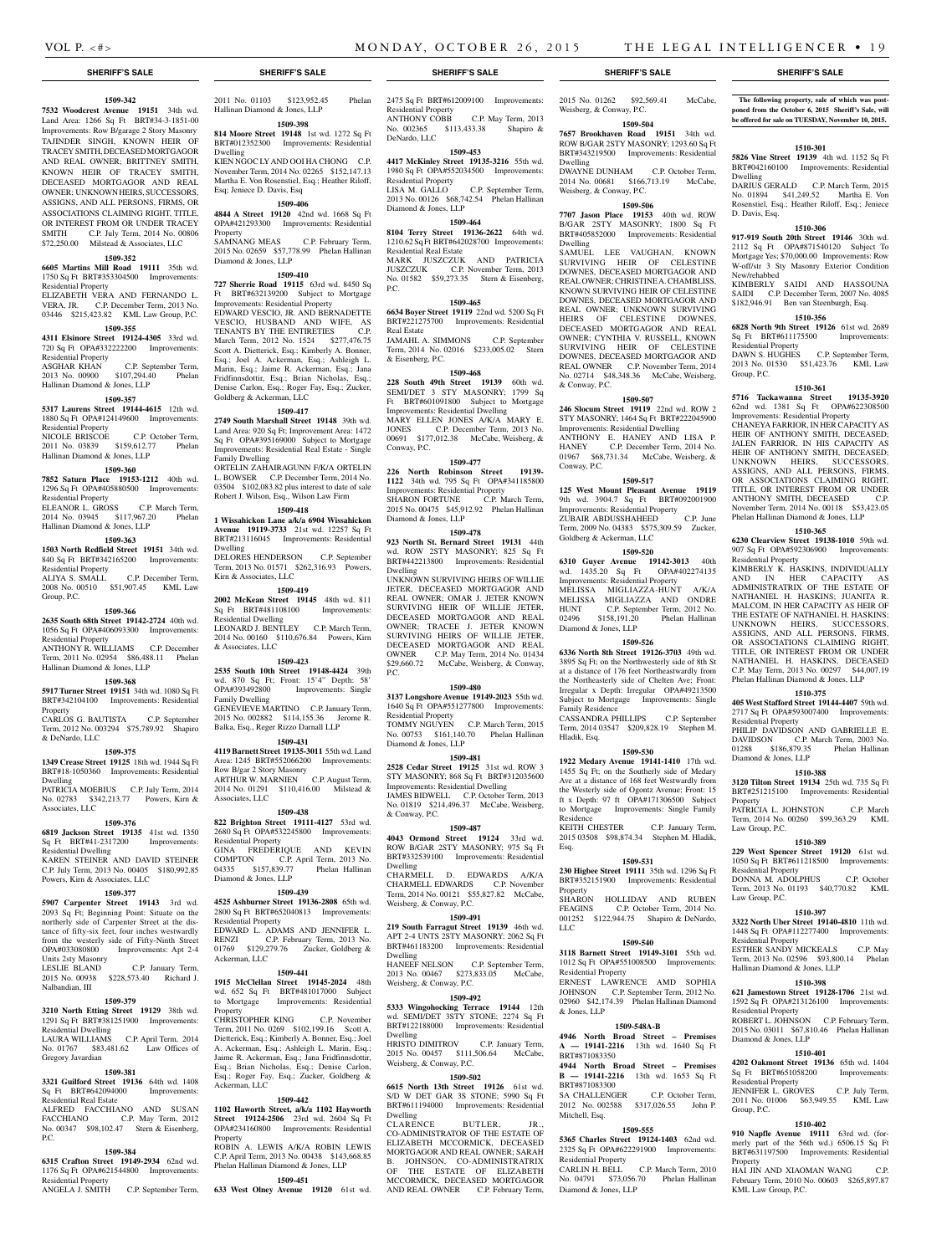## **1510-411**

**2016 East Chelten Avenue 19138** 17th wd. 2009 Sq Ft BRT#171328100 Improvements: Residential Property<br>ANDRE JENKINS C.P. May Term, 2015 No. 01155 \$86,139.15 Shapiro & DeNardo, LLC

## **1510-413**

**3166 Reach Street 19134** 33rd wd. 708 Sq Ft BRT#331313700 Improvements: Residential Property DAWN WILLIAMS C.P. June Term, 2013 No. 003253 \$32,719.61 Shapiro & DeNardo, LLC

## **1510-428**

**1218 Christian Street 19147** 2nd wd. 960 Sq Ft; Beginning at a point on the Southerly side of Christian Street (66 feet wide) at the distance of 126 feet 0 inches Westwardly from the Westerly side of 12th Street (50 feet wide). BRT#021019500 Improvements: Row 3 Sty Masonry COY GIBSON, DECEASED C.P. July Term,

2014 No. 02023 \$300,558.70 Richard J. Nalbandian, III, Esq.

#### **1510-430**

**308 East Clarkson Avenue, a/k/a 308 East Clarkson Street 19120-3003** 42nd wd. 1895 Sq Ft OPA#421230800 Improvements: Residential Property<br>SEREYVORN SOK C.P. May Term, 2015 No. 00063 \$37,378.20 Phelan Hallinan

Diamond & Jones, LLP

## **1510-438**

**174 West Louden Street 19120** 42nd wd. 1237 Sq Ft BRT#422085600 Improvements: Residential Property

ELIZABETH FORD, ADMINISTRATRIX OF THE ESTATE OF KEVIN FORD, DECEASED C.P. October Term, 2014 No. 000172 \$71,377.75 Shapiro & DeNardo, LLC

## **1510-441**

**32 South 40th Street 19104** 27th wd. 1775 Sq Ft BRT#27-1173200 Subject to Mortgage Subject to Rent Improvements: Three Story Mixed Use Structure With Commercial Space On The Ground Floor, An Apartment Unit On The Second And Another On The Third Floor, With Brick And Stucco Exterior Walls. DR. WYATT'S UNIVERSITY HERBS COMPANY C.P. October Term, 2011 No.<br>04041 \$230.428.40 (plus interest and costs)  $$230,428.40$  (plus interest and costs) Jack M. Seitz, Esq.; Zachary J. Cohen, Esq.; Lesavoy Butz & Seitz, LLC

## **1510-452**

**814 South 57th Street 19143-2702** 46th wd. 1132 Sq Ft OPA#463250600 Improvements: Residential Property

TALIAH F. RITVALSK C.P. June Term, 2014 No. 03847 \$49,139.86 Phelan Hallinan Diamond & Jones, LLP

## **1510-453**

**575 Van Kirk Street 19120-1232** 35th wd. 1200 Sq Ft BRT#352117000; Lot and Block#137N22-345 Improvements: Residential Dwelling ANITRA MEREDITH C.P. November Term,

2013 No. 00308 \$75,653.93 Powers, Kirn & Associates, LLC

## **1510-458**

**2840 Tremont Street 19136-1025** 57th wd. 2018 Sq Ft; Situate on the Northwest side of Tremont Street 50 feet wide which point is measured on the arc of a circle curving to the right having a radius of 150 feet the arc distance of 125 feet 4/8 inches from a point now on the southwest side. BRT#572056020 Improvements: Row B/gar 2sty Masonry DONALD WILLIAMS, JR. AND KAREN WILLIAMS A/K/A KAREN ARCHER C.P. January Term, 2010 No. 00970 \$240,510.21 Richard J. Nalbandian, III, Esq.

## **1510-459**

**607 Cobbs Creek Parkway 19143** 3rd wd. 1600 Sq Ft BRT#032256200 Improvements: Residential Property

KELLI M. WILLIAMSON C.P. November Term, 2014 No. 01339 \$82,548.91 KML Law Group, P.C.

## **1510-461**

**6545 Walker Street 19135** 55th wd. 1329 Sq Ft BRT#552331100 Improvements: Residential Property LAWRENCE BROWN C.P. July Term, 2011 No. 01640 \$116,564.44 KML Law

## Group, P.C. **1510-463**

**6740 Kindred Street 19149** 54th wd. 1425<br> **Sq** Ft BRT#542257800 Improvements: Sq Ft BRT#542257800 Residential Property BARBARA J. TAYLOR C.P. April Term,

2013 No. 03616 \$57,978.65 KML Law Group, P.C.

## **1510-466**

**5821 Saul Street 19149** 62nd wd. 6433 Sq Ft BRT#621466900 Improvements: Residential Property

ANGEL L. MENDEZ C.P. January Term, 2014 No. 02997 \$106,939.94 KML Law Group, P.C.

**1510-467 4251 Penn Street 19124** 23rd wd. 1560 Sq Ft BRT#232412500 Improvements: Residential Property REBECA MENDEZ C.P. July Term, 2013 No. 02987 \$81,183.72 KML Law Group, P.C.

**1510-470 5243 Westford Road 19120** 42nd wd. 1496 Sq Ft BRT#421408700 Improvements: Residential Property SADIE PEREZ C.P. August Term, 2011 No. 03915 \$101,399.76 KML Law Group, P.C.

**1510-479 5343 Lesher Street 19124-1243** 62nd wd. 819 Sq Ft OPA#622232700 Improvements: Residential Property

HECTOR MELENDEZ C.P. March Term, 2015 No. 03450 \$57,610.31 Phelan Hallinan Diamond & Jones, LLP

## **1510-505**

**3352 North Smedley Street 19140** 11th wd. 859 Sq Ft BRT#11-2-2179-00 Improvements: Residential Dwelling<br>DIANE R. BRIDGES C.P. December Term, 2014 No. 01747 \$52,228.65 Powers, Kirn & Associates, LLC

1510-516

6335 Langdon Street 19111 53rd wd. 1460 Sq Ft BRT#531228200 Improvements: Row B/ gar 2sty Masonry JOHNSON MARTINEZ AND MARIA MARTINEZ C.P. February Term, 2015 No. 00868 \$223,103.86 Milstead & Associates, LLC

#### **1510-545**

**9208 Cambridge Street 19114** 65th wd. 3290 Sq Ft OPA#652421905 Improvements: Residential Property DANIELLE WALSH, SOLELY IN HER CAPACITY AS ADMINISTRATRIX OF THE ESTATE OF JOAN A. MENICHELLA C.P.

## February Term, 2015 No. 3179 \$165,701.66

Lauren Berschler Karl, Esq. **1510-557 1756 South 60th Street 19142** 3rd wd. ROW B/GAR 2STY MASONRY; 1472 Sq Ft BRT#034139400 Improvements: Residential Dwelling

JAMES A. UBOTEE AND UNITED STATES OF AMERICA C.P. July Term, 2012 No. 02561 \$155,009.93 McCabe, Weisberg & Conway P.C.

**1510-570**

**5038 Whitaker Avenue 19124-3515** 23rd wd. 1440 Sq Ft OPA#233073000 Improvements: Residential Property ELVIE R. ALEXANDER NOW BY NAME ELVIE R. HOUCK AND DEAN W. HOUCK C.P. April Term, 2015 No. 03411 \$18,003.41 Phelan Hallinan Diamond & Jones, LLP

#### **1510-571**

**2831 Cantrell Street 19145** 48th wd. 840 Sq Ft OPA#482083400 Residential Property DOMENICO CENTOFANTI C.P. June Term, 2010 No. 01513 \$115,886.97 Phelan Hallinan Diamond & Jones, LLP

## **1510-578**

**6065 Frankford Avenue 19135-4406** 62nd wd. 1400 Sq Ft OPA#622220900 Improvements: Residential Property MELODI-MARI ARROYO, IN HER CAPACITY AS ADMINISTRATRIX AND HEIR OF THE ESTATE OF JANICE SERRANO; UNKNOWN HEIRS, SUCCESSORS, ASSIGNS, AND ALL PERSONS, FIRMS, OR ASSOCIATIONS CLAIMING RIGHT, TITLE, OR INTEREST FROM OR UNDER JANICE Y. SERRANO, DECEASED C.P. March Term, 2015 No. 02059 \$89,131.21 Phelan Hallinan Diamond

## **1510-620**

& Jones, LLP

**4000 Gypsy Lane, Unit 550 19129** 21st wd. on Gypsy Lane Condominium Side of Gypsy Lane; Front: Irregular, Depth: Irregular BRT#888210300 Subject to Mortgage Improvements: Res. Condo 3 Sty Masonry ESTATE OF ERLENE BASS NELSON January Term, 2015 No. 001892 \$18,553.66 Elliot H. Berton, Esq.; Benjamin F. Dill, Esq.

## **1510-626**

**5713 Ashland Avenue 19143** 51st wd. SEMI DET 2 STY MASONRY; 1900 Sq Ft BRT#513079500 Improvements: Residential Dwelling GREGORY BANKS AND TINEKA WILLIAMS C.P. May Term, 2014 No. WILLIAMS C.P. May Term, 2014 No.<br>03384 \$106,956.48 McCabe, Weisberg & Conway P.C.

## **1510-627**

**5632 Morton Street 19144-1330** 12th wd. 1730 Sq Ft OPA#122175300 Improvements: Residential Property

ELIJAH MCCANTS, IN HIS CAPACITY AS HEIR OF ANNIE L. MCCANTS A/K/A ANNIE MCCANTS, DECEASED; BLAINE MCCANTS, IN HIS CAPACITY AS HEIR OF ANNIE L. MCCANTS A/K/A ANNIE MCCANTS, DECEASED; SYBILL T. MILLER, IN HER CAPACITY AS HEIR OF ANNIE L. MCCANTS A/K/A ANNIE MCCANTS, DECEASED; ANTHONY T. MCCANTS, IN HIS CAPACITY AS HEIR OF ANNIE L. MCCANTS A/K/A ANNIE MCCANTS, DECEASED; CARLOTTA MCCANTS, IN HER CAPACITY AS HEIR OF ANNIE L. MCCANTS A/K/A ANNIE MCCANTS, DECEASED; UNKNOWN HEIRS, SUCCESSORS, ASSIGNS, AND ALL PERSONS, FIRMS, OR ASSOCIATIONS CLAIMING RIGHT, TITLE, OR INTEREST FROM OR UNDER ANNIE MCCANTS, DECEASED C.P. February Term, 2014 No. 02494 \$106,547.73 Phelan Hallinan Diamond & Jones, LLP

## **1510-640**

**424 North Horton Street a/k/a 424 Horton Street 19151** 34th wd. 965 Sq Ft BRT#341205000 Improvements: Residential Property SHERMELL HOWARD A/K/A SHERMELL

P. HOWARD C.P. March Term, 2015 No. 03639 \$51,067.11 KML Law Group, P.C. **1510-651**

**7033-7049 Frankford Avenue 19135-1605**  55th wd. 21813 Sq Ft OPA#88-2064475 Subject to Mortgage Improvements: Unknown 7049 FRANKFORD AVE LP AND TRENDY STAR REALTY, INC. C.P. January Term, 2015 No. 002210 \$692,514.03 + \$16,829.56 (interest until 7/10/15 - continuing to accrue at \$182.93 per diem) Michael J. Shavel, Esq., Hill Wallack LLP

## **SHERIFF'S SALE OF TUESDAY, November 10, 2015**

## **1511-301**

**10806 Rayland Road 19154** 66th wd. 3266<br>Sq Ft OPA#662092700 Improvements: Sq Ft OPA#662092700 Residential Dwelling THOMAS J. LAWLER AND ROBIN T. LAWLER C.P. December Term, 2013 No. 01796 \$145,804.64 Joseph R. Loverdi, Esq.

## **1511-302**

**2012 South 23rd Street 19145-2602** 48th wd. 798 Sq Ft; Situate on the Westerly side of Twenty-third Street at a distance of eightysix feet Southwardly from the Southerly side of McKean Street BRT#482260400 Improvements: ROW 2STY MASONRY THOMAS N. COOPER, JR., F/K/A THOMAS N. COOPER, SR. C.P. December Term, 2010 No. 00277 \$111,082.56 Richard J. Nalbandian, III

## **1511-303**

**172 East Mayland Street a/k/a 172 East Maryland Street 19144** 59th wd. 1791 Sq Ft; Situate on the Southeast side of Mayland Street at the distance of 154 feet Southwestward from the Southwest side of Morton Street BRT#592126300 Improvements: ROW 2 STY MASONRY<br>LATOYA EDWARDS C.P. April Term, LATOYA EDWARDS 2015 No. 00155 \$142,929.70 Richard J. Nalbandian, III

#### **1511-304**

**1335 Faunce Street 19111** 56th wd. 3228 Sq Ft BRT#561403500 Improvements: Residential Property FRANK A. CASTALDI C.P. November Term, 2012 No. 00633 \$185,257.80 KML Law Group, P.C.

## **1511-305**

**5422 Willows Avenue 19143** 51st wd. 1222 Sq Ft BRT#513213400 Improvements: Residential Property SONYA RIGGS C.P. October Term, 2011 No. 00038 \$92,674.94 KML Law Group, P.C.

## **1511-306**

**4823 Unruh Avenue 19135** 41st wd. 1121 Sq Ft BRT#412003600 Improvements: Residential Property ALEXANDER RAMOS C.P. November Term, 2014 No. 01315 \$87,152.95 KML Law Group, P.C.

## **1511-307**

**2135 Pratt Street 19124** 62nd wd. 982 Sq Ft BRT#622070800 Improvements: dential Property MARTA M. ROSADO C.P. May Term, 2014 No. 02577 \$84,356.83 KML Law Group, P.C.

## **1511-308**

**181 West 65th Avenue, Unit A 19120**  61st wd. 4360 Sq Ft BRT#611397900 Improvements: Residential Property<br>JAMES PRITCHETT C.P. December JAMES PRITCHETT C.P. December Term, 2012 No. 00798 \$137,309.48 KML Law Group, P.C.

## **1511-309**

**4737 Meridian Street 19136** 65th wd. 1055<br>Sq. Ft. BRT#651163000 Improvements: Sq Ft BRT#651163000 Residential Property

## **SHERIFF'S SALE SHERIFF'S SALE SHERIFF'S SALE SHERIFF'S SALE SHERIFF'S SALE**

JERRY HODGES C.P. June Term, 2014 No. 04502 \$92,161.54 KML Law Group, P.C.

2015 No. 01533 \$28,551.69 Shapiro &

**1511-323 4298 Parkside Avenue 19104** 11th District 1702 Sq Ft BRT#062227700 Improvements:

No. 3315 \$80,651.28 Shapiro & DeNardo,

**1511-324 3825 North 8th Street 19140** 43rd wd. 1057 Sq Ft BRT#432301800 Improvements:

NATHAN J. BROWN, CO-ADMINISTRATOR OF THE ESTATE OF DELORES CLAYTON A/K/A DELORES M. CLAYTON, DECEASED; DARLENE G. CARTER, AS CO-ADMINISTRATOR OF THE ESTATE OF DELORES CLAYTON A/K/A DELORES M. CLAYTON, DECEASED; ALPHONSO B. CLAYTON AS CO-ADMINISTRATOR OF THE ESTATE OF DELORES CLAYTON A/K/A DELORES M. CLAYTON, DECEASED C.P. July Term, 2005 No. 00686 \$40,190.29 KML Law Group, P.C. **1511-325 5407 Irving Street 19139** 60th wd. 1226.4 Sq Ft BRT#603054600 Improvements:

GILBERT A. RICHARDSON C.P. February Term, 2015 No. 00693 \$90,704.35

**1511-326 6511 North 3rd Street 19126-3913** 61st wd. 5250 Sq Ft OPA#611054800 Improvements:

GARY MASON C.P. December Term, 2011 No. 01319 \$370,788.94 Phelan

**1511-327 6954 East Wister Street 19138** 10th wd. 1462.5 Sq Ft BRT#102128000 Improvements: Residential Property WILLIAM JOHNSON C.P. July Term, 2013 No. 000562 \$161,489.81 Shapiro &

**1511-328 155 Roosevelt Boulevard 19120** 42nd wd. 2442 Sq Ft OPA#421136000 Improvements:

DAISY HURTADO C.P. June Term, 2008 No. 02380 \$92,795.16 Phelan Hallinan

**1511-329 3023 Disston Street 19149-1902** 55th wd. 1800 Sq Ft OPA#55-1-3084-00 Improvements: Residential Property BADR ALAMERI C.P. April Term, 2015 No. 01168 \$137,112.77 Phelan Hallinan

**1511-330 1712 Wolf Street 19145-4326** 26th wd. 1207 Sq Ft OPA#262246900 Improvements:

LIDIA RICCOBENE, IN HER CAPACITY AS CO-ADMINISTRATOR DBN OF THE ESTATE OF ROCCO A. MANISCALCO; NADINE M. RICCOBENE, IN HER CAPACITY AS CO-ADMINISTRATOR DBN OF THE ESTATE OF ROCCO A. MANISCALCO; JENNA SKY MANISCALCO, IN HER CAPACITY AS HEIR OF THE ESTATE OF ROCCO A. MANISCALCO; GIANNA STAR MANISCALCO, IN HER CAPACITY AS HEIR OF THE ESTATE OF ROCCO A. MANISCALCO; ROCCO ANTHONY MANISCALCO, III, IN HIS CAPACITY AS HEIR OF THE ESTATE OF ROCCO A. MANISCALCO; DANIELLE ROMANOFF, IN HER CAPACITY AS HEIR OF ROCCO A. MANISCALCO, DECEASED; UNKNOWN HEIRS, SUCCESSORS, ASSIGNS, AND ALL PERSONS, FIRMS, OR ASSOCIATIONS CLAIMING RIGHT, TITLE, OR INTEREST FROM OR UNDER ROCCO A. MANISCALCO, DECEASED C.P. May Term, 2014 No. 01324 \$149,787.87 Phelan Hallinan Diamond & Jones, LLP **1511-331 182 Gay Street, Apt 1201 19128-4846**  21st wd. 718 Sq Ft OPA#888211638 Improvements: Residential Property GRACE MEE PARK A/K/A GRACE M. PARK; JEA CHUL LEE C.P. March Term, 2015 No. 04113 \$147,104.81 Phelan

C.P. July Term, 2014

DeNardo, LLC

LLC

Residential Property<br>VICTOR BAILEY

Residential Property

Residential Property

Residential Property

DeNardo, LLC

Residential Property

Diamond & Jones, LLP

Diamond & Jones, LLP

Residential Property

Hallinan Diamond & Jones, LLP

**1511-332 5120 North Marvine Street 19141-2815**  49th wd. 2100 Sq Ft OPA#493097700 Improvements: Residential Property RICHARD NEWSOME, INDIVIDUALLY AND IN HIS CAPACITY AS HEIR OF LERVE NEWSOME, DECEASED; THE UNKNOWN HEIRS, DEVISEES AND PERSONAL REPRESENTATIVE LERVE NEWSOME; DWIGHT NEWSOME, AS POTENTIAL HEIR OF LERVE NEWSOME; JAMIE NEWSOME, AS POTENTIAL HEIR OF LERVE NEWSOME; SHEILA

Shapiro & DeNardo, LLC

Hallinan Diamond & Jones, LLP

## **1511-310**

**4304 Comly Street 19135-3906** 55th wd. 1365 Sq Ft BRT#552002300 Improvements: Residential Property BETZAIDA CARTAGENA C.P. August

Term, 2014 No. 01783 \$67,627.86 KML Law Group, P.C.

#### **1511-311 6321 North 13th Street 19141** 49th wd. 2197

Sq Ft BRT#493208500 Improvements: Residential Property AMIRATARIQA WILLIAMS C.P. March Term, 2015 No. 02115 \$153,771.17 KML

Law Group, P.C. **1511-312**

**1801 West Champlost Street 19141**  17th wd. 3844 Sq Ft BRT#871522550 Improvements: Residential Property WYKITA S. ROBINSON, INDIVIDUALLY AND AS A GUARDIAN AD LITEM FOR AMARIS J. WARREN-ROBINSON AND NAISER H. WARREN-ROBINSON; JOHN MASON, SOLELY IN HIS CAPACITY AS HEIR OF THE ESTATE OF EDDIE MAE MASON, DECEASED; TRUDIE MASON, SOLELY IN HER CAPACITY AS HEIR OF THE ESTATE OF EDDIE MAE MASON, DECEASED; THE UNKNOWN HEIRS OF EDDIE MAE MASON; KIARA J. ROBINSON; NAISER H. WARREN-ROBINSON; AMARIS J. WARREN-<br>PORINSON C.P. July Tarm 2013 No. ROBINSON C.P. July Term, 2013 No. 01732 \$46,149.79 KML Law Group, P.C.

## **1511-313**

**48 East Sharpnack Street 19119** 22nd wd. 3600 Sq Ft BRT#221106300 Improvements: DET 2.5 Sty Masonry

DOROTHY MILLER (DECEASED) June Term, 2014 No. 03130 \$93,942.71 Michael F.J. Romano, Esq.

705 Sq Ft BRT#393385100 Improvements:

DOROTHY SCAVETTI (DECEASED) C.P. November Term, 2014 No. 01637 \$141,447.18 Michael F.J. Romano, Esq. **1511-315 6519 North Woodstock Street 19138**  10th wd. 1184 Sq Ft BRT#102075900 Improvements: Residential Real Estate NOVA TUCKER C.P. July Term, 2014 No. 03005 \$102,736.71 Stern & Eisenberg

**1511-316 3122 Boudinot Street 19134** 7th wd. 700 Sq Ft BRT#071472200 Improvements:

TROY GRANT A/K/A TROY K. GRANT C.P. September Term, 2014 No. 03199 \$38,347.04 KML Law Group, P.C. **1511-317 415 Friendship Street 19111** 35th wd. 2647 Sq Ft BRT#353177200 Improvements:

RICHARD J. HERBERT C.P. March Term, 2015 No. 03025 \$160,858.99 KML Law

**1511-318 2423 North Bancroft Street 19132** 16th wd. 661 Sq Ft BRT#161095100 Improvements:

PATRICIA BERRY MANIGAULT AS ADMINISTRATRIX OF THE ESTATE OF MAURICE MANIGAULT, DECEASED C.P. March Term, 2015 No. 01054 \$41,249.74

**1511-319 4250 Neilson Street 19124** 33rd wd. 930

VIVIAN CAMACHO C.P. February Term, 2011 No. 01193 \$100,681.96 KML Law

**1511-320 222 East Price Street 19144** 59th wd. 6262 Sq Ft BRT#591057500 Improvements:

INEZ LOVE C.P. December Term, 2012 No. 02671 \$267,623.53 KML Law

**1511-321 9574 State Road Unit 39A 19114** 65th wd. 1056 Sq Ft; Together with a proportionate undivided interest in the Common Elements of 5.5342% BRT#888651250 Improvements:

KATHY CONNORS C.P. April Term, 2015 No. 02530 \$284,841.93 KML Law

**1511-322 20 North 51st Street 19139** 44th wd. 1792

MYRTICE SERMONS C.P. April Term,

#### **1511-314 2221 South Darien Street 19148** 39th wd.

Row 2 Sty Masonry

Residential Property

Residential Property

Residential Property

KML Law Group, P.C.

Group, P.C.

Group, P.C.

Group, P.C.

Residential Property

Residential Property

Sq Ft BRT#441097600 Residential Property

Sq Ft BRT#332524900 Residential Property

Group, P.C.

 $PC$ .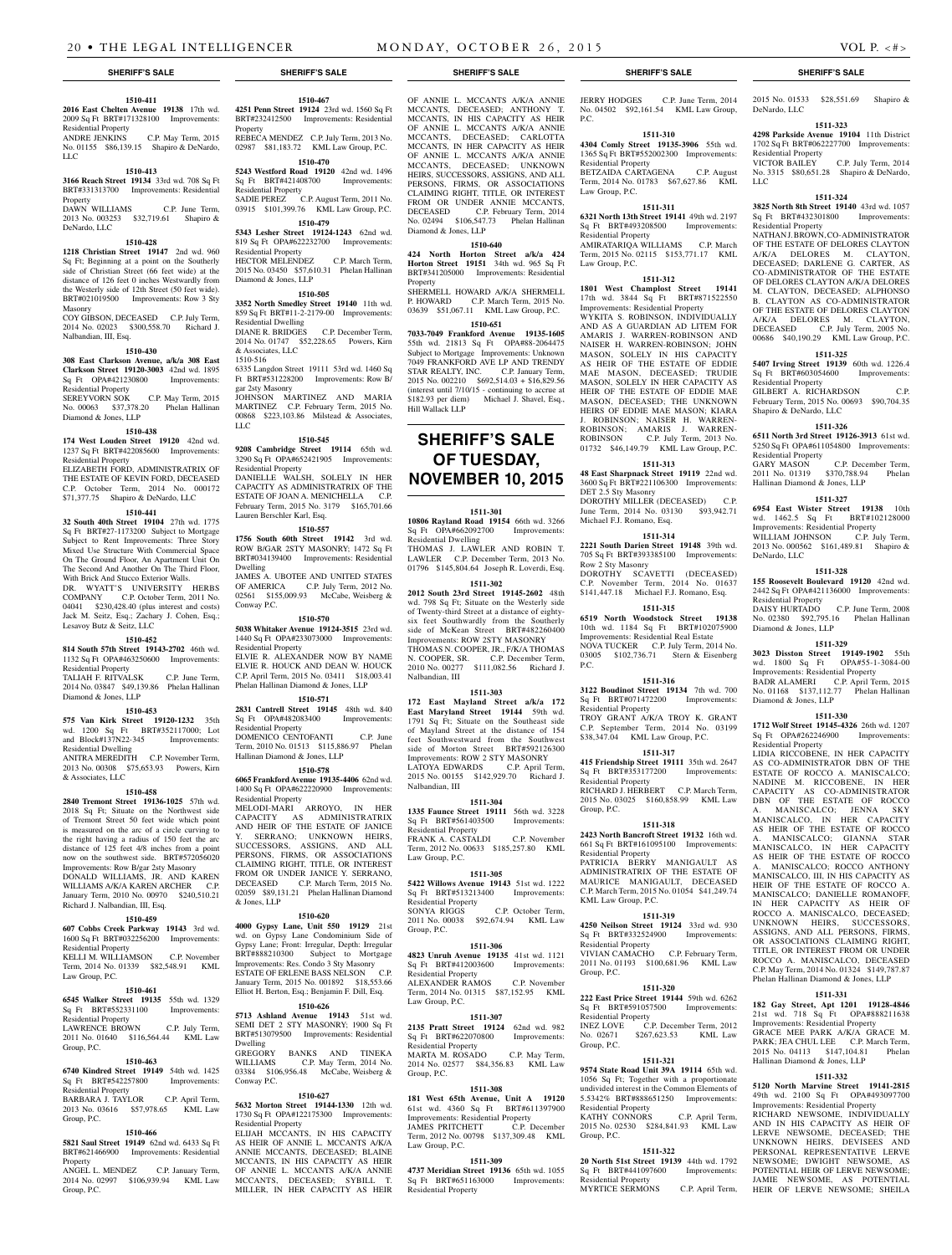NEWSOME, AS POTENTIAL HEIR OF LERVE NEWSOME; JUANITA NEWSOME, AS POTENTIAL HEIR OF LERVE NEWSOME; LATHASA NEWSOME, AS POTENTIAL HEIR OF LERVE NEWSOME; CHERYL NEWSOME, AS POTENTIAL HEIR OF LERVE NEWSOME C.P. March Term, 2011 No. 01898 \$89,635.71 Phelan Hallinan Diamond & Jones, LLP

## **1511-333**

**815 North 63rd Street 19151** 34th wd. 1872 Sq Ft BRT#34-2-3608-01 Improvements: Residential Property STEPHANIE BUTLER C.P. January Term,

2015 No. 002468 \$122,463.75 Shapiro & DeNardo, LLC **1511-334**

## **1630 Murdoch Road 19150** 50th wd. 2180

Sq Ft BRT#501504800 Improvements: Residential Property EUGENE ADDERLY C.P. March Term,

2015 No. 003443 \$197,112.77 Shapiro & DeNardo, LLC

## **1511-335**

**3131 North 28th Street 19132** 38th wd. 611 Sq Ft BRT#381258500 Improvements: Residential Property UNKNOWN HEIRS, SUCCESSORS,

ASSIGNS, AND ALL PERSONS, FIRMS, OR ASSOCIATIONS CLAIMING RIGHT, TITLE, OR INTEREST FROM OR UNDER ROBERT T. ENSLEY, DECEASED C.P. November Term, 2014 No. 000510 \$37,159.78 Shapiro & DeNardo, LLC

## **1511-336**

**4329 Tackawanna Street 19124** 10th wd. 2000 Sq Ft BRT#232346300 Improvements: Residential Property NANCY ORTIZ C.P. March Term, 2015

No. 000683 \$35,893.43 Shapiro & DeNardo, LLC

## **1511-337**

**1827 East Wensley Street 19134** 45th wd. 1015.56 Sq Ft BRT#45-2-0576-00 Improvements: Residential Property IVETTE NATER C.P. September Term, 2014 No. 0395 \$75,328.37 Shapiro & DeNardo, LLC

## **1511-338**

**12004 Tyrone Road 19154-1829** 66th wd. 2098 Sq Ft OPA#663269300 Improvements: Residential Property VICTOR S. KORNICKI A/K/A VICTOR KORNICKI C.P. August Term, 2014 No. 00072 \$106,608.06 Phelan Hallinan

## Diamond & Jones, LLP **1511-339**

**2064 East Fletcher Street 19125-1540** 

31st wd. 1158 Sq Ft OPA#313049500 Improvements: Residential Property CORRINE MCFARLAND C.P. October Term, 2014 No. 02929 \$55,318.84 Phelan Hallinan Diamond & Jones, LLP

## **1511-340**

**6507 Guyer Avenue 19142-2807** 40th wd. 1183 Sq Ft OPA#40-6-3064-00 Improvements: Residential Property DEGUSIA P. SOEH C.P. April Term, 2015 No. 01163 \$44,002.78 Phelan Hallinan Diamond & Jones, LLP

## **1511-341**

**704 Kenilworth Avenue 19126-3715**  49th wd. 10500 Sq Ft OPA#492075900 Improvements: Residential Property BARBARA GREGG AND SHALEEM GILL C.P. August Term, 2014 No. 00559 \$40,504.83 Phelan Hallinan Diamond & Jones, LLP

### **1511-342**

**5132 North 11th Street 19141-2843** 49th wd. 2162 Sq Ft OPA#493067600 Improvements: Residential Property

WAYNE G. BUTLER C.P. March Term, 2015 No. 03224 \$123,845.24 Phelan Hallinan Diamond & Jones, LLP

## **1511-343**

**5242 Larchwood Avenue 19143** 46th wd. 1302 Sq Ft BRT#46-20097-00 Improvements: Residential Property ANTOINETTE CHILDS, ADMINISTRATRIX OF THE ESTATE OF CURTIS L. WITHERSPOON, DECEASED C.P. April Term, 2015 No. 000472 \$90,948.48 Shapiro & DeNardo, LLC

## **1511-344**

**3838 North Marshall Street 19140**  43rd wd. 1360 Sq Ft BRT#43-2-2744-00 Improvements: Residential Property<br>EDWIN LATORRE A/K/A EDWIN EDWIN LATORRE A/K/A LATORRE AND JASMINE RODRIGUEZ C.P. December Term, 2014 No. 003241 \$73,533.09 Shapiro & DeNardo, LLC

## **1511-345**

**4645 North 16th street 19140-1112** 13th wd. 1213 Sq Ft OPA#132113200 Improvements: Residential Property

VADIM MAYZEL AND INARA MAYZEL C.P. August Term, 2014 No. 00908 \$76,927.83 Phelan Hallinan Diamond &

## **1511-346**

Jones, LLP

**431 South 51st Street 19143** 46th wd. 1616 Sq Ft BRT#602164600 Improvements: Residential Property ANDREW M. SCHWALM C.P. March Term, 2015 No. 003938 \$67,332.11 Shapiro & DeNardo, LLC

## **1511-347**

**3446 Emerald Street 19134-2011** 45th wd. 1106 Sq Ft OPA#452339000 Improvements: Residential Property ANTONIO SERRANO, JR. C.P. October Term, 2013 No. 02437 \$55,388.77 Phelan Hallinan Diamond & Jones, LLP

## **1511-348**

**555 North Wanamaker Street 19131**  52nd wd. 1220 Sq Ft BRT#043142700 Improvements: Residential Property SHARIFF R. STAGGS C.P. April Term, 2014 No. 003652 \$96,438.73 Shapiro & DeNardo, LLC

### **1511-349**

**6305 Woodbine Avenue 19151** 34th wd. 13200 Sq Ft BRT#344133100 Improvements: Residential Property GREGORY THORNTON AND THERESA THORNTON C.P. September Term, 2013 No. 003489 \$824,215.48 Shapiro & DeNardo, LLC

### **1511-350**

**2547 South Massey Street 19142** 40th wd. 1108 Sq Ft BRT#406114900 Improvements: Attached, Two Story Single Family Row with Garage MICHAEL MCIVER AND WILBURN CARRINGTON C.P. April Term, 2015 No. 02197 \$65,055.03 Stern & Eisenberg P.C.

### **1511-351**

**6157 Haverford Avenue 19146** 34th wd. 1433 Sq Ft BRT#342003600 Improvements: Row 2 Sty Masonry ROOSEVELT AUSTIN (DECEASED) C.P. March Term, 2014 No. 03450 \$111,839.55 Michael F.J. Romano, Esq.

## **1511-352**

**1674 North Wilton Street 19131** 52nd wd. 806 Sq Ft BRT#521311900 Improvements: Row 2 Sty Masonry JANICE BROWN (DECEASED) C.P. September Term, 2014 No. 03356 \$64,331.78 Michael F.J. Romano, Esq.

## **1511-353**

**2227 South 68th Street 19142** 40th wd. 1162 Sq Ft BRT#403071700 Improvements: Residential Property DEON TILLERY C.P. December Term, 2014 No. 02009 \$50,611.13 KML Law THERY C.P. December Term,<br>2014 No. 02009 \$50,611.13 KML Law<br>Group, P.C.

## **1511-354**

**5814 North Howard Street 19120** 61st wd. 1240 Sq Ft BRT#612451000 Improvements: Residential Property DONALD J. YOUNG, JR., AS ADMINISTRATOR OF THE ESTATE OF ANNA STRICKLAND, DECEASED C.P. July Term, 2014 No. 02779 \$46,369.09 KML Law Group, P.C.

## **1511-355**

**5316 Ogden Street 19139** 44th wd. 708 Sq Ft BRT#442018200 Improvements: Residential Property

THE UNKNOWN HEIRS OF SAMUEL SIMMONS, DECEASED; ALEXANDER SIMMONS, SOLELY IN HIS CAPACITY SAMUEL SIMMONS, DECEASED; ERIC SIMMONS, SOLELY IN HIS CAPACITY AS HEIR OF SAMUEL SIMMONS, DECEASED; ERICA SIMMONS, SOLELY IN HER CAPACITY AS HEIR OF SAMUEL SIMMONS, DECEASED; GEORGIA SIMMONS, SOLELY IN HER CAPACITY AS HEIR OF SAMUEL SIMMONS, DECEASED C.P. January Term, 2013 No. 03759 \$36,331.43 KML Law Group, P.C.

## **1511-356**

**938 East Sedgwick Street 19150** 50th wd. 2772 Sq Ft BRT#502427800 Improvements: Residential Property

LAURA C. FORREST C.P. August Term, 2009 No. 03903 \$249,692.54 KML Law Group, P.C.

## **1511-357**

**7528 Woodcrest Avenue 19151** 34th wd. 1634 Sq Ft BRT#343184900 Subject to Mortgage Improvements: Residential Property HISHAM HIMMET C.P. March Term, 2015 No. 01056 \$31,692.08 KML Law Group, P.C.

### **1511-358**

**9947 Alicia Street 19115** 58th wd. 2904 Sq Ft BRT#581225400 Improvements: Residential Property

HELEN A. SCHNEIDERMAN AND LEONARD J.F.P. SCHNEIDERMAN C.P.

May Term, 2015 No. 00493 \$201,630.06 KML Law Group, P.C.

## **1511-359 3330 Gurley Road 19154** 66th wd. 2000

Sq Ft BRT#663116300 Improvements: Residential Property KATHLEEN A. JORDAN C.P. January Term, 2013 No. 00948 \$115,675.21 KML Law Group, P.C.

#### **1511-360**

**5023 North 12th Street 19141** 49th wd. 1978 Sq Ft BRT#491453700 Residential Property FRANKIE B. WILSON A/K/A FRANKIE B. STARKS WILSON AND DELIA L. COLLINS C.P. June Term, 2015 No. 01506 \$13,581.05 Shapiro & DeNardo, LLC

## **1511-361**

**2606 North 18th Street 19132-3813** 16th wd. 1560 Sq Ft OPA#162013500 Improvements: Residential Property CHARLES PEOPLES C.P. April Term, 2015 No. 00086 \$33,221.93 Phelan

## Hallinan Diamond & Jones, LLP

**1511-362 4754 Marple Street 19136** 65th wd. 989 Sq Ft BRT#651101600 Improvements: Residential Property LUZ WILLIAMS A/K/A LUZ RODRIGUEZ WILLIAMS A/K/A LUZ Y. RODRIGUEZ C.P. September Term, 2012 No. 0850 \$64,747.56 Shapiro & DeNardo, LLC

### **1511-363**

**6824 North 7th Street 19126** 61st wd. 1433.75 Sq Ft BRT#611156700 Improvements: ROW 2 STY MASONRY BERTHA M. HUDSON, ADMINISTRATRIX OF THE ESTATE OF CRAIG A.HUDSON, DECEASED AND BERTHA M. HUDSON, ADMINISTRATRIX OF THE ESTATE OF CRAIG A. HUDSON, DECEASED C.P. December Term, 2014 No. 01375 \$43,717.71 Milstead & Associates, LLC

#### **1511-364**

**2717 Dudley Street 19145** 48th wd. 1606.5 Sq Ft BRT#482046200 Improvements: ROW B/GAR 2STY MASONRY ROSE MARIE RAO, ROSE MARIE RAO AND ROSE MARIE RAO C.P. January Term, 2015 No. 00335 \$227,357.18 Milstead & Associates, LLC

## **1511-365**

**1015 Mercy Street 19148** 39th wd. 619.84 Sq Ft BRT#39-4-0192-00 Improvements: ROW 2 STY MASONRY GENEVA CARR A/K/A GENEVA M. CARR, ADMINISTRATRIX OF THE ESTATE OF KEVIN CARR AND GENEVA CARR A/K/A GENEVA M. CARR, REAL OWNER AND ORIGINAL MORTGAGOR C.P. April Term, 2015 No. 02124 \$147,366.57 Milstead & Associates, LLC

## **1511-366**

**2726 North Dover Street 19132** 28th wd. 761.25 Sq Ft BRT#281158000 Improvements: Residential Real Estate BEVERLY THOMISON-SADIA A/K/A BEVERLY SADIA AND MICHELLE SPEISER AS ATTORNEY IN FACT FOR BEVERLY THOMISON-SADIA C.P. June Term, 2015 No. 00103 \$42,947.87 Stern & Eisenberg P.C.

## **1511-367**

**7535 Brentwood Road 19151-2104** 34th wd. 2076 Sq Ft OPA#343229500 Improvements: Residential Property

TARA GIBBS A/K/A TARA N. GIBBS C.P. April Term, 2013 No. 00855 \$119,661.67 Phelan Hallinan Diamond & Jones, LLP

### **1511-368**

**3027 Janney Street 19134-3715** 25th wd. 1430 Sq Ft OPA#252404900 Improvements: Residential Property ANGELIQUE O'DONNELL C.P. June

Term, 2014 No. 02061 \$154,709.51 Phelan Hallinan Diamond & Jones, LLP

## **1511-369**

**5230 Diamond Street 19131-2304** 52nd wd. 1750 Sq Ft OPA#521146500 Improvements: Residential Property WINNIE ELDER C.P. June Term, 2015 WINNIE ELDER<br>No. 00712 \$97,867.17 Phelan Hallinan Diamond & Jones, LLP

### **1511-370**

**2339 South Carlisle Street 19145-4419**  26th wd. 690 Sq Ft OPA#261117300 Improvements: Residential Property KATHLEEN A. SERGI A/K/A KATHLEEN SERGI C.P. November Term, 2014 No. 00021 \$110,375.00 Phelan Hallinan Diamond & Jones, LLP

## **1511-371**

**6526 Harlan Street 19151** 34th wd. 2105 Sq Ft OPA#344013000 Improvements: Residential Property KISHA PRINCE AND TYRONE PRINCE C.P. February Term, 2008 No. 03953 \$118,403.31 Phelan Hallinan Diamond & Jones, LLP

## **SHERIFF'S SALE SHERIFF'S SALE SHERIFF'S SALE SHERIFF'S SALE SHERIFF'S SALE**

**2033** 15th wd. 677 Sq Ft OPA#888154168 Improvements: Commercial Real Estate **863 North Uber Street, Unit B 19130- 2033** 15th wd. 1118 Sq Ft OPA#888154170 Improvements: Commercial Real Estate THE THOMAS COLE GROUP, INC. C.P. January Term, 2015 No. 01894 \$627,208.47

**1511-385 8113 Crispin Street 19136** 64th wd. 1950 Sq Ft BRT#642023700 Improvements:

CHRISTOPHER RODRIGUEZ C.P. August Term, 2013 No. 01846 \$166,046.62

**1511-386 829 McClellan Street 19148** 1st wd. 700<br>Sq Ft BRT#012357400 Improvements:

NELSON MARTINEZ C.P. September Term, 2009 No. 02893 \$40,447.84 KML

**1511-387 332 West Berkley Street 19144** 13th wd. .0294AC; 1280 Sq Ft BRT#13-3011000 Improvements: Row B/Gar 2 Sty Masonry J&F FAMILY INVESTING, LLC C.P. February Term, 2015 No. 001269 \$64,854.73

**1511-388 802 Federal Street 19147** 2nd wd. ROW 2STY MASONRY; 900 Sq Ft BRT#021267300 Improvements: Residential Dwelling EDWARD J. DIBIASE, KNOWN SURVIVING HEIR OF JENNIE DIBIASE, POTENTIALLY DECEASED MORTGAGOR AND REAL OWNER; UNKNOWN SURVIVING HEIRS OF JENNIE DIBIASE, POTENTIALLY DECEASED MORTGAGOR AND REAL OWNER AND JENNIE DIBIASE C.P. December Term, 2013 No. 00587 \$329,342.20 McCabe, Weisberg & Conway, P.C. **1511-389 2514 North Chadwick Street 19132** 16th wd. 720 Sq Ft BRT#16-1141100 Improvements:

JC FRI, LLC C.P. February Term, 2015 No. 001139 \$50,140.01 Jenifer G. Fowler, Esq. **1511-390 4305 Teesdale Street 19136-3902** 41st wd. 1039 Sq Ft OPA#412100700 Improvements:

LUISEDG M. TATE C.P. February Term, 2015 No. 00086 \$92,299.07 Phelan

**1511-391 5520 Matthews Street 19138** 12th wd. 800 Sq Ft BRT#12-2287600 Improvements:

JC FRI, LLC C.P. February Term, 2015 No. 001140 \$57,313.83 Jenifer G. Fowler, Esq. **1511-392 153 East 64th Avenue 19120-1022** 61st wd. 2464 Sq Ft OPA#611337900 Improvements:

STACEY DOWLING C.P. June Term, 2014 No. 01813 \$137,372.05 Phelan Hallinan

**1511-393 4839 Walnut Street 19139-4337** 60th wd. 1926 Sq Ft OPA#601046000 Improvements:

CHARLETTE M. PARNS C.P. September Term, 2013 No. 02296 \$96,666.78 Phelan

**1511-394 828 South 56th Street 19143** 46th wd. 1266.40 Sq Ft BRT#463224300 Improvements:

WILLIAM LOVETT C.P. June Term, 2015 No. 02903 \$89,117.57 Stern &

**1511-395 7368 Wheeler Street 19153-1421** 40th wd. 1056 Sq Ft OPA#404214900 Improvements:

VERNINA LESLIE JOHNSON C.P. May Term, 2014 No. 03413 \$114,355.85 Phelan

GERMAN YAKUBOV C.P. November Term, 2011 No. 01389 \$246,313.04 Phelan

**1511-398 1702 North Peach Street 19131-3322**  52nd wd. 1212 Sq Ft OPA#521341600 Improvements: Residential Property GHANDY NZEH AND AGATHA A. NZEH

Hallinan Diamond & Jones, LLP **1511-396 228 Stevens Street 19111-5917** 35th wd. 2665 Sq Ft OPA#352181000 Improvements:

AMINTA MILAGROS RIVERA October Term, 2009 No. 03594 \$218,413.64 Phelan Hallinan Diamond & Jones, LLP **1511-397 12209 Aster Road 19154-1703** 66th wd. 2236 Sq Ft PRCL#663202500 Improvements:

Hallinan Diamond & Jones, LLP

Bruce S. Luckman, Esq.

Residential Property

KML Law Group, P.C.

Sq Ft BRT#012357400 Residential Property

Law Group, P.C.

Jenifer G. Fowler, Esq.

Row 2 Sty Masonry

Residential Property

Row 2 Sty Masonry

Residential Property

Diamond & Jones, LLP

Residential Property

Residential Real Estate

Eisenberg P.C.

Residential Property

Residential Property

Residential Property

Hallinan Diamond & Jones, LLP

Hallinan Diamond & Jones, LLP

**1511-372 1306 South Carlisle Street 19146-4811**  36th wd. 1184 Sq Ft OPA#365028500 Improvements: Residential Property ANDRE MURRAY; DELORES MURRAY; UNKNOWN HEIRS, SUCCESSORS, ASSIGNS, AND ALL PERSONS, FIRMS, OR ASSOCIATIONS CLAIMING RIGHT, TITLE, OR INTEREST FROM OR UNDER LILLIE BROWN, DECEASED C.P. October Term, 2007 No. 02516 \$43,468.69 Phelan Hallinan Diamond & Jones, LLP

### **1511-373**

**1116 West Moyamensing Avenue 19148- 3616** 39th wd. 1053 Sq Ft OPA#394110200 Improvements: Residential Property FRANK L. CASILLO C.P. September Term, 2012 No. 03270 \$189,297.53 Phelan Hallinan Diamond & Jones, LLP

**1511-374 5921 North 10th Street 19141-3711** 49th wd. 3410 Sq Ft OPA#492173300 Improvements:

ALTERMEASE HOLMES C.P. January Term, 2015 No. 01425 \$20,525.98 Phelan

**1511-375 923 Gilham Street 19111-5417** 53rd wd. 4932 Sq Ft OPA#531166500 Improvements:

MARK HUDGENS C.P. May Term, 2009 No. 03615 \$133,226.30 Phelan Hallinan

**1511-376 4615 Hurley Street 19124** 42nd wd. ROW 2STY MASONRY; 1200 Sq Ft BRT#421445500 Improvements: Residential

JAMAL REYNOLDS C.P. October Term, 2008 No. 03984 \$45,973.13 McCabe,

**1511-377 1620 Allengrove Street 19124** 23rd wd. ROW 2 STY MASONRY; 1499 Sq Ft BRT#232214200 Improvements: Residential

RICARDO MELENDEZ A/K/A RICARDO L. MELENDEZ; ANEL MELENDEZ A/K/A ANEL R. MELENDEZ AND THE UNITED STATES OF AMERICA C/O UNITED STATES ATTORNEY FOR THE EASTERN DISTRICT OF PENNSYLVANIA C.P. January Term, 2015 No. 02658 \$72,782.94 McCabe, Weisberg & Conway, P.C. **1511-378 1923 Reed Street 19146** 36th wd. ROW 2 STY MASONRY; 900 Sq Ft BRT#361135400 Improvements: Residential Dwelling LUCAS CHENGULA MWAGALA C.P. October Term, 2013 No. 00841 \$137,633.56 McCabe, Weisberg & Conway, P.C. **1511-379 1801 68th Avenue 19126** 10th wd. 1861 Sq Ft BRT#101259400 Improvements:

EARLIE SEGARS, PERSONAL REPRESENTATIVE OF THE ESTATE OF ROBBIE LEE BENNETT C.P. January Term, 2014 No. 03331 \$113,853.37

**1511-380 5402 Akron Street 19124** 62nd wd. 1215 Sq Ft BRT#621421400 Improvements:

AVIS CARR C.P. November Term, 2014 No. 00885 \$93,124.93 KML Law Group,

**1511-381 2702 Folsom Street 19130** 15th wd. ROW 2STY MASONRY; 624 Sq Ft BRT#152172600 Improvements: Residential Dwelling<br>ANGELA FORMICOLA, KNOWN ANGELA FORMICOLA, KNOWN SURVIVING HEIR OF JEANNE FORMICOLA, DECEASED MORTGAGOR AND REAL OWNER; GINA MARIE BASS, KNOWN SURVIVING HEIR OF JEANNE FORMICOLA, DECEASED MORTGAGOR AND REAL OWNER; UNKNOWN SURVIVING HEIRS OF JEANNE FORMICOLA, DECEASED MORTGAGOR AND REAL OWNER C.P. November Term, 2014 No. 01870 \$185,837.28 McCabe,

**1511-382 2920 North 24th Street 19132** 38th wd. 1140 Sq Ft BRT#381003700 Improvements:

SHEMIKA S. ROBERTS C.P. July Term, 2014 No. 03568 \$39,409.51 KML Law

**1511-383 6540 Guyer Avenue 19142** 40th wd. 1061 Sq Ft BRT#406322000 Improvements:

KORKOP KAMARA AND MORRIS A. KEITA C.P. December Term, 2013 No. 03607 \$92,818.60 KML Law Group, P.C. **1511-384A-B 863 North Uber Street, Unit A 19130-**

Hallinan Diamond & Jones, LLP

Residential Property

Residential Property

Diamond & Jones, LLP

Weisberg & Conway, P.C.

Residential Dwelling

Residential Property

Weisberg & Conway, P.C.

Residential Property

Residential Property

Group, P.C.

P.C.

Powers, Kirn & Associates, LLC

Dwelling

Dwelling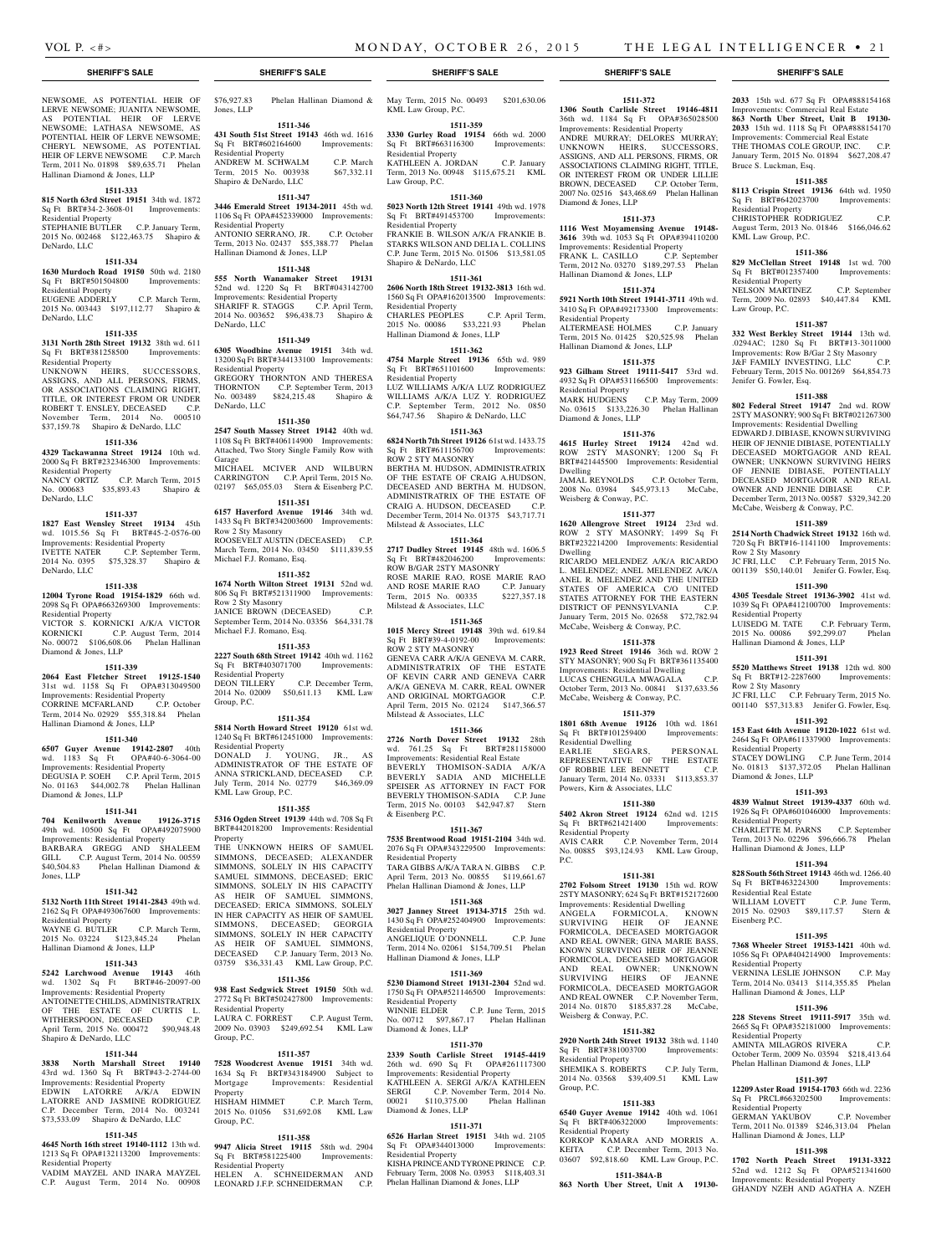C.P. September Term, 2014 No. 03253 \$114,827.85 Phelan Hallinan Diamond & Jones, LLP

## **1511-399**

**5016 Hazel Avenue 19143** 46th wd. 2200 Sq Ft BRT#46205700 Improvements:

Residential Real Estate MOSHIN ALTUFAYLI AND ABDUL

MALIK C.P. February Term, 2015 No. 00583 \$165,484.83 Stern & Eisenberg P.C.

## **1511-400**

**4200 Passmore Street 19135-3104** 55th wd. 1948 Sq Ft OPA#552095500 Improvements: Residential Property STANLEY BORDES AND ELYSE L. BORDES C.P. April Term, 2015 No. 02494

\$130,898.23 Phelan Hallinan Diamond & Jones, LLP **1511-401**

**5103 Brown Street 19139** 44th wd. 1175 Sq Ft BRT#441278600 Improvements: Residential Property SHIRL I. WILLIAMS C.P. April Term, 2015 No. 02816 \$39,856.55 Shapiro & DeNardo, LLC

#### **1511-402**

**3647 Chesterfield Road 19114** 66th wd. 6022 Sq Ft OPA#661042900 Improvements: Residential Dwelling ESTATE OF ROSE MARIE A. CALLAGHAN, DECEASED C.P. April Term, 2015 No. 001233 \$152,712.64 Joseph R. Loverdi, Esq.

## **1511-403**

**2508 South 11th Street 19148** 39th wd. 889 Sq Ft BRT#394198010 Improvements: Residential Property JOHN ZIRILLI C.P. March Term, 2015 No. 003932 \$182,107.18 Shapiro &

DeNardo, LLC

## **1511-404**

**4417 Shelmire Avenue 19136** 65th wd. 1283.42 Sq Ft BRT#65-1-0483- 00 Improvements: ROW B/GAR 2STY<br>MASONRY MASONRY LISA SODA C.P. January Term, 2015

No. 03188 \$150,926.88 Milstead & Associates, LLC

#### **1511-405**

**9736 Chapel Road 19115** 58th wd. 6600 Sq Ft BRT#581291200 Improvements: Residential Real Estate RICHARD DEANE AND ILEENE CARLETTINI C.P. January Term, 2014 No. 00379 \$310,859.73 Stern & Eisenberg P.C.

## **1511-406**

**6128 Lensen Street 19144** 59th wd. 1357 Sq Ft BRT#592276500 Improvements: Residential Property SHELLY K. CHAPPELL C.P. December Term, 2013 No. 00975 \$141,186.02

## Shapiro & DeNardo, LLC

**1511-407**

**1230 North 42nd Street 19104** 6th wd. 1454 Sq Ft BRT#062293900 Improvements: Residential Real Estate JULIUS THIGPEN AND SABRINA

THIGPEN C.P. March Term, 2014 No. 00496 \$153,610.03 Stern & Eisenberg P.C.

## **1511-408**

**1738 Georges Lane 19131** 52nd wd. (formerly part of the 35th wd.) 1357 Sq Ft BRT#52-1-353300 Improvements: ROW CONV/APT 2STY MASONRY PHILLIP L. TRAMEL, JR A/K/A PHILLIP L. TRAMEL C.P. November Term, 2014 No. 02116 \$120,820.17 Milstead & Associates, LLC

## **1511-409**

**404 North Daggett Street 19151** 34th wd. 1500 Sq Ft BRT#343128300 Improvements: Residential Real Estate AUDLEY MITCHELL C.P. May Term, 2015 No. 01734 \$94,030.67 Stern & Eisenberg P.C.

## **1511-410**

**2500 Bonaffon Street 19142** 40th wd. 1135.05 Sq Ft BRT#871562430 Improvements:

Residential Real Estate<br>MAURICE HEARD C.P. June Term, 2015 No. 00557 \$136,891.02 Stern &

## **1511-411**

Eisenberg P.C.

**826 North Newkirk Street 19130** 15th wd. 1125 Sq Ft BRT#151329260 Improvements: Residential Property KENNETH H. LEVITT C.P. February Term, 2015 No. 01380 \$349,364.19 KML Law Group, P.C.

## **1511-412**

**1939 South Warnock Street 19148**  39th wd. 672 Sq Ft BRT#39-4-1448-00 Improvements: ROW 2STY MASONRY CREED D. BURLESON, JR. C.P. October Term, 2003 No. 000862 \$55,929.84 Milstead & Associates, LLC

## **1511-413 2826 Hellerman Street 19149** 55th wd. 1480

Sq Ft BRT#551034800 Improvements: Residential Property RITA V. TORRES A/K/A RITA V. OQUENDO C.P. February Term, 2014 No. 03166 \$92,104.55 KML Law Group, P.C. **1511-414**

**6434 North 15th Street 19126** 17th wd. ROW B/GAR 2STY MASONRY; 1496 Sq Ft BRT#172072400 Improvements: Residential Dwelling JACQUELYN PROCTOR A/K/A JACQUELYN LILLIAN PROCTOR C.P.

October Term, 2014 No. 02234 \$69,036.52 McCabe, Weisberg & Conway, P.C. **1511-415**

**9001 Ridge Avenue 4 19128** 21st wd. 1001 Sq Ft BRT#214146904 Improvements: Residential Property BETTY VILLARREAL C.P. January Term, 2015 No. 03407 \$131,857.48 KML Law Group, P.C.

## **1511-416**

**2241 West Somerset Street 19132** 11th wd. 1231 Sq Ft BRT#111039600 Improvements: Residential Property WILLIAM JAMES DAVIS C.P. March Term, 2015 No. 00666 \$59,313.08 KML Law Group, P.C.

## **1511-417**

**901 South 54th Street 19143** 51st wd. 1368 Sq Ft BRT#511064500 Improvements: Residential Property SANDRA MCALLISTER C.P. April Term, 2014 No. 01847 \$129,560.08 KML Law Group, P.C.

### **1511-418**

**2002 66th Avenue 19138** 10th wd. ROW B/GAR 2STY MASONRY; 1132 Sq Ft BRT#102362800 Improvements: Residential Dwelling<br>SANDRA HEGGS C.P. January Term, 2012 No. 05088 \$94,905.42 McCabe, Weisberg & Conway, P.C.

**1511-419**

**1717 Bridge Street 19124** 62nd wd. 1188 Sq Ft BRT#622112200 Improvements: Residential Property TROY JEFFERIES, JR. C.P. March Term,

2015 No. 03014 \$54,906.09 KML Law Group, P.C.

## **1511-420**

**1610 North 30th Street 19121** 32nd wd. ROW 3 STY MASONRY; 1048 Sq Ft BRT#324190200 Improvements: Residential Dwelling ADRIANNE L. GRANT, KNOWN SURVIVING HEIR OF ADA CRAWFORD, DECEASED MORTGAGOR AND REAL OWNER AND UNKNOWN SURVIVING HEIRS OF ADA CRAWFORD, DECEASED MORTGAGOR AND REAL OWNER C.P. August Term, 2014 No. 03836 \$117,360.17 McCabe, Weisberg & Conway, P.C.

#### **1511-421**

**8133 Lindbergh Boulevard 19153** 40th wd. ROW B/GAR 2STY MASONRY; 2049 Sq Ft BRT#405846017 Improvements: Residential Dwelling PATRICIA PAIGE C.P. September Term, 2014 No. 03361 \$131,514.11 McCabe, Weisberg & Conway, P.C.

### **1511-422**

**902 McPherson Street 19150** 50th wd. S/D W B/G 2S MASONRY; 2589 Sq Ft BRT#502505000 Improvements: Residential Dwelling DENISE WALKER C.P. November Term, 2014 No. 01329 \$160,903.86 McCabe, Weisberg & Conway, P.C.

## **1511-423**

**3007 Longshore Avenue 19149** 55th wd. ROW B/GAR 2STY MASONRY; 1874 Sq Ft BRT#551274500 Improvements: Residential Dwelling ELIZABETH M. CARR C.P. February Term, 2015 No. 01392 \$129,402.68 McCabe, Weisberg & Conway, P.C.

## **1511-424**

**6133 Nassau Road 19151** 34th wd. 3108.02 Sq Ft BRT#342086300 Improvements: Residential Dwelling MARY GRAVES A/K/A MARY E. GRAVES; JOHN GRAVES A/K/A JOHN H. GRAVES A/K/A JOHN H. GRAVES, JR. A/K/A JOHN GRAVES, JR. C.P. August Term, 2014 C.P. August Term, 2014<br>
5,188.33 Udren Law No. 00894 \$175,188.33 Offices, P.C.

### **1511-425**

**3414 Water Street 19134** 7th wd. ROW 2STY MASONRY; 938 Sq Ft BRT#073036400 Improvements: Residential Dwelling GLORIA TIRADO AND UNKNOWN SURVIVING HEIRS OF DIEGO TIRADO, DECEASED MORTGAGOR AND REAL OWNER C.P. July Term, 2013 No. 03220 \$54,473.57 McCabe, Weisberg & Conway, P.C.

## **1511-426**

**2820 Guilford Street 19152** 64th wd. S/D W B/G 2S MASONRY; 2319 Sq Ft BRT#641169500 Improvements: Residential Dwelling

VIRGINIA FIORDIMONDO AND ANNETTE R. PLATI C.P. May Term, 2014 No. 01128 \$40,244.27 McCabe, Weisberg & Conway, P.C.

## **1511-427**

**8663 Rugby Street 19150** 50th wd. ROW B/GAR 2STY MASONRY; 1440 Sq Ft BRT#502108200 Improvements: Residential Dwelling

ROXANE H. TAYLOR C.P. February Term, 2014 No. 02271 \$133,375.24 McCabe, Weisberg & Conway, P.C.

## **1511-428**

**406 North 58th Street 19131** 52nd wd. 1372.5 Sq Ft BRT#04-2-219200 Subject To Mortgage Reverse Mortgage Solutions, Inc. Improvements: Residential Dwelling DONALD W. TEAL, JR., KNOWN HEIR OF ALONZA MAE TEAL; JAMES E. TEAL, KNOWN HEIR OF ALONZA MAE TEAL; LINDA GREE, KNOWN HEIR OF ALONZA MAE TEAL; KAREN L. TEAL, KNOWN HEIR OF ALONZA MAE TEAL; TERRI T. TEAL, KNOWN HEIR OF ALONZA MAE TEAL; UNKNOWN HEIRS, SUCCESSORS,

ASSIGNS, AND ALL PERSONS, FIRMS, OR ASSOCIATIONS CLAIMING RIGHT, TITLE, OR INTEREST FROM OR UNDER ALONZA MAE TEAL, LAST RECORD OWNER C.P. June Term, 2014 No. 01012 \$63,597.55 Udren Law Offices, P.C.

## **1511-429**

**715 Daly Street 19148** 39th wd. 707 Sq Ft BRT#393096900 Improvements: Residential Dwelling POV MUTH C.P. April Term, 2015 No. 00070 \$47,234.71 Law Offices of Gregory Javardian, LLC

#### **1511-430**

**5853 North Howard Street 19120** 61st wd. 2633.25 Sq Ft BRT#612457700 Improvements: Residential Dwelling ROUSSEL DESLOUCHES C.P. November Term, 2014 No. 01716 \$103,699.40 Martha E. Von Rosenstiel, Esq.; Heather Riloff, Esq.; Jeniece D. Davis, Esq.

#### **1511-431**

**1031 Faunce Street 19111** 56th wd. 3050<br>
Sq Ft BRT#561399700 Improvements: Sq Ft BRT#561399700 Improvements: Residential Dwelling IRIS M. BLANCO C.P. December Term, 2014 No. 03582 \$206,975.36 Law Offices of Gregory Javardian, LLC

## **1511-432**

**3168 Memphis Street 19134** 25th wd. 707 Sq Ft BRT#252325000 Improvements: Residential Dwelling YURI KUSHNIRSKY C.P. April Term,

## 2013 No. 00164 \$78,353.46 Martha E. Von Rosenstiel, Esq.; Heather Riloff, Esq.; Jeniece

D. Davis, Esq.

**1511-433 1633 East Lewis Street 19124** 33rd wd. 1040 Sq Ft BRT#332036000 Improvements: Residential Dwelling WILLIAM PUGH AND SUSAN PUGH C.P. January Term, 2015 No. 00680 \$77,202.60 Martha E. Von Rosenstiel, Esq.; Heather Riloff, Esq.; Jeniece D. Davis, Esq.

## **1511-434**

**317 Leverington Avenue 19128** 21st wd. 1259.2 Sq Ft BRT#211401000 Improvements: Residential Dwelling JACLYN J. STRITTMATTER, IN HER CAPACITY AS ADMINISTRATRIX OF THE

ESTATE OF JOHN J. STRITTMATTER, DECEASED; UNKNOWN HEIRS, SUCCESSORS, ASSIGNS, AND ALL PERSONS, FIRMS, OR ASSOCIATIONS CLAIMING RIGHT, TITLE, OR INTEREST FROM OR UNDER JOHN J. STRITTMATTER, DECEASED C.P. December Term, 2014 No. 00604 \$128,796.39 Martha E. Von Rosenstiel, Esq.; Heather Riloff, Esq.; Jeniece D. Davis, Esq.

### **1511-435**

**4211 North 8th Street 19140-2212** 43rd wd. 1045 Sq Ft OPA#433350800 Improvements: Residential Property WILLIAM CASANAS **1829 South 65th Street 19142** 40th wd. 1729

 $0.04582 861,084$ Hallinan Diamond & Jones, LLP

## **1511-436 2341 South Franklin Street 19148-3820**

39th wd. 679 Sq Ft OPA#393217100 Improvements: Residential Property ROSE BRETT C.P. February Term, 2013 No. 01256 \$33,949.66 Phelan Hallinan Diamond & Jones, LLP

### **1511-437**

**2715 North 16th Street 19132-2204** 11th wd. 924 Sq Ft OPA#111187925 Improvements Residential Property

BENNY THOMAS, IN HIS CAPACITY AS EXECUTOR AND DEVISEE OF THE

## **SHERIFF'S SALE SHERIFF'S SALE SHERIFF'S SALE SHERIFF'S SALE SHERIFF'S SALE**

ESTATE OF GLORIA THOMAS C.P. December Term, 2014 No. 03574 \$93,034.80 Phelan Hallinan Diamond & Jones, LLP

Residential Property

DEBBIE BUTLER C.P. December Term, 2014 No. 01012 \$97,546.17 Phelan

**1511-449 1911 West Sparks Street 19141-1303**  17th wd. 1272 Sq Ft PRCL#171279600 Improvements: Residential Property PEARL M. SPEAKS C.P. November Term, 2014 No. 02232 \$31,513.22 Phelan

**1511-450 5636 Elmwood Avenue 19143** 40th wd. 1136 Sq Ft BRT#402229500 Improvements:

BERNIE BROGDEN C.P. September Term, 2014 No. 02963 \$70,801.62 KML

**1511-451 5220 Pulaski Avenue 19144-4006** 12th wd. 1950 Sq Ft OPA#123229800 Improvements:

ANANIY BURSHTEYN C.P. March Term, 2015 No. 03037 \$131,870.84 Phelan

**1511-452 5252 Delancey Street 19143** 60th wd. 892 Sq Ft BRT#602123100 Improvements: SIDNEY V. HARTAGE (DECEASED) C.P. November Term, 2014 No. 02449 \$95,015.34

**1511-453 628 North 63rd Street 19151** 34th wd. 1920 Sq Ft BRT#344192500 Improvements: EDWARD WILLIAMS C.P. February Term, 2015 No. 02807 \$121,738.45 Michael F.J.

**1511-454 1413 North 57th Street 19131** 4th wd. 984 Sq Ft BRT#043092000 Improvements:

ARLENA E. DAVIS C.P. July Term, 2014 No. 03251 \$101,636.48 KML Law

**1511-455 1847 Lott Street 19115** 58th wd. 5962 Sq Ft BRT#581049200 Improvements:

CASEY HUNTER AND OLGA VILOVCHIK C.P. September Term, 2014 No. 00388 \$268,065.00 KML Law Group, P.C. **1511-456 2823 Castor Avenue 19134** 45th wd. 1074 Sq Ft BRT#451111600 Improvements:

KAREN STOCKER C.P. February Term, 2011 No. 02239 \$136,390.92 KML Law

**1511-457 849 East Russell Street 19134** 33rd wd. 1590 Sq Ft BRT#331180000 Improvements:

KIMBERLY CRUZ C.P. May Term, 2014 No. 02369 \$67,102.24 KML Law

**1511-458 6220 Delancey Street 19143** 3rd wd. 1016 Sq Ft BRT#032029200 Improvements:

DAVID GARFIELD C.P. January Term, 2015 No. 03126 \$93,118.31 KML Law

**1511-459 5902 Haverford Avenue 19151** 4th wd. 2169 Sq Ft BRT#042191100 Improvements:

JULINDA R. CAMPBELL C.P. January Term, 2015 No. 00161 \$60,164.36 KML

**1511-460 3351 Morning Glory Road 19154** 66th wd. 2160 Sq Ft BRT#663043800 Improvements:

DOMINIC COLLARETTI AND DONNA COLLARETTI C.P. November Term, 2014 No. 01321 \$210,223.82 KML Law

**1511-461 3835 North Delhi Street 19140** 43rd wd. 720 Sq Ft BRT#432347900 Improvements:

SHERLIE BATAILLE AND SEAN C.

January Term, 2015 No. 01456 \$76,164.66

**1511-462 1431 North Felton Street 19151** 34th wd. 810 Sq Ft BRT#342331700 Improvements:

JOAN MURRAY AND IRA R. MURRAY III C.P. April Term, 2013 No. 02872 \$53,688.20

**1511-463 309 Loney Street 19111** 63rd wd. 3998

TONYA ROACH AND KENNETH E.

Hallinan Diamond & Jones, LLP

Hallinan Diamond & Jones, LLP

Residential Property

Law Group, P.C.

Residential Property

Hallinan Diamond & Jones, LLP

Michael F.J. Romano, Esq.

Romano, Esq.

Residential Property

Residential Property

Residential Property

Residential Property

Residential Property

Residential Property

Residential Property

Residential Property

THENOR F/K/A JEAN O

KML Law Group, P.C.

Residential Property

KML Law Group, P.C.

Sq Ft BRT#631278800 Residential Property

Law Group, P.C.

Group, P.C.

Group, P.C.

Group, P.C.

Group, P.C.

Group, P.C.

## **1511-438**

Hallinan Diamond & Jones, LLP

Residential Property

Diamond & Jones, LLP

Residential Property

**1511-439 3576 Edgemont Street 19134-5408** 45th wd. 1532 Sq Ft OPA#451223785 Improvements:

RHYS T. LEGGE AND KRISTINA P. LEGGE C.P. October Term, 2013 No. 01451 \$150,231.73 Phelan Hallinan

**1511-440 2417 South 73rd Street 19142-1507** 40th wd. 3375 Sq Ft OPA#404069300 Improvements:

CLIFFORD OWENS, JR. C.P. November Term, 2014 No. 01031 \$125,931.32 Phelan

EBONY GRAHAM C.P. May Term, 2014 No. 02161 \$130,866.36 Phelan Hallinan

**1511-442 7639 Woodcrest Avenue 19151-2703**  34th wd. 1120 Sq Ft OPA#343195700 Improvements: Residential Property SHEILA BRIGGS A/K/A SHEILA M. BRIGGS C.P. January Term, 2015 No. 01467 \$75,387.46 Phelan Hallinan

**1511-443 12514 Medford Place 19154** 66th wd. 2455.08 Sq Ft; on the Southwest side of Medford Place (50 feet wide) which point is measured North 29 degrees 39 minutes 27 seconds West 89 feet 4-5/8 inches from a point. OPA#663240000 Improvements:

COLLEEN A. STONE AND ROBERT S. STONE C.P. April Term, 2015 No. 01607 \$216,713.69 Richard J. Nalbandian, III **1511-444 438 Mercy Street 19148** 39th wd. 658 Sq Ft BRT#392060400 Improvements:

JOHN DOE OR ANY UNKNOWN PERSONS HAVING OR CLAIMING AN INTEREST OR TITLE TO THE SUBJECTED PREMISES C.P. November Term, 2014 No. 00195 \$120,584.06 KML Law Group, P.C. **1511-445 256 West Zeralda Street 19144-4213**  13th wd. 1394 Sq Ft OPA#133020500 Improvements: Residential Property WALLACE E. TAYLOR C.P. April Term, 2015 No. 02337 \$66,938.51 Phelan

**1511-446**

Sq Ft BRT#401199800 Improvements:

TILEE DOLO C.P. September Term, 2014 No. 02350 \$103,504.76 KML Law

**1511-447 5539 Miriam Road 19124-1715** 35th wd. 1277 Sq Ft OPA#351413900 Improvements:

ANDREA L. HILLHOUSE C.P. January Term, 2014 No. 01732 \$155,724.03 Phelan

**1511-448 2004 Tyson Avenue 19149-1809** 54th wd. 1543 Sq Ft OPA#542076100 Improvements:

Hallinan Diamond & Jones, LLP **1511-441 556 Alcott Street 19120-1236** 35th wd. 1020

 $SQ$  Ft OPA#352054700 Residential Property

Diamond & Jones, LLP

Diamond & Jones, LLP

ROW B/GAR 2STY MASONRY

Hallinan Diamond & Jones, LLP

Residential Property

Residential Property

Hallinan Diamond & Jones, LLP

Group, P.C.

Residential Property

**5405 Rutland Street 19124-1127** 62nd wd. 1476 Sq Ft OPA#621328200 Improvements: Residential Property TANYA D. KENNEDY, IN HER CAPACITY

AS CO-ADMINISTRATOR AND HEIR OF THE ESTATE OF MICHAEL CRAIG KENNEDY A/K/A MICHAEL C. KENNEDY, DECEASED DEVISEE OF THE ESTATE OF MELVINA KENNEDY A/K/A MELVINIA KENNEDY; JOHN C. ALBERT A/K/A JOHN ALBERT, IN HIS CAPACITY AS CO-ADMINISTRATOR OF THE ESTATE OF MICHAEL CRAIG KENNEDY A/K/A MICHAEL C. KENNEDY, DECEASED DEVISEE OF THE ESTATE OF MELVINA KENNEDY A/K/A MELVINIA KENNEDY; JOHN F. KENNEDY, IN HIS CAPACITY AS HEIR OF THE ESTATE OF MICHAEL CRAIG KENNEDY A/K/A MICHAEL C. KENNEDY, DECEASED DEVISEE OF THE ESTATE OF MELVINA KENNEDY A/K/A MELVINIA KENNEDY; UNKNOWN SUCCESSOR EXECUTOR OF THE ESTATE OF MELVINA KENNEDY A/K/A MELVINIA KENNEDY, DECEASED; UNKNOWN HEIRS, SUCCESSORS, ASSIGNS, AND ALL PERSONS, FIRMS, OR ASSOCIATIONS CLAIMING RIGHT, TITLE, OR INTEREST FROM OR UNDER MICHAEL CRAIG KENNEDY, DECEASED C.P. February Term, 2015 No. 01177 \$100,300.25 Phelan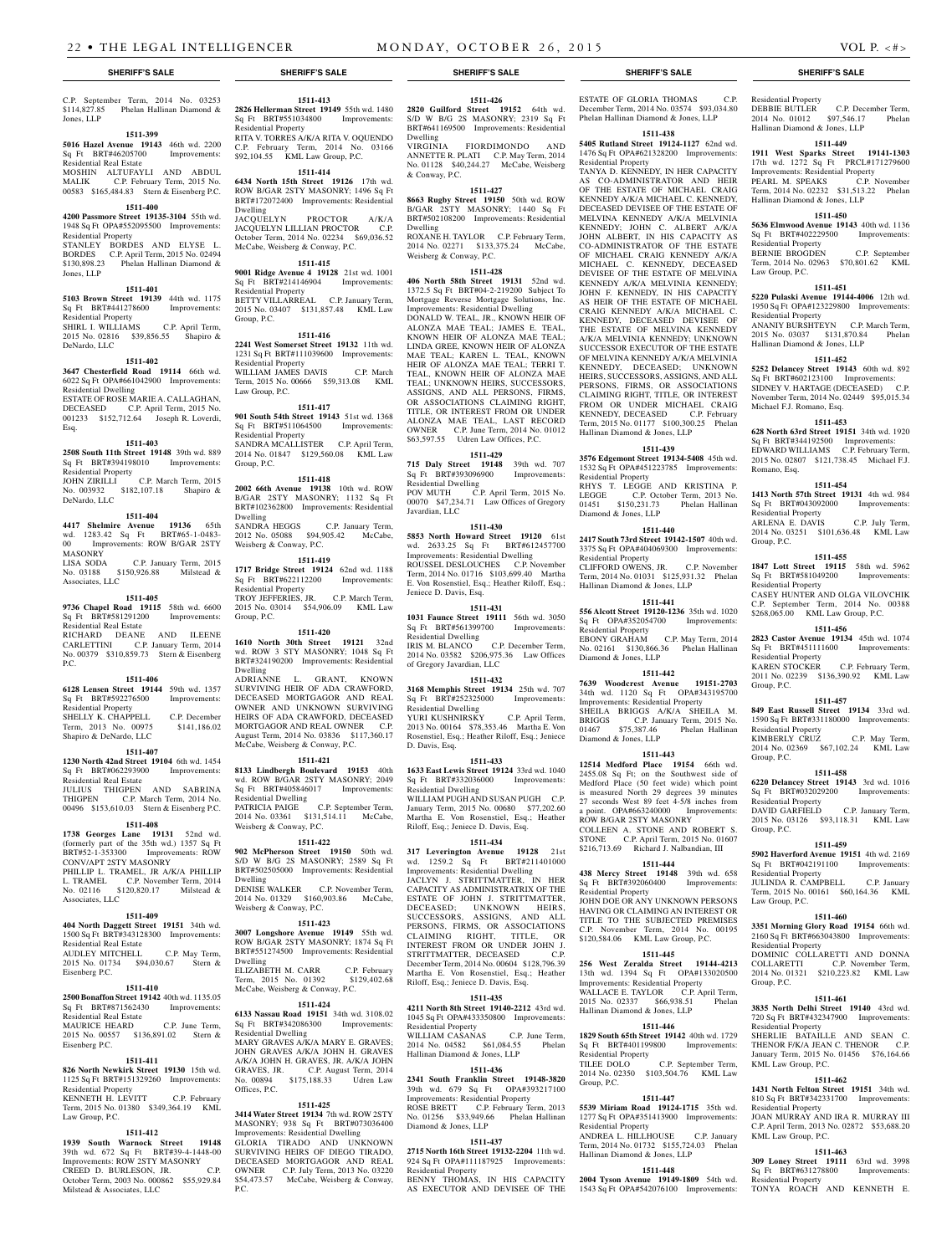### **SHERIFF'S SALE SHERIFF'S SALE SHERIFF'S SALE SHERIFF'S SALE SHERIFF'S SALE**

ROACH, JR. C.P. October Term, 2014 No. 03224 \$271,194.34 KML Law Group, P.C.

## **1511-464**

**1432 West Grange Avenue a/k/a 1432 West Grange Street 19141** 17th wd. 1480<br>Sq Ft BRT#171116600 Improvements:  $Sq$  Ft BRT#171116600 Residential Property

MADELINE MILITO SOLELY IN HER CAPACITY AS HEIR OF LAWRENCE S. MILITO, DECEASED; RAYMOND J. PENOT C.P. November Term, 2014 No. 00680 \$113,721.29 KML Law Group, P.C.

#### **1511-465**

**932 East Haines Street 19138** 59th wd. 4106 Sq Ft BRT#591162700 Improvements: Residential Property

CASSANDRA DUDLEY C.P. January Term, 2012 No. 02470 \$157,915.37 KML Law Group, P.C.

## **1511-466**

**7117 Horrocks Street 19149** 54th wd. 1364 Sq Ft BRT#542353900 Residential Property

ISMAEL CENTENO AND EDNA I. MORALES C.P. November Term, 2014 No. 01211 \$153,685.95 KML Law Group, P.C.

#### **1511-467**

**5409 West Girard Avenue 19131** 52nd wd. 1363 Sq Ft BRT#041087400 Improvements: Residential Property C.P. January Term, 2015 No. 01411

\$29,011.28 Scott A. Dietterick, Esq., and/or Kathryn L. Mason, Esq.

## **1511-468**

**521 East Brinton Street 19144-1004**  59th wd. 2927 Sq Ft OPA#592172800 Improvements: Residential Property KEMAL MOISE C.P. June Term, 2013 NEWAL MODE CALCULUS COMMENT POINT Diamond & Jones, LLP

## **1511-469**

**1349 Dyre Street 19124** 62nd wd. 1510.32 Sq Ft OPA#621007900 Improvements: ROW 2STY MASONRY LASHAUNA ROSEBOROUGH C.P. March Term, 2015 No. 00539 \$124,292.04

Richard M. Squire & Associates, LLC

## **1511-470**

**725A Stratford Drive 19115-2819** 63rd wd. 10500 Sq Ft PRCL#632187520 Improvements: Residential Property SATISH KUMAR SURI AND RAMA RANI SURI C.P. August Term, 2012 No. 02509 \$454,545.31 Phelan Hallinan Diamond & Jones, LLP

#### **1511-471**

**312 West Hortter Street 19119-3105**  22nd wd. 3682 Sq Ft OPA#223057600 Improvements: Residential Property MICHAEL D. CARTER, IN HIS CAPACITY AS EXECUTOR AND DEVISEE OF THE ESTATE OF MARY L. CARTER C.P. November Term, 2014 No. 02729 \$368,709.53 Phelan Hallinan Diamond & Jones, LLP

#### **1511-472**

**2927 South 67th Street 19142-2613**  40th wd. 1798 Sq Ft PRCL#406616400 Improvements: Residential Property HAYWOOD RUFFIN AND WENDY BLACKWELL C.P. August Term, 2012 No. 00380 \$171,768.09 Phelan Hallinan Diamond & Jones, LLP

#### **1511-473**

**4556 Tackawanna Street 19124** 23rd wd. 1173 Sq Ft OPA#232336600 Improvements: Residential Property

#### SCOTT W. FIADINO A/K/A SCOTT FIADINO C.P. March Term, 2015 No. 02835 \$52,223.23 Phelan Hallinan Diamond & Jones, LLP

**1511-474**

**5849 North Marshall Street 19120-1314**  61st wd. 1237 Sq Ft OPA#612267700 Improvements: Residential Property TROY JONES C.P. February Term, 2013 No. 01447 \$108,778.38 Phelan Hallinan Diamond & Jones, LLP

## **1511-475**

**4232 North 8th Street 19140** 43rd wd. 803 Sq Ft BRT#433364100 Improvements: ROW 2STY MASONRY RENEE MARIA VARQUEZ C.P. 2015 No. 02189 \$53,084.69 Milstead & Associates, LLC

## **1511-476**

**8011-8013 Rowland Avenue 19136** 64th wd. 10108.5 Sq Ft BRT#642006000 Improvements: DET W/D GAR 2.5 STY **STONE** 

SAFAA DEEB C.P. October Term, 2014 No. 00424 \$274,598.65 Milstead & Associates, LLC

## **1511-477**

**1264 Alcott Street 19149-3710** 35th wd. 1093 Sq Ft OPA#352069700 Improvements: Residential Property

MAUVALYN O. TOMLIN A/K/A

MAUVALYN TOMLIN C.P. December Term, 2012 No. 03784 \$54,336.16 Phelan Hallinan Diamond & Jones, LLP

## **1511-478**

**1552 East Upsal Street 19150** 50th wd. 1591 Sq Ft BRT#501465600 Improvements: ROW 2STY MASONRY DIANE HOWARD C.P. January Term, 2015 No. 03145 \$126,203.79 Milstead & Associates, LLC

## **1511-479**

**9323 Rising Sun Avenue 19115** 63rd wd. 4860 Sq Ft BRT#632298000 Improvements: Residential Real Estate RICHARD CARLETTINI AND JENNIFER CARLETTINI C.P. April Term, 2014 No. 02234 \$238,100.52 Stern & Eisenberg P.C.

## **1511-480**

**7606 Woodbine Avenue 19151** 34th wd. 1673 Sq Ft BRT#343201400 Improvements: Residential Real Estate

DORETHA A. JOHNSON AND IRA L. JOHNSON C.P. December Term, 2014 No. 03180 \$203,732.99 Stern & Eisenberg P.C.

#### **1511-481 4424 Saint Davids Street 19127** 21st wd.

1088 Sq Ft BRT#211230300 Improvements: Residential Dwelling SANDRA J. CANNON C.P. June Term, 2013 No. 01507 \$160,965.81 Law Offices of Gregory Javardian, LLC

## **1511-482**

**3858 Salina Road 19154** 66th wd. 2666 Sq Ft BRT#662557800 Improvements: Residential Dwelling

PATRICK J. VETTER C.P. December Term, 2014 No. 03585 \$159,447.47 Law Offices of Gregory Javardian, LLC

## **1511-483**

**4725 A Street 19120** 42nd wd. 1152 Sq<br>Ft BRT#42-1-2976-00 Improvements: Ft BRT#42-1-2976-00 Improvements: Residential Property KIMSAN KEO C.P. March Term, 2015 No. 001427 \$93,980.49 Shapiro & DeNardo, LLC

## **1511-484**

**3324 Fairdale Road 19154** 66th wd. 1800 Sq Ft BRT#663023100 Improvements: Residential Dwelling WILLIAM G. MCGREEVY, JR. C.P. April Term, 2015 No. 03675 \$165,142.24 Udren Law Offices, P.C.

## **1511-485**

**6067 Cedarhurst Street 19143** 3rd wd. 1320 Sq Ft BRT#034012100 Improvements: Residential Dwelling

TANYA GROWELLS A/K/A TANYA L. GROWELLS C.P. October Term, 2014 No. 01504 \$164,432.39 Udren Law Offices, P.C.

#### **1511-486**

**2002 Brown Street 19130-2615** 15th wd. 1426.86 Sq Ft BRT#152239620 Improvements: Residential Dwelling VICTOR ROZIER A/K/A VICTOR S. ROZIER C.P. May Term, 2015 No. 00124 \$244,556.70 Udren Law Offices, P.C.

#### **1511-487**

**4624 Regent Street 19143** 46th wd. 1460 Sq Ft BRT#461136500 Improvements: Residential Dwelling UNKNOWN HEIRS, SUCCESSORS, ASSIGNS, AND ALL PERSONS, FIRMS, OR ASSOCIATIONS CLAIMING RIGHT, TITLE, OR INTEREST FROM OR UNDER MARLENA SETTLES, LAST RECORD OWNER; MICHELLE SETTLES, KNOWN HEIR OF MARLENA SETTLES; RODNEY SETTLES, KNOWN HEIR OF MARLENA SETTLES; SHARON SETTLES, KNOWN HEIR OF MARLENA SETTLES; MARLENA SETTLES, LAST RECORD OWNER C.P. December Term, 2011 No. 00323 \$83,751.84 Udren Law Offices, P.C.

#### **1511-488**

**1206 South Millick Street 19143** 3rd wd. 984 Sq Ft BRT#033221000 Improvements: Residential Property

ACY WYNN, SOLELY IN HIS CAPACITY AS HEIR OF CATHERINE WYNN, DECEASED; CATHY WILLIAMS, SOLELY IN HER CAPACITY AS HEIR OF CATHERINE WYNN, DECEASED; DELILAH WYNN, SOLELY IN HER CAPACITY AS HEIR OF CATHERINE WYNN, DECEASED; KIRK WYNN, SOLELY IN HIS CAPACITY AS HEIR OF CATHERINE WYNN, DECEASED; THE UNKNOWN HEIRS OF CATHERINE WYNN, DECEASED C.P. May Term, 2014 No. 03785 \$33,460.74 KML Law Group, P.C.

### **1511-489**

**4739 Lansing Street 19136** 65th wd. 1208.42 Sq Ft BRT#65-1181400 Improvements: Residential Dwelling

UNKNOWN HEIRS, SUCCESSORS, ASSIGNS, AND ALL PERSONS, FIRMS, OR ASSOCIATIONS CLAIMING RIGHT, TITLE, OR INTEREST FROM OR UNDER MARGUERITE WEISS ROBIN BYOUK, KNOWN HEIR OF MARGUERITE WEISS; HEATHER SHARAR, KNOWN HEIR OF MARGUERITE WEISS; TIMOTHY HARY, KNOWN HEIR OF MARGUERITE WEISS C.P. October Term, 2014 No. 02472 \$135,556.80 Udren Law Offices, P.C.

#### **1511-490**

**2144 South Lambert Street 19145** 48th wd. 897 Sq Ft BRT#481356000 Improvements: Residential Property

ADRIANE PAUL C.P. January Term, 2015 No. 01728 \$138,228.56 KML Law Group, P.C.

## **1511-491**

**5110 Duffield Street 19124** 62nd wd. 1964.7 Sq Ft BRT#622238700 Improvements: Residential Dwelling

ESTATE OF GEORGE DOUGHTY A/K/A GEORGE DOUGHTY, JR. C/O FRED DOUGHTY, EXECUTOR; UNKNOWN HEIRS, SUCCESSORS, ASSIGNS, AND ALL PERSONS, FIRMS, OR ASSOCIATIONS CLAIMING RIGHT, TITLE, OR INTEREST FROM OR UNDER RODINE DOUGHTY; FRED DOUGHTY, EXECUTOR OF THE ESTATE OF GEORGE DOUGHTY A/K/A GEORGE DOUGHTY, JR.; SHERRELL DOUGHTY, KNOWN HEIR OF GEORGE DOUGHTY A/K/A GEORGE DOUGHTY, JR.; UNKNOWN HEIRS, SUCCESSORS, ASSIGNS, AND ALL PERSONS, FIRMS, OR ASSOCIATIONS CLAIMING RIGHT, TITLE, OR INTEREST FROM OR UNDER GEORGE DOUGHTY A/K/A GEORGE DOUGHTY, JR., DECEASED; RODINE DOUGHTY, LAST RECORD OWNER C.P. March Term, 2014 No. 00643 \$165,601.02 Udren Law Offices, P.C.

## **1511-492**

**5829 Woodbine Avenue 19131** 52nd wd. 15592 Sq Ft BRT#522181400 Improvements: Residential Property

THE UNKNOWN HEIRS OF SUSAN E. ROBINSON, DECEASED; TERRENCE ROBINSON II, SOLELY IN HIS CAPACITY AS HEIR OF SUSAN E. ROBINSON, DECEASED; SIANI DIOR, SOLELY IN HER CAPACITY AS HEIR OF SUSAN E. ROBINSON, DECEASED AND TERRENCE ROBINSON, JR., SOLELY IN HIS CAPACITY AS HEIR OF SUSAN E. ROBINSON, DECEASED C.P. January Term, 2014 No. 02813 \$381,884.35 KML Law Group, P.C.

## **1511-493**

**4216 O Street 19124** 33rd wd. 1133.36 Sq Ft BRT#33-2546000 Improvements: Residential Dwelling ESTATE OF JEAN E. JONES A/K/A JEAN C. JONES A/K/A JEAN CHASE JONES C/O ANN BETH IALONGO, EXECUTRIX; ANN BETH IALONGO, EXECUTRIX FOR THE ESTATE OF JEAN E. JONES A/K/A JEAN C. JONES A/K/A JEAN CHASE JONES; MARIA RANDAZZO, KNOWN HEIR OF JEAN E. JONES A/K/A JEAN C. JONES A/K/A JEAN CHASE JONES; UNKNOWN HEIRS, SUCCESSORS, ASSIGNS, AND ALL PERSONS, FIRMS, OR ASSOCIATIONS CLAIMING RIGHT, TITLE, OR INTEREST FROM OR UNDER JEAN E. JONES A/K/A JEAN C. JONES A/K/A JEAN CHASE JONES Term, 2014 No. 01011 \$56,061.06 Udren Law Offices, P.C.

## **1511-494**

**1518 Arrott Street a/k/a 1518 East Arrott Street 19124** 23rd wd. 2000 Sq Ft BRT#232140200 Improvements: Residential Real Estate

BORIS TANSKY AND GARY SHEKHTMAN C.P. February Term, 2015 No. 01124 \$94,133.31 Stern & Eisenberg P.C.

#### **1511-495**

**2425 West 78th Avenue 19150** 50th wd. 1920 Sq Ft BRT#501444800 Improvements: Residential Real Estate PHYLLIS HYLTON AND BARRINGTON<br>U. HYLTON C.P. June Term 2015 C.P. June Term 2015 \$101,335.42 Stern & Eisenberg P.C.

### **1511-496**

**531 Carpenter Street 19147** 2nd wd. 541 Sq Ft BRT#021066400 Improvements: Residential Real Estate MICHAEL V. COLAIZZO AND THERESA M. COLAIZZO C.P. April Term, 2015 N

02110 \$275,841.17 Stern & Eisenberg P.C.

## **1511-497**

**2032 Federal Street 19146** 36th wd. 3972 Sq Ft BRT#36-1043400 Improvements: ROW 2 STY MASONRY ANGELA D. MADISON, ORIGINAL MORTGAGOR AND REAL OWNER AND TYRONE L. MADISON, ORIGINAL MORTGAGOR C.P. July Term, 2012 No. 04352 \$61,029.01 Milstead & Associates, LLC

#### **1511-498**

**2525 South 2nd Street 19148** 39th wd. Land Area: 736.32 Sq Ft; Improvement Area: 1077

**1511-511 3528 Nottingham Lane 19114** 66th wd. ROW B/GAR 2STY MAS + OTHER; 3353 Sq Ft BRT#661236400 Improvements:

BRIAN KRAVITZ AND TAMARA KRAVITZ C.P. January Term, 2014 No. 01427 \$261,243.61 McCabe, Weisberg &

**1511-512 533 Glenview Street 19111** 35th wd. APT 2-4 UNTS 2STY MASONRY; 2750 Sq Ft BRT#353150800 Improvements:

533 GLENVIEW LLC AND BELARMINO R. COSTA C.P. January Term, 2015 No. 02463 \$181,253.96 McCabe, Weisberg &

**1511-513 2453 79th Avenue 19150** 50th wd. ROW B/GAR 2STY MASONRY; 1882 Sq Ft BRT#501459200 Improvements: Residential Dwelling EMMA J. BRYANT C.P. September Term, 2010 No. 00501 \$175,515.43 McCabe,

**1511-514 802 West Fisher Avenue 19141** 42nd wd. ROW 2STY MASONRY; 1152 Sq Ft BRT#492041200 Improvements: Residential

DELORES L. HARRIS, ADMINISTRATRIX OF THE ESTATE OF DOROTHY M. HARRIS, DECEASED MORTGAGOR AND REAL OWNER C.P. November Term, 2013 No. 03202 \$67,418.67 McCabe,

**1511-515 2006 Medary Street 19138** 17th wd. ROW 2STY MASONRY; 1242 Sq Ft BRT#171310000 Improvements: Residential

VADIM MAYZEL AND INARA MAYZEL C.P. April Term, 2015 No. 00078 \$84,477.80 McCabe, Weisberg & Conway, P.C. **1511-516 5956 North Beechwood Street 19138** 17th wd. ROW 2STY MASONRY; 1040 Sq Ft BRT#172514500 Improvements: Residential

JERILYN Y. MCGILL A/K/A JERILYN Y. MCGILL-ANTHONY, CO-EXECUTRIX OF THE ESTATE OF ELOISE B. DAVIDSON, A/K/A ELOISE L. FORD, A/K/A ELOISE B. DAVIDSON, A/K/A ELOISE L. DAVIDSON-FORD, A/K/A ELOISE L. DAVIDSON FORD, DECEASED MORTGAGOR AND REAL OWNER; ROSEMARY B. OWENS, CO-EXECUTRIX OF THE ESTATE OF ELOISE B. DAVIDSON, A/K/A ELOISE L. FORD, A/K/A ELOISE B. DAVIDSON, A/K/A ELOISE L. DAVIDSON-FORD, A/K/A ELOISE L. DAVIDSON FORD, DECEASED MORTGAGOR AND REAL OWNER C.P. April Term, 2014 No. 01330 \$51,531.44 McCabe, Weisberg & Conway, P.C. **1511-517 208 West Manheim Street 19144** 13th wd. DET W/DET GAR 2STY MASONRY; 1416 Sq Ft BRT#133077100 Improvements:

DELORES MITCHELL, ADMINISTRATRIX OF THE ESTATE OF CHARLES LEROY MITCHELL, DECEASED MORTGAGOR AND REAL OWNER C.P. August Term, 2011 No. 00693 \$46,330.80 McCabe,

**1511-518 3257 Cottman Avenue 19149** 35th wd. ROW B/GAR 2STY MASONRY; 1416 Sq Ft BRT#641151400 Improvements: Residential

MARY ROSE BREINER, KNOWN SURVIVING HEIR OF JAMES J. MIDDLETON, A/K/A JAMES J. MIDDLETONE, A/K/A JAMES J. MIDDLETON, JR., DECEASED MORTGAGOR AND REAL OWNER AND UNKNOWN SURVIVING HEIRS OF JAMES J. MIDDLETON, A/K/A JAMES J. MIDDLETONE, A/K/A JAMES J. MIDDLETON, JR., DECEASED MORTGAGOR AND REAL OWNER C.P. April Term, 2014 No. 01314 \$68,511.94

UNITED STATES OF AMERICA C/O UNITED STATES ATTORNEY FOR THE EASTERN DISTRICT OF PENNSYLVANIA; KENNETH IRICK AND SYREETA S.<br>SCOTT A/K/A SYREETA SCOTT C P SCOTT A/K/A SYREETA SCOTT September Term, 2013 No. 02380 \$48,639.92 McCabe, Weisberg & Conway, P.C. **1511-520 4700 Convent Place 19114-3754** 65th wd. 5000 Sq Ft OPA#652172319 Improvements:

MAUREEN HARRISON AND JASON<br>HARRISON C.P. May Term. 2015 No.

C.P. May Term, 2015 No.

McCabe, Weisberg & Conway, P.C. **1511-519 1923 67th Avenue 19138** 50th wd. ROW B/GAR 2STY MASONRY; 1146 Sq Ft BRT#102432200 Improvements: Residential

Residential Dwelling

Residential Dwelling

Weisberg & Conway, P.C.

Weisberg & Conway, P.C.

Conway, P.C.

Conway, P.C.

Dwelling

Dwelling

Dwelling

Residential Dwelling

Weisberg & Conway, P.C.

Dwelling

Dwelling

Residential Property

sq ft BRT#39-1-2750-00 Improvements: JAMES N. BORELLI C.P. September Term, 2013 No. 2278 \$141,168.35 David Banks, Esq., Banks & Banks

## **1511-499**

**1353 Sellers Street** 23rd wd. 2500 Sq Ft BRT#234050200 Improvements: DET 2.5 STY MASONRY CARMEN FERUGEAN C.P. April Term, 2015 No. 03396 \$90,578.40 Milstead & Associates, LLC

#### **1511-500**

**121 North Felton Street 19139** 34th wd. S/D W DET GAR 2 STY MASONRY; 2100 Sq Ft BRT#341243100 Subject to Rent Improvements: Residential Dwelling PRISCILLA JAMES C.P. June Term, 2013 No. 01609 \$92,705.52 McCabe, Weisberg & Conway, P.C.

**1511-501 1923 Benton Avenue 19152** 56th wd. (f/k/a 35th wd.) S/D W B/G 1STY MASONRY; 3500<br>Sq Ft BRT#562263500 Improvements:

SCOTT L. ROONEY, EXECUTOR OF THE ESTATE OF JOHN J. ROONEY, DECEASED MORTGAGOR AND REAL OWNER C.P. September Term, 2014 No. 04166 \$302,023.27 McCabe, Weisberg &

**1511-502 4025 Mitchell Street 19128** 21st wd. ROW 2STY MASONRY; 1503 Sq Ft BRT#212201700 Improvements: Residential

RITA KANANAVICIUS C.P. November Term, 2009 No. 00510 \$230,904.33 McCabe, Weisberg & Conway, P.C. **1511-503 3336 Aldine Street 19136** 64th wd. ROW B/OFF-STR 2STY MASONRY; 1947 Sq Ft BRT#642108900 Improvements: Residential

EMERITA T. GUESON C.P. November Term, 2014 No. 02454 \$160,765.92 McCabe, Weisberg & Conway, P.C. **1511-504 1617 East Gowen Avenue 19150** 50th wd. APT 2-4 UNTS 2STY MASONRY; 2517 Sq Ft BRT#501492200 Improvements:

SHANITA OUTING, ADMINSTRATRIX OF THE ESTATE OF PEGGY E. COVINGTON A/K/A PEGGY E. OUTING, DECEASED MORTGAGOR AND REAL OWNER C.P. June Term, 2014 No. 00839 \$104,189.37 McCabe, Weisberg & Conway, P.C. **1511-505 7709 Brous Avenue 19152** 64th wd. DET W/BAS GAR 1STY MASONRY; 5910 Sq Ft BRT#641070900 Improvements: Residential

JOHN L. ERICKSON AND JOANN ERICKSON C.P. January Term, 2015 No. 02464 \$274,157.71 McCabe, Weisberg &

**1511-506 3045 North 4th Street 19133** 19th wd. ROW 2 STY MASONRY; 826 Sq Ft BRT#193094300 Improvements: Residential Dwelling JOSEPH F. LORENTI A/K/A JOSEPH F. LORENT C.P. March Term, 2014 No. 00585 \$36,299.21 McCabe, Weisberg &

**1511-507 445 West Wellen Street 19120** 42nd wd. ROW 2 STY MASONRY; 903 Sq Ft BRT#422240100 Improvements: Residential

HARRIET ROBINSON C.P. October Term, 2014 No. 00427 \$69,894.23 McCabe,

**1511-508 7103 Dorel Street 19151** 40th wd. ROW 2STY MASONRY; 1138 Sq Ft BRT#404361000 Improvements: Residential Dwelling CURTIS CHESSON C.P. September Term, 2013 No. 01620 \$56,599.22 McCabe,

**1511-509 5222 Schuyler Street 19144** 12th wd. APT 2-4 UNITS 2STY MASONRY; 2357 Sq Ft BRT#123242100 Improvements:

LISA MARIE BARON, ADMINISTRATRIX OF THE ESTATE OF MICHAEL E. SHIELDS, DECEASED MORTGAGOR AND REAL OWNER C.P. December Term, 2011 No. 03335 \$267,136.79 McCabe,

**1511-510 4834 Larchwood Avenue 19143** 46th wd. ROW B/GAR 2STY MASONRY; 1440 Sq Ft BRT#461057200 Improvements: Residential

ETHEL LAWRENCE C.P. January Term. 2015 No. 02217 \$279,500.45 McCabe,

Sq Ft BRT#562263500 Residential Dwelling

Conway, P.C.

Dwelling

Dwelling

Dwelling

Conway, P.C.

Conway, P.C.

Dwelling

Weisberg & Conway, P.C.

Weisberg & Conway, P.C.

Residential Dwelling

Weisberg & Conway, P.C.

Weisberg & Conway, P.C.

Dwelling

Residential Dwelling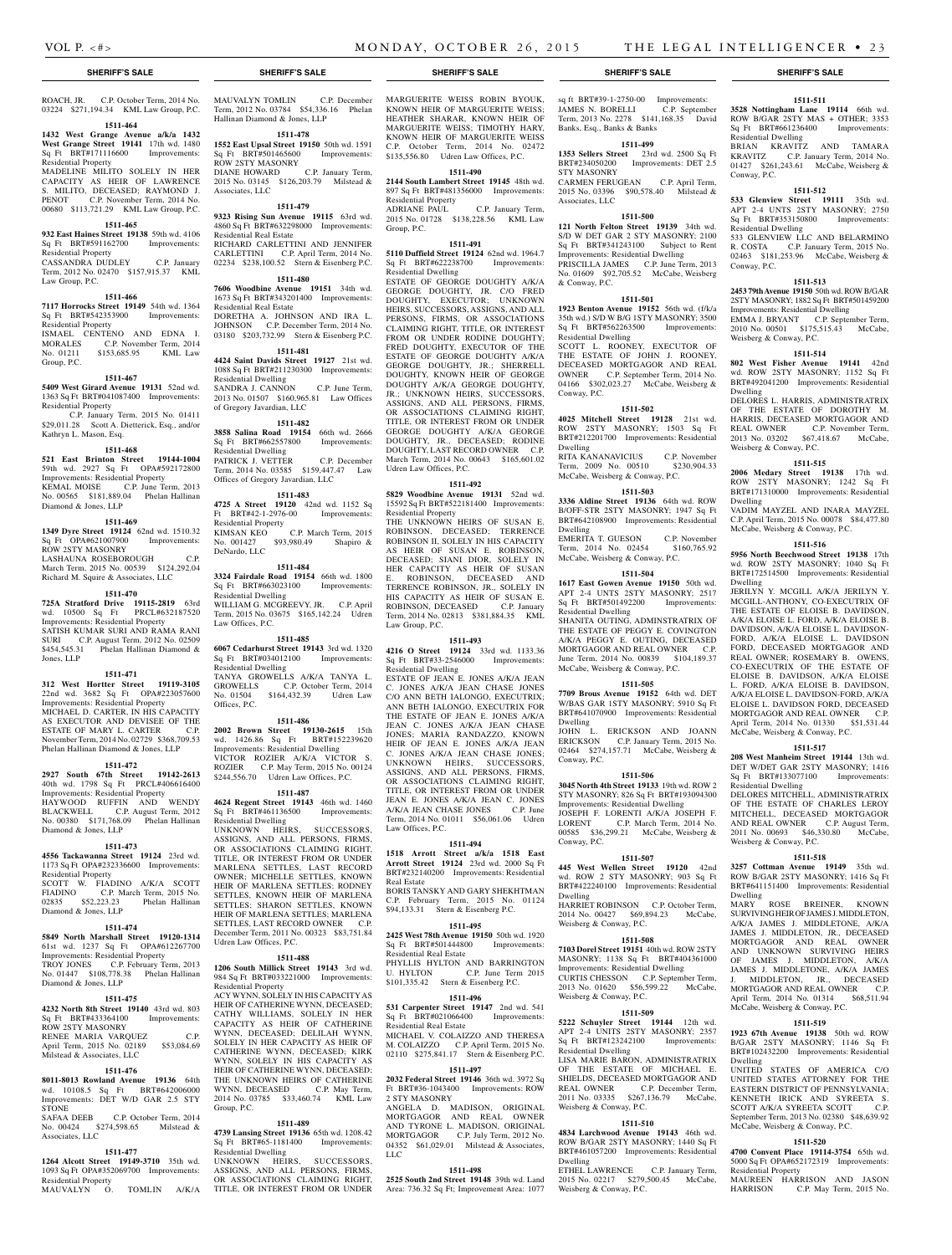Residential Dwelling

Offices, P.C.

Residential Property

Residential Property

Residential Property

Residential Property

Residential Property

Residential Property

Residential Property

Residential Property

Group, P.C.

Haller, Esq.

Law Group, P.C.

Shapiro & DeNardo, LLC

DeNardo, LLC

DeNardo, LLC

**1511-534 1721 Wharton Street 19146** 36th wd. 1617.04 Sq Ft BRT#365338700 Improvements:

RONALD CONEY, KNOWN HEIR OF LULUA MAE CONEY; UNKNOWN HEIRS, SUCCESSORS, ASSIGNS, AND ALL PERSONS, FIRMS, OR ASSOCIATIONS CLAIMING RIGHT, TITLE, OR INTEREST FROM OR UNDER LULUA MAE CONEY, LAST RECORD OWNER C.P. July Term, 2014 No. 02386 \$135,116.69 Udren Law

**1511-535 3354 Salmon Street 19134** 45th wd. 1120 Sq Ft BRT#451182200 Improvements:

BRANDON WEIZER C.P. March Term, 2015 No. 002813 \$154,462.49 Shapiro &

**1511-536 146-150 West Queen Lane 19144** 12th wd. 3077 Sq Ft BRT#123117210 Improvements:

MICHAEL F. COATES C.P. April Term, 2015 No. 001265 \$218,963.88 Shapiro &

**1511-537 5642 Marvine Street assessed as 5642 North Marvine Street 19141** 49th wd. 1275 Sq Ft BRT#493105100 Improvements:

ERNEST GREENWOOD, JR. C.P. March Term, 2015 No. 002806 \$40,079.99

**1511-538 7037 Crease Lane 19128** 21st wd. 4949 Sq Ft BRT#214235600 Improvements:

FRANCISCO JOSE MENDEZ, A/K/A FRANCISCO MENDEZ C.P. December Term, 2014 No. 01548 \$24,723.32 KML

**1511-540 6538 Reedland Street 19142** 40th wd. 1134 Sq Ft BRT#406214500 Improvements:

ABOU SOW C.P. March Term, 2015 No. 00676 \$69,283.65 KML Law Group, P.C. **1511-541 1332 Saint Vincent Street 19111** 53rd wd. 2806 Sq Ft BRT#532321400 Improvements:

JEAN W. MERCERON C.P. July Term, 2014 No. 00903 \$181,292.49 KML Law

**1511-542 6614 Revere Street 19149** 55th wd. 1458 Sq Ft BRT#55-1-5306-08 Improvements:

JOHN BALLENTINE C.P. May Term, 2014 No. 002771 \$145,508.99 Leon P.

**1511-543 889 North 42nd Street 19104** 6th wd. 1650 Sq Ft OPA#062278200 Subject to Mortgage Improvements: Residential Property DARYL WESTON C.P. September Term, 2014 No. 03349 \$16,980.60 Brett A.

**1511-544 8606 Colony Dr 19152** 57th wd. 4421 Sq Ft BRT#571284004 Improvements:

JOSEPH M. MCLAUGHLIN C.P. March Term, 2015 No. 00243 \$186,455.54 KML

**1511-545**

DARLENE M. PIERCE, ADMINISTRATRIX OF THE ESTATE OF EMMA DURKIN A/K/A EMMA F. DURKIN, DECEASED C.P. February Term, 2015 No. 03188 \$235,483.37 KML Law Group, P.C. **1511-539 4220 Penn Street 19124** 23rd wd. 1160 Sq Ft BRT#234278200 Improvements:

00195 \$75,584.78 Phelan Hallinan Diamond & Jones, LLP

#### **1511-521 937 East Tioga Street 19134-1340** 33rd wd. 1402 Sq Ft OPA#331214600 Improvements:

Residential Property CANDIDA RIOS, DECEASED September Term, 2004 No. 02736 \$65,277.20 Phelan Hallinan Diamond & Jones, LLP

## **1511-522**

**3412 Chippendale Street 19136** 64th wd. 1591 Sq Ft OPA#642200700 Improvements: Residential Property ROBERT F. PRESNER, JR. C.P. March Term, 2015 No. 02113 \$150,657.73 Phelan Hallinan Diamond & Jones, LLP

#### **1511-523**

**1832 East Sanger Street, a/k/a 1832 Sanger Street 19124-1436** 62nd wd. 1200 Sq Ft OPA#622158800 Improvements: Residential Property MAMOUSE CHERY A/K/A CHERY MAMOUSE C.P. April Term, 2015 No. 00736 \$69,448.31 Diamond & Jones, LLP

## **1511-524**

**2529 South Jessup Street 19148-4411**  39th wd. 665 Sq Ft OPA#394198980 Improvements: Residential Property TIMOTHY CARTLIDGE C.P. January Term, 2015 No. 00346 \$89,052.87 Phelan Hallinan Diamond & Jones, LLP

## **1511-525**

**3928 North Percy Street 19140-3119**  43rd wd. 720 Sq Ft OPA#433148500 Improvements: Residential Property LINDA TYLER C.P. May Term, 2015 No. 00198 \$47,135.28 Phelan Hallinan Diamond & Jones, LLP

### **1511-526**

**3345 Argyle Street 19134-1903** 33rd wd. 602 Sq Ft OPA#331368900 Improvements: Residential Property MARISOL SANTIAGO C.P. September Term, 2014 No. 04394 \$33,005.32 Phelan

Hallinan Diamond & Jones, LLP

## **1511-527**

**2036 Glenwood Avenue, a/k/a 2036 East Glenwood Avenue 19134** 45th wd. 1144 Sq Ft OPA#452192800 Improvements: Residential Property DANIEL DAEHLING C.P. April Term,<br>2015 No. 02342 \$52,724.99 Phelan 2015 No. 02342 \$52,724.99

## Hallinan Diamond & Jones, LLP

**1511-528 2809 Shipley Road 19152-1616** 57th wd.

### 2933 Sq Ft OPA#571049900 Improvements: Residential Property CHRISTOPHER K. BOYER C.P. October Term, 2014 No. 03550 \$177,661.82 Phelan

Hallinan Diamond & Jones, LLP **1511-529**

**6031 Hegerman Street 19135** 41st wd. 2388.6 Sq Ft; on Southeast side of Hegerman Street 150 ft. 1-1/2 inches Southwestward from the Southwest side of Benner Street; Front: 21 ft. 61/2 in.; Depth: 90 ft. OPA#411376900 Improvements: Single Family Residence TERRYLEE E. FORD C.P. January Term, 2015 No. 02867 \$110,174.81 Stephen M. Hladik, Esq.

#### **1511-530**

**592 East Carver Street a/k/a 592 Carver Street 19120** 35th wd. 1065 Sq Ft BRT#351235800 Improvements: Residential

Dwelling JAVIER CORTES C.P. April Term, 2015 No. 01621 \$58,263.34 Law Offices of Gregory Javardian, LLC

### **1511-531**

**1918 East Somerset Street 19134** 25th wd. 753.3 Sq Ft BRT#252016500 Improvements: Residential Dwelling MICHAEL KUDERS C.P. December

**1511-532**

A/K/A TAMARA M. PALUCIS C.P. April Term, 2014 No. 01322 \$138,952.37 Udren

**1511-533 3839 Pearson a/k/a 3839 Pearson Avenue a/k/a 3839 Pearson Street 19114** 57th wd. 3850 Sq Ft BRT#57-2-154122 Improvements: Residential Dwelling LORI L. SINGMASTER; WILLIAM SINGMASTER A/K/A WILLIAM J. SINGMASTER C.P. December Term, 2014 No. 03923 \$142,419.77 Udren Law

Residential Dwelling

Law Offices, P.C.

Offices, P.C.

## Term, 2014 No. 03580 \$68,160.65 Law Offices of Gregory Javardian Law Group, P.C.

**9313 Germania Street 19114** 65th wd. 2800 Sq Ft BRT#65-2-433310 Improvements: DANIEL PALUCIS; TAMARA PALUCIS **6551 North Lambert Street 19138** 10th wd. 1209 Sq Ft BRT#102083700 Improvements: Residential Property BOBBIE E. WILLIAMS C.P. January Term, 2013 No. 03303 \$61,031.15 KML Law Group, P.C.

Solomon, Michael C. Mazack

Residential Property

### **1511-546**

**622 Elkins Avenue 19120** 61st wd. 2150 Sq Ft BRT#612026500 Improvements: Residential Property BERNICE MCNEIL C.P. February Term, 2013 No. 01376 \$97,026.69 KML Law Group, P.C.

## **1511-547**

**65 East Clapier Street 19144-5932** 12th wd. 1580 Sq Ft OPA#121028200 Improvements: Residential Property

ROY SMITH AND BRANDY HOLDEN C.P. November Term, 2011 No. 01034

\$245,954.05 Phelan Hallinan Diamond & Jones, LLP

## **1511-548 7050 Wheeler Street 19142** 40th wd. 1110 Sq Ft BRT#40-6-2056-00 Improvements:

Residential Dwelling JOSEPH DEREEF A/K/A JOSEPH A. DEREEF A/K/A JOSEPH A. DEREEF, JR. C.P. June Term, 2014 No. 03343 \$16,489.97 Udren Law Offices, P.C.

## **1511-549**

**2435 South 8th Street 19148** 39th wd. 854 Sq Ft BRT#39-3-244800 Improvements: Residential Dwelling UNKNOWN HEIRS, SUCCESSORS,

ASSIGNS, AND ALL PERSONS, FIRMS, OR ASSOCIATIONS CLAIMING RIGHT, TITLE, OR INTEREST FROM OR UNDER ARTHUR YOUNG; MEI D. YOUNG, INDIVIDUALLY AND AS KNOWN HEIR OF ARTHUR YOUNG C.P. April Term, 2015 No. 02105 \$99,806.55 Udren Law Offices, P.C.

#### **1511-550**

**2934 West Allegheny Avenue 19132** 38th wd. 1260 Sq Ft BRT#381351000 Improvements: GRACE M. TURNER (DECEASED) C.P. October Term, 2013 No. 00903 \$82,784.95 Michael F.J. Romano, Esq.

### **1511-551**

**323 East Cliveden Street 19119** 22nd wd. 2635 Sq Ft BRT#221048600 Improvements: Residential Property WILLENE JOHNSON C.P. November<br>Term. 2014 No. 003084 \$73.585.95 Term, 2014 No. 003084 Shapiro & DeNardo, LLC

## **1511-552**

**1331 South Mole Street 19146** 36th wd. 553 Sq Ft BRT#365094700 Improvements: CAROLYN MOORE C.P. August Term, 2014 No. 01829 \$142,632.01 Michael F.J. Romano, Esq.

## **1511-553**

**5646 Matthews Street 19138** 12th wd. 900 Sq Ft BRT#122290400 Improvements: Residential Property

CHARLES E. BURKS A/K/A CHARLES BURKS C.P. February Term, 2015 No. 002991 \$32,091.91 Shapiro & DeNardo, LLC

## **1511-554**

**3877 Frankford Avenue 19124** 45th wd. 7714 Sq Ft; all that certain lot or piece of ground with the buildings and improvements thereon erected, being known as 3877 Frankford Avenue, Philadelphia, Pennsylvania 19124. BRT#88-2-9714-00; City Registry: 77 N 15 S/O Improvements: Commercial Real Estate (zoned Industrial/Industrial Mixed Use) LOUIS PAVONI C.P. June Term, 2015 No. 00593 \$214,737.14 together with interst from May 27, 2015 forward at a rate equal to the weekly average yield on U.S. Treasury securities adjusted to a constant maturity of five (5) years plus 3.5% per annum, adjusted every 60th month (currently 6.125% per annu Charles N. Shurr, Jr., Esq.; Kozloff Stoudt

#### **1511-555**

**253 South 53rd Street 19139** 60th wd. 1600 Sq Ft BRT#602194150 Improvements: Residential Property STEVEN MOORE A/K/A STEVEN J.

MOORE C.P. March Term, 2014 No. 003191 \$148,414.08 Shapiro & DeNardo, LLC

## **1511-556**

**418 Wolf Street 19148-5711** 39th wd. 877 Sq Ft OPA#392162500 Improvements: Residential Property FRANK C. FOSTER AND FRANCES A. FERLAINO C.P. May Term, 2015 No. 00707 \$213,523.36 Phelan Hallinan Diamond & Jones, LLP

## **1511-557**

**6827 Souder Street 19149-2226** 54th wd. 1242 Sq Ft OPA#542319000 Improvements: Residential Property BARRY CAPLAN C.P. August Term, 2013 No. 02484 \$64,097.22 Phelan Hallinan Diamond & Jones, LLP

## **1511-558**

**1440 South 17th Street 19146-4715** 36th wd. 992 Sq Ft OPA#365206900 Improvements: Residential Property

UNKNOWN HEIRS, SUCCESSORS, ASSIGNS, AND ALL PERSONS, FIRMS, OR ASSOCIATIONS CLAIMING RIGHT. TITLE, OR INTEREST FROM OR UNDER CO MAJOR, DECEASED C.P. April Term, 2015 No. 02335 \$75,066.17 Phelan Hallinan Diamond & Jones, LLP

## **1511-559**

**7932 Fayette Street 19150** 50th wd. 1595 Sq Ft BRT#502283900 Improvements: Residential Property

## LYNDA M. WILSON, AS THE

ADMINSTRATRIX OF THE ESTATE OF FLORENCE CUPIT C.P. November Term, 2014 No. 001020 \$126,356.74 Shapiro & DeNardo, LLC

## **1511-560**

**2363 Orthodox Street 19137-1129** 45th wd. 2000 Sq Ft OPA#453353900 Improvements: Residential Property

ANTHONY CANCELLIERE C.P. June Term, 2015 No. 00040 \$105,708.08 Phelan Hallinan Diamond & Jones, LLP

## **1511-561**

**1469 North Wannamaker Street 19131- 3825** 4th wd. 780 Sq Ft OPA#043148500 Improvements: Residential Property SYLVIA WATSON, IN HER CAPACITY

AS ADMINISTRATRIX AND HEIR OF THE ESTATE OF IDA BLOODWORTH; BERNARD TYLER, IN HIS CAPACITY AS HEIR OF THE ESTATE OF IDA BLOODWORTH; ODELL TYLER, IN HIS CAPACITY AS HEIR OF THE ESTATE OF IDA BLOODWORTH; CYNTHIA TYLER, IN HER CAPACITY AS HEIR OF THE ESTATE OF IDA BLOODWORTH; JUANITA BLOODWORTH, IN HER CAPACITY AS HEIR OF THE ESTATE OF LOUIS BLOODWORTH; A/K/A LEWIS BLOODWORTH; UNKNOWN SUCCESSOR ADMINISTRATOR OF THE ESTATE OF LOUIS BLOODWORTH A/K/A LEWIS BLOODWORTH; UNKNOWN HEIRS, SUCCESSORS, ASSIGNS, AND ALL PERSONS, FIRMS, OR ASSOCIATIONS CLAIMING RIGHT, TITLE, OR INTEREST FROM OR UNDER LOUIS BLOODWORTH. DECEASED; UNKNOWN HEIRS, SUCCESSORS, ASSIGNS, AND ALL PERSONS, FIRMS, OR ASSOCIATIONS CLAIMING RIGHT, TITLE, OR INTEREST FROM OR UNDER IDA BLOODWORTH, DECEASED; UNKNOWN HEIRS, SUCCESSORS, ASSIGNS, AND ALL PERSONS, FIRMS, OR ASSOCIATIONS CLAIMING RIGHT, TITLE, OR INTEREST FROM OR UNDER JUNIUS TYLER,<br>DECEASED C.P. May Term, 2009 No. C.P. May Term, 2009 No.<br>
932.62 Phelan Hallinan 02683 \$74,932.62 Diamond & Jones, LLP

### **1511-562**

**3330 Guilford Street 19136** 64th wd. 1996 Sq Ft BRT#642092200 Improvements: Residential Property FREDERICK W. BRUESTLE AND RUTH A. BRUESTLE C.P. April Term, 2015 No. 01118 \$128,880.86 Shapiro & DeNardo,

## **1511-563**

LLC

**2861 Memphis Street 19134-4225** 25th wd. 926 Sq Ft OPA#251486800 Improvements: Residential Property JAMES BUSK A/K/A JIM BUSK C.P. November Term, 2013 No. 01727 \$71,815.44 Phelan Hallinan Diamond & Jones, LLP

## **1511-564**

**5537 Catharine Street 19143-2511** 46th wd. 1065 Sq Ft OPA#463094000 Improvements: Residential Property JOSEPH BROWN, IN HIS CAPACITY AS HEIR OF CATHERINE BROWN, DECEASED; UNKNOWN HEIRS, SUCCESSORS, ASSIGNS, AND ALL PERSONS, FIRMS, OR ASSOCIATIONS CLAIMING RIGHT, TITLE, OR INTEREST FROM OR UNDER CATHERINE BROWN, DECEASED C.P. May Term, 2015 No. 03335 \$70,098.99 Phelan Hallinan Diamond & Jones, LLP

#### **1511-565**

**1034 Levick Street 19111** 53rd wd. 1611 Sq Ft BRT#531068000 Improvements: Residential Property ROBERT ODER AND KATHLEEN ODER C.P. April Term, 2015 No. 01119 \$97,670.53 Shapiro & DeNardo, LLC

### **1511-566**

**2737 South Muhlfeld Street 19153-2408**  40th wd. 1152 Sq Ft OPA#406158200 Improvements: Residential Property ALIMAMY SACCOH; MOUSSA SACKO C.P. April Term, 2013 No. 03268 \$75,190.74 Phelan Hallinan Diamond & Jones, LLP

#### **1511-567 1320 Orthodox Street 19124-3623** 23rd wd.

3630 Sq Ft OPA#234058600 Improvements: Residential Property MICHELE E. JACKSON C.P. March Term, 2015 No. 03118 \$140,533.97 Phelan

## Hallinan Diamond & Jones, LLP

**1511-568 1986 Ambassador Street 19115** 56th wd. 2754 Sq Ft BRT#562272627 Improvements: Residential Property CHARLES JOSEPH FUSCELLARO AND DORIS A. FUSCELLARO C.P. April Term, 2015 No. 02815 \$195,460.85 Shapiro & DeNardo, LLC

## **SHERIFF'S SALE SHERIFF'S SALE SHERIFF'S SALE SHERIFF'S SALE SHERIFF'S SALE**

#### **1511-569 1136 Overington Street 19124** 23rd wd.

1449 Sq Ft OPA#234075000 Improvements: Residential Property DE'ERIC A. FEREBEE C.P. March Term, 2015 No. 04117 \$47,682.85 Phelan Hallinan Diamond & Jones, LLP

## **1511-570**

**1029 North 46th Street 19131** 6th wd. 1038 Sq Ft BRT#062371100 Improvements: WILLIE J. JOHNSON, JR. C.P. February Term, 2012 No. 00068 \$81,579.66 Michael F.J. Romano, Esq.

### **1511-571**

**4846 A Street 19120** 42nd wd. 1668 Sq Ft OPA#421293400 Improvements: Residential Property

YAMILA NATALIA MAROL C.P. April Term, 2015 No. 03404 \$94,880.83 Phelan Hallinan Diamond & Jones, LLP

## **1511-572**

**1337 North Marshall Street 19122-4314**  14th wd. 1460 Sq Ft OPA#141021900 Improvements: Residential Property

KENNETH E. THOMAS, IN HIS CAPACITY AS HEIR OF CHRISTINE THOMAS, DECEASED; RONAD MCCRAY, IN HIS CAPACITY AS HEIR OF CHRISTINE THOMAS, DECEASED; FLORENCE THOMAS, IN HER CAPACITY AS HEIR OF CHRISTINE THOMAS, DECEASED; UNKNOWN HEIRS, SUCCESSORS, ASSIGNS, AND ALL PERSONS, FIRMS, OR ASSOCIATIONS CLAIMING RIGHT, TITLE, OR INTEREST FROM OR UNDER CHRISTINE THOMAS, DECEASED; LATANYA THOMAS, IN HER CAPACITY AS HEIR OF CHRISTINE THOMAS, DECEASED; VERNELL THOMAS, IN HIS CAPACITY AS HEIR OF CHRISTINE THOMAS, DECEASED; LAKEISHA THOMAS, IN HER CAPACITY AS HEIR OF CHRISTINE THOMAS, DECEASED; SHAREEDA THOMAS, IN HER CAPACITY AS HEIR OF CHRISTINE THOMAS, DECEASED C.P. January Term, 2015 No. 03417 \$34,644.25 Phelan Hallinan Diamond & Jones, LLP

**1511-573 2630 Ash Street 19137-1705** 45th wd. 980 Sq Ft OPA#453111000 Improvements:

GREGORY DILLON C.P. March Term,<br>2015 No. 01450 \$143,181.37 Phelan 2015 No. 01450 \$143,181.37 Hallinan Diamond & Jones, LLP

**1511-574 2929 Ruth Street 19134-3534** 25th wd. 684 Sq Ft OPA#252550400 Improvements:

LEONARDO PADILLA C.P. April Term, 2015 No. 01917 \$45,510.55 Phelan

**1511-575 6538 Allman Street 19142-1924** 40th wd. 828 Sq Ft OPA#403106200 Improvements:

CHARLES BEVAN C.P. April Term, 2015 No. 01103 \$61,407.24 Phelan Hallinan

**1511-576 2853 North Marvine Street 19133** 37th wd. 1125 Sq Ft BRT#372241000 Improvements:

ROSLYN TURPIN C.P. May Term, 2015 No. 01736 \$25,544.64 Stern & Eisenberg P.C. **1511-577 5031 Gransback Street 19120-4008**  42nd wd. 1016 Sq Ft OPA#421518300 Improvements: Residential Property WILFREDO VEGA C.P. June Term, 2014 No. 00865 \$93,055.19 Phelan Hallinan

**1511-578 3013 West Sedgley Avenue 19121-1814**  32nd wd. 1207 Sq Ft OPA#323060500 Improvements: Residential Property ZEBBIE D. MCMILLER C.P. April Term, 2015 No. 01275 \$8,422.44 Phelan

**1511-579 2495 78th Avenue 19150-1824** 50th wd. 2149 Sq Ft BRT#501448300 Improvements:

DAVID KELLIEHAN, PERSONAL REPRESENTATIVE OF THE ESTATE OF BEULAH A. KELLIEHAN C.P. August Term, 2013 No. 01332 \$116,419.96

**1511-580 3343 Conrad Street, Unit 202 a/k/a 3343 Conrad Street, unit 202 and Parking Unit 9 Terraces at East Falls Condominium 19129- 1514** 38th wd. 911 Sq Ft BRT#888380202 Improvements: Residential Dwelling ANTHONY MASCIERI C.P. November Term, 2013 No. 02196 \$336,041.38

Hallinan Diamond & Jones, LLP

Residential Property

Residential Property

Residential Property

Diamond & Jones, LLP

Residential Real Estate

Diamond & Jones, LLP

Residential Dwelling

Hallinan Diamond & Jones, LLP

Powers, Kirn & Associates, LLC

Powers, Kirn & Associates, LLC